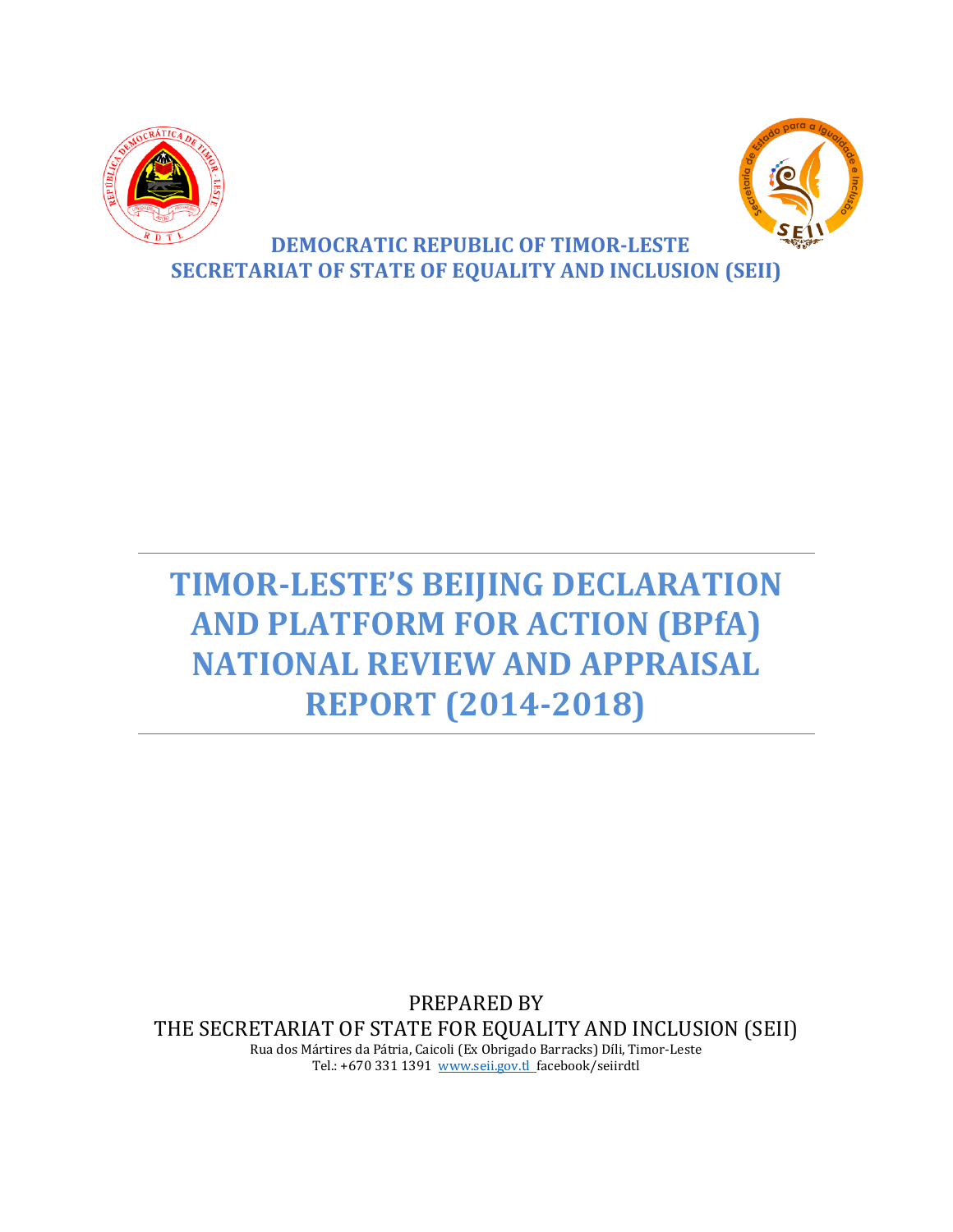# **Table of Contents**

|              | SECTION I: PRIORITIES, ACHIEVEMENTS, CHALLENGES AND SETBACKS8               |  |
|--------------|-----------------------------------------------------------------------------|--|
| $1_{-}$      |                                                                             |  |
| $2_{-}$      |                                                                             |  |
| 3.           |                                                                             |  |
|              | SECTION II: PROGRESS ACROSS THE 12 CRITICAL AREAS OF CONCERN FOR THE PERIOD |  |
|              |                                                                             |  |
| $\mathbf{L}$ |                                                                             |  |
| Ш.           |                                                                             |  |
| III.         |                                                                             |  |
| IV.          |                                                                             |  |
| V.           |                                                                             |  |
| VI.          |                                                                             |  |
| VII.         |                                                                             |  |
| VIII.        | Institutional Mechanisms for the Advancement of Women 50                    |  |
| IX.          |                                                                             |  |
| Χ.           |                                                                             |  |
| XI.          |                                                                             |  |
| XII.         |                                                                             |  |
|              |                                                                             |  |
|              |                                                                             |  |
|              |                                                                             |  |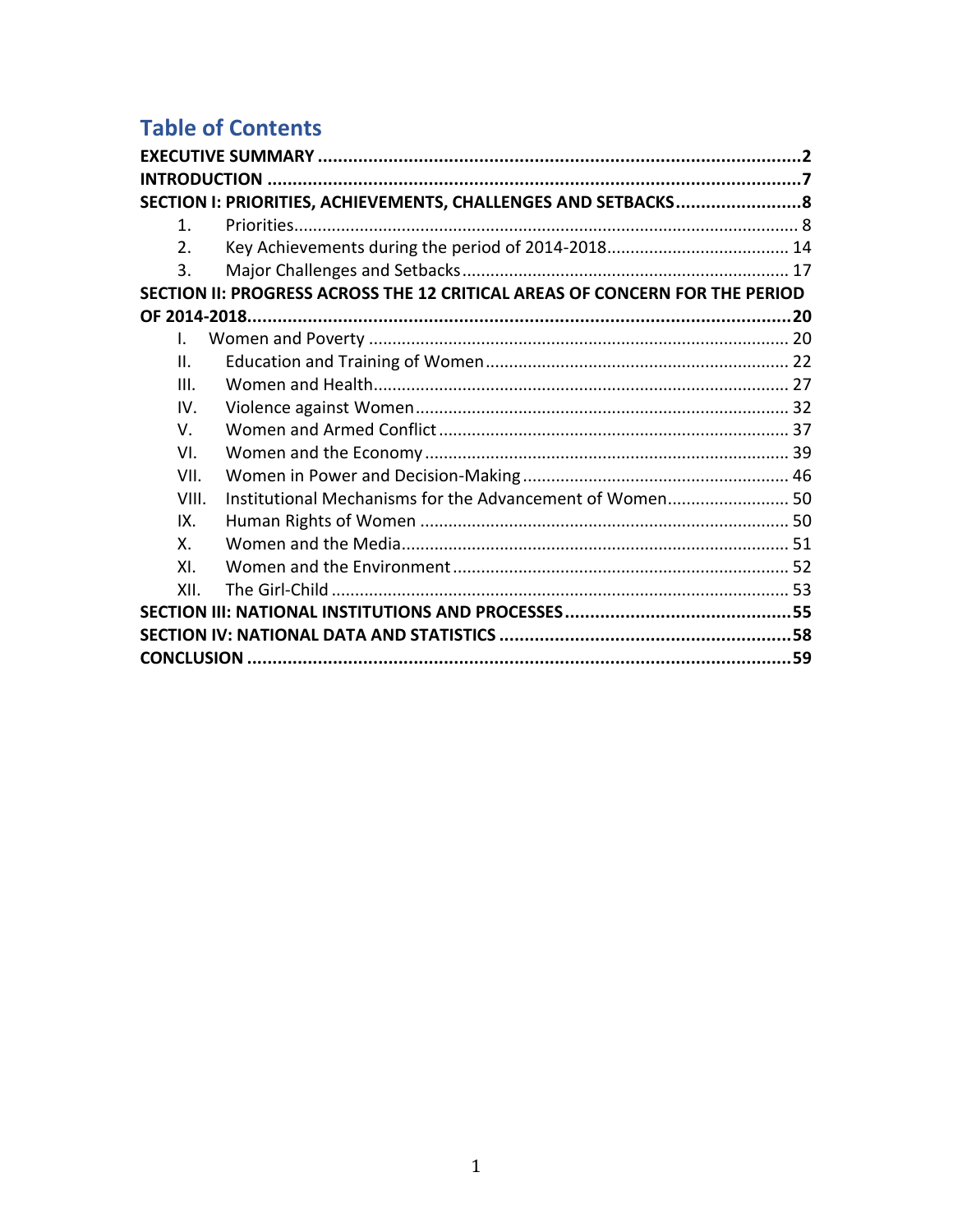# <span id="page-2-0"></span>**EXECUTIVE SUMMARY**

Timor-Leste submitted its first National Review and Appraisal Report of the Beijing Declaration and Platform for Action in 2014, which covers the progress and achievements since the restoration of its independence until 2013. This report outlines Timor-Leste's progress towards gender equality and promotion. The Secretariat of State for Equality and Inclusion (SEII) is the primary coordinating body within the government. SEII has worked closely with all line ministries to ensure that their policies are gender inclusive and are promoting the empowerment of women and girls in society.

#### **Priorities**

To ensure the promotion of gender equality and the empowerment of women and girls in Timor-Leste, the National Government has outlined the following priorities. To:

- Strengthen the National Women's Machinery
- Strengthen gender mainstreaming across government institutions
- Increase and empower women's representation in political life at local and national levels
- Improve systems and mechanisms for Gender Responsive Budgeting and planning
- Reduce maternal and infant mortality rates
- Eliminate all types of violence against women and girls
- Increase literacy levels among both females and males
- Improve the social protection system to reduce extreme poverty and to support women's participation in the national development process

#### **Achievements and progress to date**

From 2014-2018, Timor-Leste has made significant progress towards the promotion of gender equality and the empowerment of women and girls. This progress is evident in the number of laws, policies and programs that the National Government has designed and implemented to equally protect the human rights and safety of men, women and children. The National Government has worked in partnership with Civil Society Organizations, NGOs, development partners, and the private sector to integrate a gender mainstreaming approach across all sectors including health, education, justice, politics, and the economy.

#### **Women in Poverty**

- The Poverty Mapping and Gender Perspective Analysis (Director-General of Statistics, World Bank 2019) identifies remarkable progess in poverty reduction over the past 10 years.
- SEII has supported women through public transfer funds and also assisted 5 womens groups from Dili to access credit in the Timor-Leste's National Commerce Bank (BNCTL) to run their businesses.
- In 2017, SEII in collaboration with Heineken have provided support for 6 vulnerable families in Dili to increase their family income and to free them from extreme poverty.

#### **Education and Training of Women**

• The implementation of 'Zero Tolerance for Violence' policy is supporting the eradication of sexual violence and corporal punishment in the education sector. This aims to increase security for girls and children to participate safely in education and learning.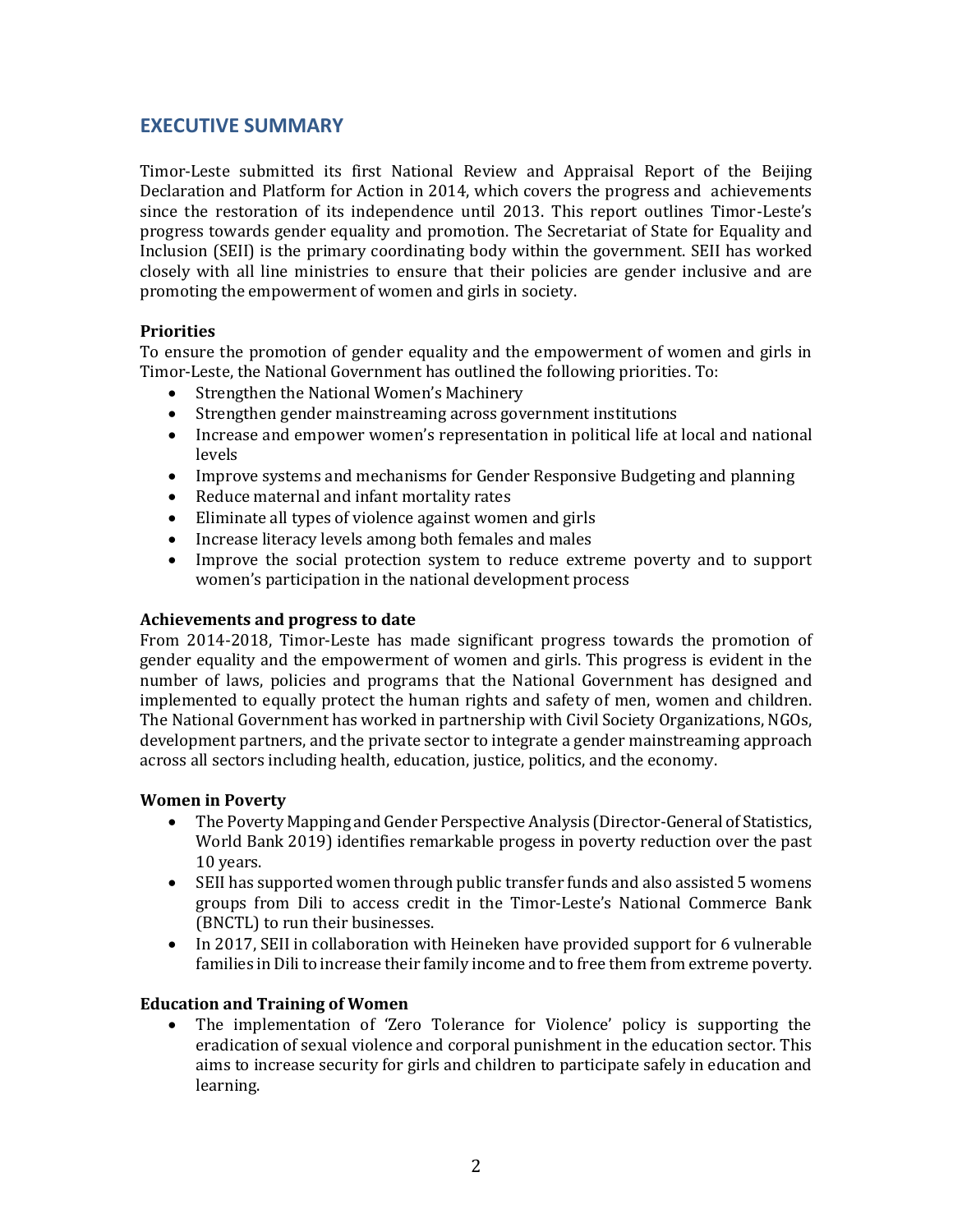- SEII has developed a Gender Based Violence (GBV) subject at the Judicial Training Centre to improve awareness of GBV amongst those that work in the judicial system. This subject will also be offered to the National Institute of Public Administration in 2019.
- The Basic Education Law No. 14/2018 highlights that education should provide equal opportunity for all boys and girls and ensure gender balance.

# **Women and Health**

- The maternal mortality rate has reduced from 557/100,000 child births (DHS, 2010) to 218/100,000 child births (DHS, 2016).
- The infant mortality rate has reduced from 45/1,000 child births (DHS, 2010) to 30/1,000 child births (DHS, 2016).
- The children under-5 moratlity rate has reduced from 64/1,000 child births (2010, DHS) to 41/1,000 births (DHS, 2016).
- The fertility rate has reduced from 5.7 children (DHS, 2010) to 4.2 children (DHS, 2016).

# **Violence Against Women**

- The National Action Plan for UNSCR 1325 on Women, Peace and Security (2016- 2020) is a transformative gender policy that provided support for women to participate in peace building, state building, conflict resolution and the development process.
- Approval of Law No. 3/2017 on the Prevention and Elimination of Human Trafficking on 24 October 2016, provides measures to protect victims and prevent and combat human trafficking. This is an important step to reduce human rights violations associated with human trafficking.
- Guidelines on 'No to Sexual Harrassment in the Public Service' have been developed by the government to reduce female experiences of sexual harrassment in the public service.

# **Women and Armed Conflict**

- The NAP-UNCSR 1325 includes compensating and recognising womens suffering during past conflicts as well as recognising and valuing the contribution made by women during the struggle for independence.
- In 2018, PNTL established and launched gender strategies that will help contribute to the achievement of the Timor-Leste National Police mission. Currently there are 6 women in the PNTL who will be participating in trainings for United Nations Peacekeeping Missions.
- The Ministry of Social Solidarity and Inclusion (MSSI) has provided assistance to victims of past conflicts.

# **Women and the Economy**

- The Timor-Leste Government committed to a two-year implementation (2015-2017) of the Maubisse Declaration in 2015 to promote the socio-economic empowerment of women and renewed this commitment in October 2018 for a period of five years.
- SEII effectively advocated for an increase in state institutions to commit to the Maubisse Declaration, seeing an increase from 9 prior to 2014 to 16 state institutions following the Declaration in 2018.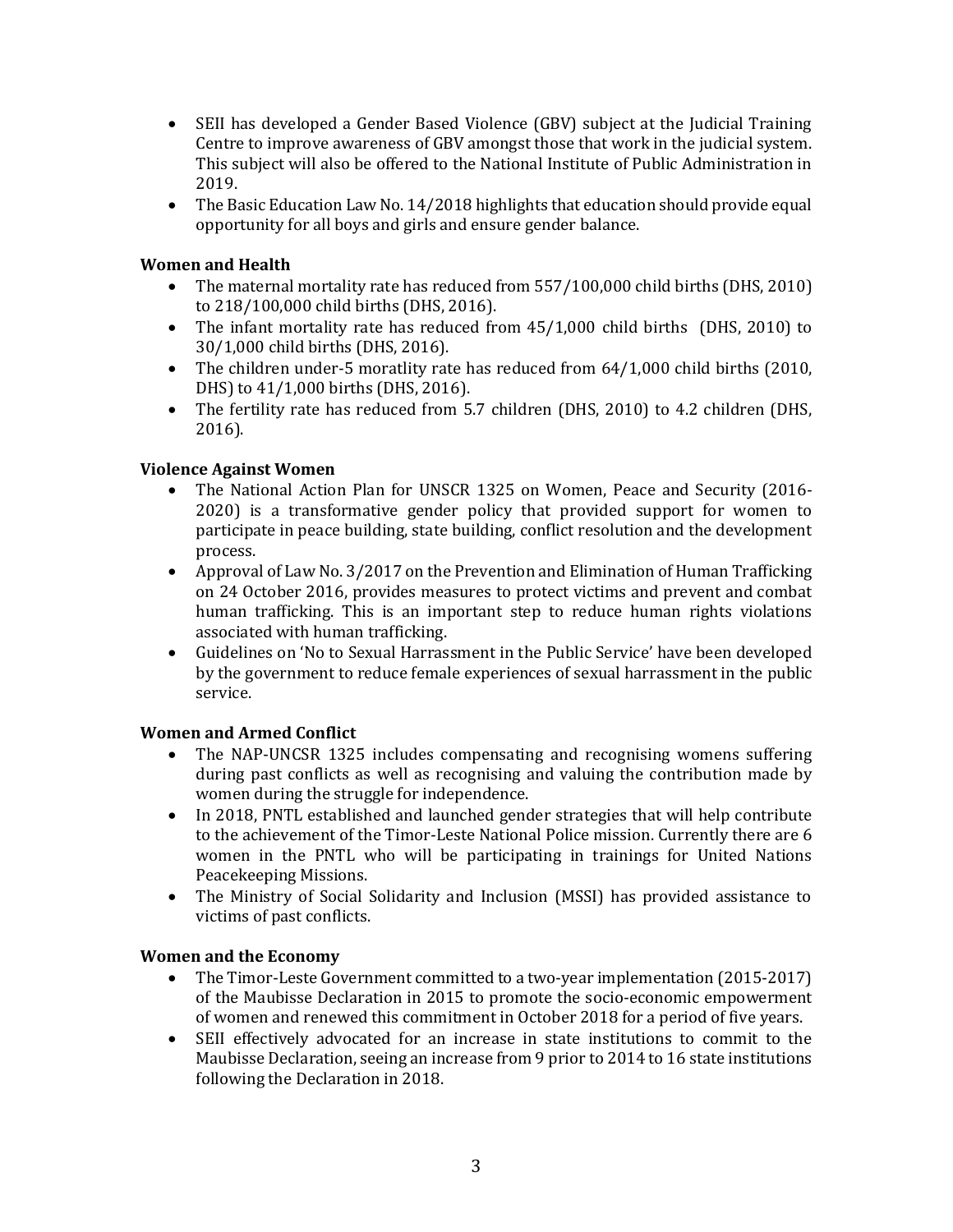- The Road for Development program on Social Safeguard Frameworks provided Guidelines for the Ministry of Public Works and local contractors. The Declaration was renewed in October 2018, which resulted in the Ministry of Public Works setting a quota for women's participation at 30% and people with disabilities at 2%.
- Approval of the Government Resolution No. 38/2017 supports the rights of men and women to receive equal pay at work.
- Women are disproportionally represented in the formal labour economy.
- SEII has been working in parnership with NGOs and civil society groups in the development and implementation of programs to encourage greater participation of women in the formal labour economy.

# **Women in Power and Decision Making**

- Approval of the Suco Law No. 9/2016 confirmed that at least two women candidates must run in the Village Chief Election.
- The Decree-Laws on: Contests Regime, Recruitment Selection of Public Administration Officers; General Regime for Public Officers Career Promotion; and the Distinction and Awards in the Public Service support preferences for women to obtain employment when women and men receive equal scores during the recruitment process. These laws aim to increase women's participation in the public sector, particularly at the decision-making level.
- Women's participation in the National Parliament is at 38%, the highest in the Asia Pacific region.
- Women have less representation at the municipal level. SEII holds women's congress at the municipal level to encourage an increase in women's leadership.

# **Institutional Mechanisms for the Advancement of Women**

- SEII, operating under the office of the Prime Minister, advocates, coordinates, and evaluates gender mainstreaming strategies within government institutions.
- SEII advocates for the inclusion of gender mainstreaming within government laws and policies.
- Approval of Government Resolution No. 35/2017 on Inter-Ministerial Working Group, National Gender Working Group, and Municipality Gender Working Groups is improving intersectoral cooperation and coordination. These groups are working together to increase knowledge of gender equality issues at all levels of society.

# **Human Rights of Women**

- Approval of the Decree Law No. 3/2017 on Municipality Administration aims to integrate gender issues at the municipal level to promote women's rights in rural areas.
- In 2017, approval of the Law on the Expropriation for Public Purposes and Utility; and the Law on the Special Regime for Definition of Ownership of Immovable Property stated that women had equal rights to men to own property. In the development of these laws, a broad consultation process was undertaken with local communities, including with women in rural areas.
- The Government has adopted the National Policy for Family Planning and the National Strategy for Reproductive Health, Maternal, Neonatal, Children and Adolescents (2015-2019).
- Reproductive rights are included in Timor-Leste's legal frameworks.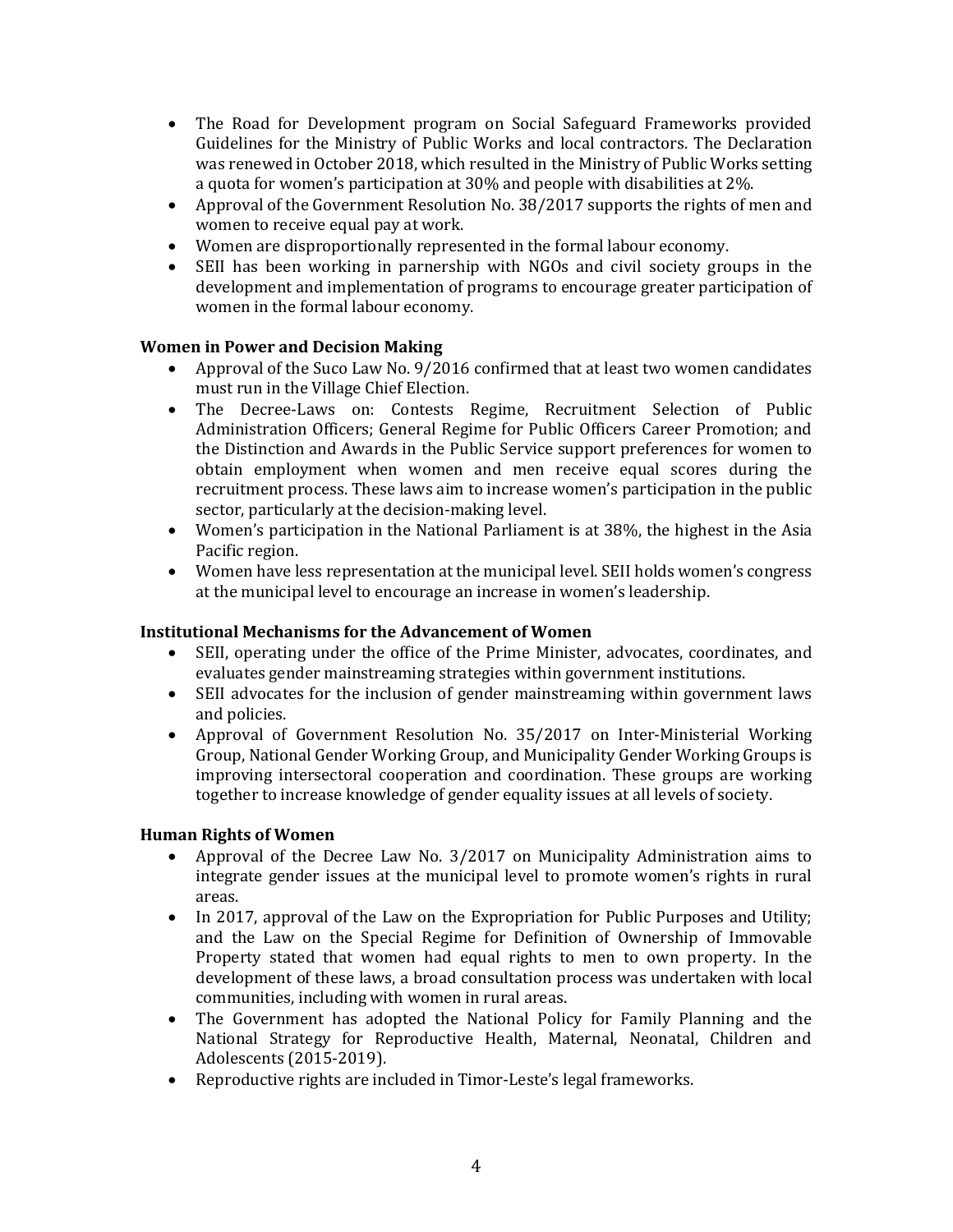• The independent Ombudsman of Human Rights and Justice is responsible for the promotion of human rights and good governance.

#### **Women and the Media**

- Secretary of State for Social Commuication (SEKCOMS) promotes gender equality in media.
- SEKCOMS helps to promote and implement programs to train journalists and editors in conducting gender sensitive reporting.

#### **Women and the Environment**

- The Government provides support and compensation to women who run their businesses on the sides of roads and rivers, which are affected by climate change, and especially those that are at risk of natural disasters such as landslides.
- The Government carries out gender analysis when building public infrastructure, considering any potential impacts to women. Women's access to water is also a major consideration where in some communities their household is dependent on women going out and fetching water.

#### **Children**

- The NAP for Children in Timor-Leste is a policy roadmap for the Government to create an environment where boys and girls' rights are protected, particularly children living in low-socio economic situations.
- The National Youth Policy provides a framework to support the challenges boys and girls face in their daily life.

#### **National Institutions and Processes**

• The Gender Responsive Budgeting Policy outlines institutional responsibilities and detailed guidance to support ministries to integrate gender issues into the government budget cycle. As a result of this policy, it is required that all government entities integrate gender issues into their Annual Action Plans.

#### **National Data and Statistics**

- SEII is working with the General-Directorate of Statistics to produce joint research and to provide advice on sample design for data production.
- The National Statistics and Data System has prioritised the production and utilisation of gender statistics.
- Government efforts related to data collection and the stregthening of administrative systems should support the development of baseline data and help monitor targets and indicators related to gender issues.

# **Major Challenges**

However, there are still significant barriers to the attainment of gender equality and women's empowerment. Current challenges include but are not limited to:

- Political representation of women in the municipalities is significantly low
- Gender-based violence is still high and sometimes disputes are resolved based on traditionally held beliefs, rather than in the formal justice system
- Women's participation in the labour force is still low, and predominantly resides in the informal sector, such as hospitality and agriculture, meaning employment is less stable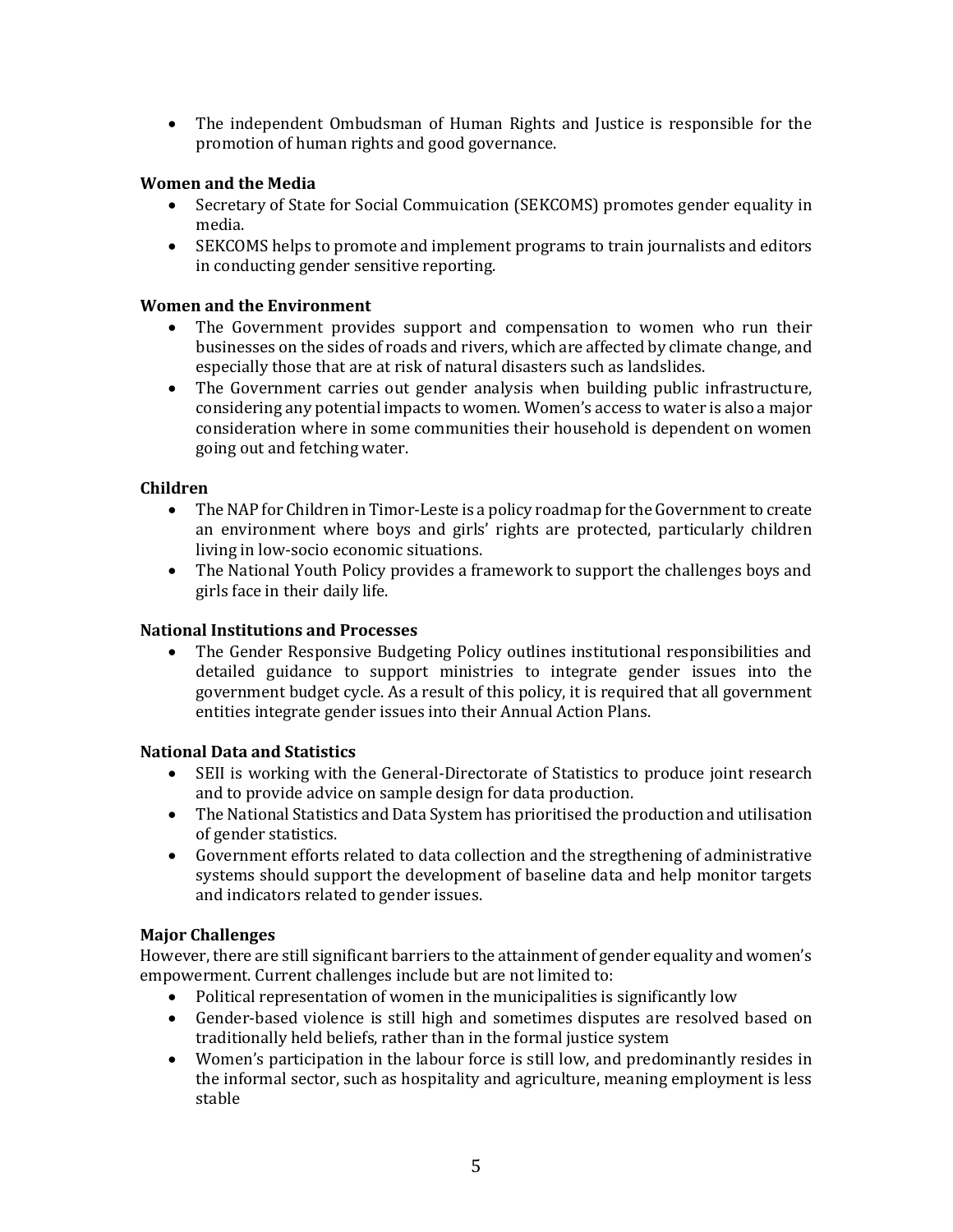- Women are still disadvantaged when it comes to equal access to land rights
- Sexual violence in schools is still a threat to some girls in the education system
- Vulnerable women and girls are still facing barriers to access land rights and ownership under the Land Law that was passed in 2017
- Budget allocation for gender policy implementation was insufficient to address all gender concerns in rural areas from 2014-2018.

The National Government are showing strong commitment to improve these current barriers to gender equality through dedicated training and mentoring programs, dedicated staff such as police officers that focus on gender-based violence, funded entrepreneurship programs for women, implemented guidelines for appropriate conduct in the workplace, an established gender-responsive budgeting system, and dedicated data collection mechanisms to inform future policies and programs on gender equality. As a new country, Timor-Leste has made strong advancements towards gender equality and the empowerment of women and girls in a short period of time. The National Government is committed to continue advancing the promotion of women in the future to ensure they have equal access to resources and equal opportunities to participate across all aspects of society.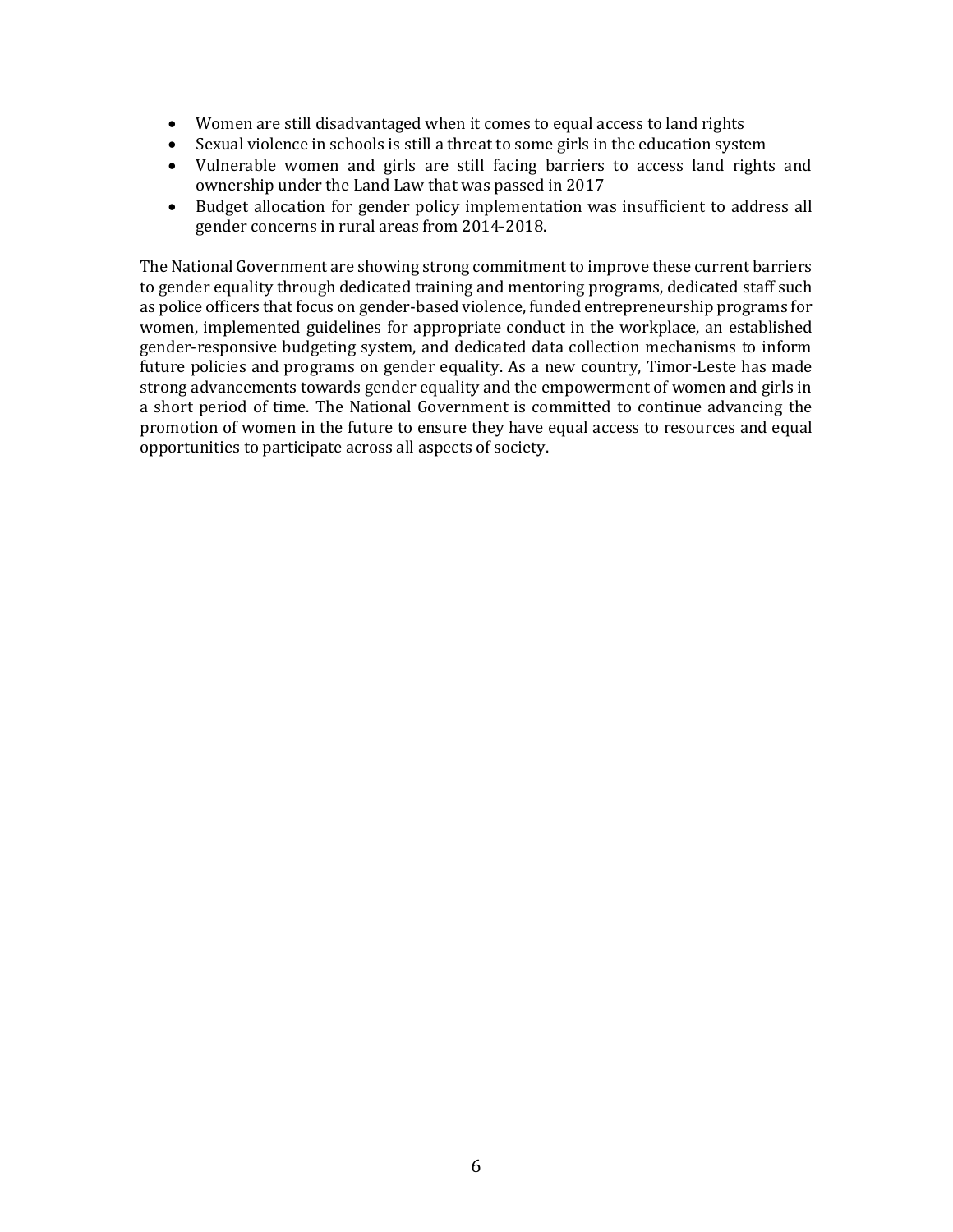# <span id="page-7-0"></span>**INTRODUCTION**

Timor-Leste has undertaken significant work to achieve the effective promotion of gender equality outlined by the Peking Declaration 2020. This work included reforming legislation and policies to promote and uphold human rights and the principles of equality to achieve gender equality by 2020. For the second time, Timor-Leste will present its progress to the Beijing Platform after its first presentation in 2014. In the first report, Timor-Leste demonstrated progress towards equal participation of men and women. This report outlines Timor-Leste's continued work and dedication towards achieving gender equality in their policy and program implementation from 2014 to 2018. Over the past four years (2014- 2018), a significant number of women have experienced equal rights and women's empowerment in a short period. In addition, over this period women have had access to increasing opportunities in the labour market, the judicial system, and political, social and cultural life. This is a result of the Timor-Leste Government's work in actively promoting gender equality at the international and national level.

Timor-Leste has implemented a number of National Action Plans and will continue to integrate the National Action Plan in all priority areas, to continue its implementation of gender equality. The Government of Timor-Leste has achieved significant success in the following sectors including maternal and child health, economic development, and women in politics. The Ministry of Health implemented programs that have significantly improved maternal and child health contributing to the reduction of maternal and child mortality and improved the rate of family planning. In addition, the Ministry of Health also guarantees that victims of sexual violence have quick access to support services.

In the sector of economic development, the Government has committed to the Maubisse Declaration to support the implementation of gender equality. The Declaration was renewed in October 2018, which resulted in the Ministry of Public Works setting a quota for women's participation at 30% and people with disabilities at 2%. The Declaration has also influenced institutions to support women in the economic sector, specifically focused on women's economic life. The Maubisse Declaration is also linked to legislation that allows women to access loans from the bank.

Women's participation in politics and decision making has significantly improved as a result of new legislation and policies approved by the Governemnt. These include the Electoral Law for the Village Election No. 09/2016 that supports women's participation at the local government. This law has increased women's representation in politics at the local level from 2% in 2009 to 5% in 2016. The establishment of a quota for women in the National Parliament has also been developed, resulting in an increase of women's participation in the National Parliament from 30% in the previous government to 38% this year.

Despite Timor-Leste showing significant progress in the implementation of gender equality, there are still many barriers and challenges in integrating the promotion of gender equality in program implementation and planning. However, this will not deter the Timor-Leste Government from prioritising the promotion of gender equality, ensuring strong attention is given to programs and targets for women and girls. In the next four years, Timor-Leste will endeavour to become a strong nation in the promotion of women's equal role in society to further support its national development.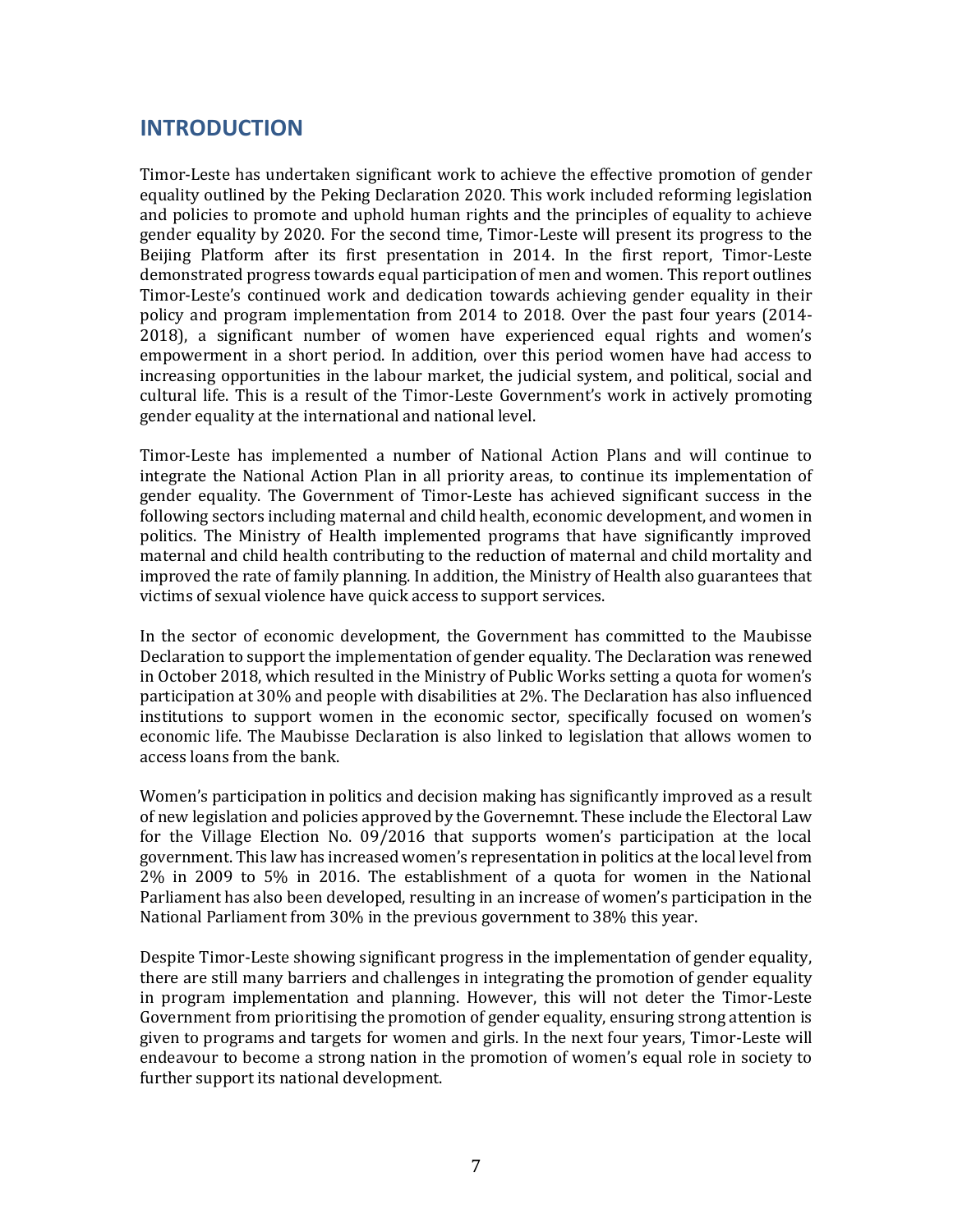# <span id="page-8-0"></span>**SECTION I: PRIORITIES, ACHIEVEMENTS, CHALLENGES AND SETBACKS**

# <span id="page-8-1"></span>**1. Priorities**

Timor-Leste has made strong commitment and effort to promote gender equality in various sectors and at different levels since its restoration of independence in 2002. Gender equality issues were also guaranteed in the Constitution of RDTL and the National Strategic Development Plan 2011-2030. Priorities for gender equality promotion have been considered by Timor-Leste and have been valued within the period of 2014-2018 as the following:

**Strengthen the National Women's Machinery by improving its technical and financial resources and decision-making power, and improve coordination mechanisms at national and municipality levels.** SEII is a state institution that has the main functions and responsibilities to advocate, coordinate, implement and assess Gender Mainstreaming strategy in policies, laws, programs, and budgets across all government ministries to promote gender equality and the empowerment of women and girls. This includes advocating for the elimination of all forms of discrimination against women, girls and groups at risk, establishing appropriate mechanisms for women's economic empowerment, and enhancing women's participation in politics and decision making at national, municipal and local levels. Since 2017, the role of SEII has also included social inclusion particularly for marginalized groups in lower socio-economic and LGBTI communities. Under the VIII Constitutional Government Decree-Law, SEII holds its portfolio directly under the Office of the Prime Minister with strong influence at the national level. SEII participates at the Council of Ministers and plays a key role in advocating for gender equality and inclusion in policy making and legislation. SEII has also been an observer in the Budget Review Committee (BRC) to ensure that the gender perspective is integrated into Government planning and budgeting.

SEII implements gender mainstreaming strategies to promote gender equality with the aim of achieving gender equality by 2030. Strategies utilised by SEII involve empowering women's participation in the economy, reducing and eliminatng forms of gender based violence and domestic violence, empowering women's participation in politics and in decision making, improving women's access to health services, education and justice. Timor-Leste is a prosperous and peaceful nation and a gender fair society. Human dignity and human rights, including the rights of women and girls, are valued in Timor-Leste's culture, with this repect reflected in the laws of the country. In the pursuit of its goals, SEII adheres to the key values of equality, nondiscrimination, participation of women and men, socio-economic empowerment of women, human rights and the rights of women, justice, peace and transparancy. SEII seeks to promote a culture of gender equlity. As a government institution, SEII has the authority and responsibility to implement gender mainstreaming programs in government institutions, and to influence laws and policies to be gender responsive.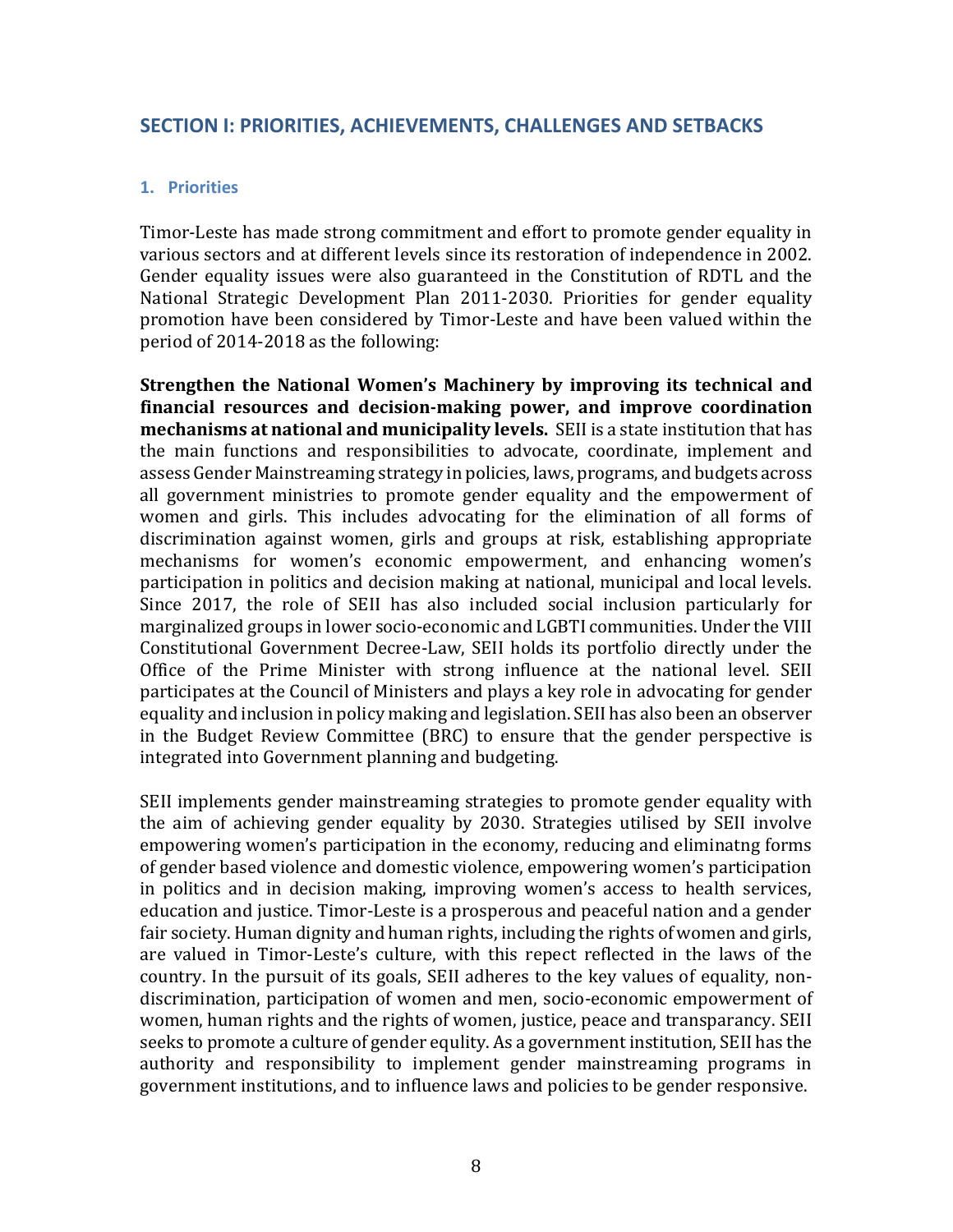Timor-Leste has already made great progress in strengthening the coordination mechanism to promote gender equality through the establishment of three levels of coordination - an Interministerial Working Group for Gender, the National Gender Working Group, and the Municipal Gender Working Group. The objective of the gender working group mechanism is to enhance government coordination, resource allocation, gender mainstreaming strategy and monitoring mechanism for the implementation of gender commitments in ministries, secretariats of state and the municipal administrations. There are also additional inter-ministerial working groups that specifically oversee and monitor the implementation of the national gender policies such as National Action Plan against Gender-Based Violence and National Action Plan on UNSC Resolution 1325. Additionally, SEII has 13 focal points that have been deployed throughout 12 Municipalities and the Special Administrative Region of Oé-Cusse Ambeno (RAEOA).

**Strengthen the Gender Mainstreaming (GM) strategy across government institutions, particularly in government legal frameworks, policies, planning and programs to accelerate the promotion of gender equality.** Timor-Leste has made great progress in strengthening gender mainstreaming across government. From 2014-2018 the Government have developed a series of gender sensitive legal frameworks and policies to support the promotion of gender equality and to empower women and girls. The Government has adopted the Maubisse Declaration<sup>1</sup> the first phase from the period 2015-2017 and the second phase from the period 2018-2022; the National Action Plan (NAP) on Gender-based Violence (GBV) for the first phase from the period 2012-2016 and for the second phase from the period 2017-2021; NAP on the UNSCR 1325 on Women, Peace and Security from the period 2016-2020; NAP on the Children in Timor-Leste from the period 2016-2020; NAP on Gender and Private Sector from the period 2014-2017; NAP on the Rights of People with Disability from the period 2014-2018; and the National Youth Policy from 2016. Timor-Leste also approved Law No. 3/2017 on the Prevention and Combat against Human Trafficking on 24 October 2016, which legally requires human trafficking issues to be addressed. Moreover, gender issues have been strongly considered in the Suco Election, Law on Municipality Administration, Law on the Expropriation for Public Purposes/Utility, and Law on the Special Regime for Definition of Ownership of Immovable Property. The approval of these Laws and Policies has shown that Timor-Leste has a strong commitment to eliminate gender inequality in multiple sectors at the national and municipality levels.

**Increase and empower women's representation in political life at the local and national levels**. Timor-Leste has made great progress towards supporting women's participation in political life. This is evident through the establishment of a female quota in the National Parliament, resulting in women comprising 38% of the Fifth Legislature. Despite this, women's participation at executive level is still under 30%

l

<sup>&</sup>lt;sup>1</sup> The Maubisse Declaration aims to eliminate all forms of discrimination against rural women and people with disability in order to improve their lives, engaged them in planning for public investments and in the decision making and promoting their participation in various aspects within development process. The second phase of the Maubisse Declaration was renewed by sixteen (16) Government entities, including Timor-Leste National Commercial Bank (BNCTL) and launched on 12 October 2015, in Fatisi-Aileu.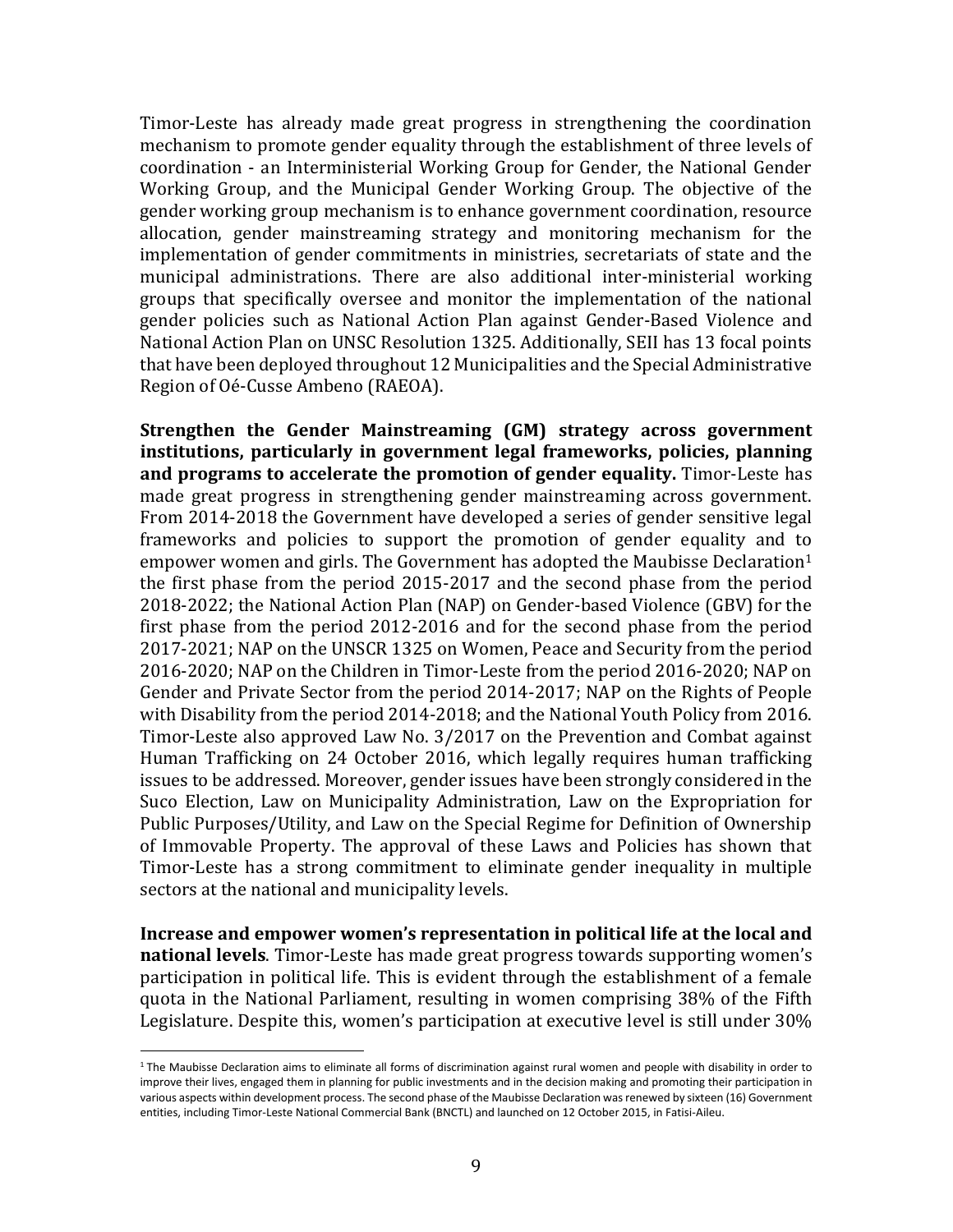and at municipal level it is low. The approval and ratification of the Law on Suco Election No. 9/2016 in September 2016 supported an increase in women's political participation at the local level. This Law promoted women's opportunity to become candidates in the Election of Suco Chief. This resulted in an increase of women's participation from 2% (11 females elected) to 5% (21 women elected) out of 452 positions in 2017. Although the percentage is still low, it demonstrates Timor-Leste's ability to implement legislation that enhances women's political participation at the local level. In addition, the Law on Suco Election, "100% I'm Ready" Program *(Programa "100% Ha'u Pronto" <sup>2</sup> )*, Suco Development National Program (SDNP) *(Programa Nasionál Dezenvolvimentu Suku (PNDS))*3, and the Women's Congress on Potential Women in 12 Municipalities and RAEOA have also contributed to the increase of women's participation in local government and decision making.

**Improvement of systems and mechanisms for Gender Responsive Budgeting (GRB) and planning to ensure the promotion of gender equality and the empowerment of women and girls.** In 2017, SEII worked with the Planning, Monitoring and Evaluation Unit (UPMA) at the Office of the Prime Minister to integrate gender perspectives into Public Finance Management Reform (PFM). As a result, SEII and UPMA developed essential tools for planning and budgeting systems including Gender Marker and Indicators that promote gender equality. Gender marker is an instrument to help track the proportion of funds earmarked for the promotion of gender equality. Gender marker will support data collection on the proportion of budget allocation and actual expenditure on gender equality. By developing these essential tools, SEII and UPMA are advancing gender equality commitments that public institutions are required to follow in their planning and budgeting systems. Gender specific programs entitled "Gender Policy Implementation" require implementation of national gender policies in Line Ministries' Programatic Budget Structure. These fall under 3 sub-programs described in the Gender program – The State Financial Management Information System (FMIS) and The Way of the Future*(Dalan ba Futuru*). These are:

- 1. Implementation of National Action Plan (NAP) against Gender-based Violence (GBV);
- 2. Implementation of National Action Plan (NAP) on Women, Peace and Security (WPS) (UNSCR 1325);
- 3. Implementation of Maubisse Declaration

 $\overline{a}$ 

Public institutions that are not directly responsible for gender national policy implementation are still obliged to promote gender equality in response to the CEDAW (Convention on the Elimination of all forms of Discrimination Against Women) Committee recommendations*.* The Programatic Budget Structure regulations require each institution to abide by a standard budget structure outlined

<sup>&</sup>lt;sup>2</sup> "100% I'm Ready" Program *(Programa "100% Ha'u Pronto"<sup>2</sup>)* is a program which was led by Civil Society Organizations with the support from the Government to encourage women and increase women participation in political life and local governance, particularly in rural areas.

<sup>&</sup>lt;sup>3</sup> PNDS is a Government program lead by Ministry of State Administration (MAE) aims to improving the living standard of citizens in rural areas by supporting women and men to rehabilitate small-scale infrastructure projects based on their needs and priorities.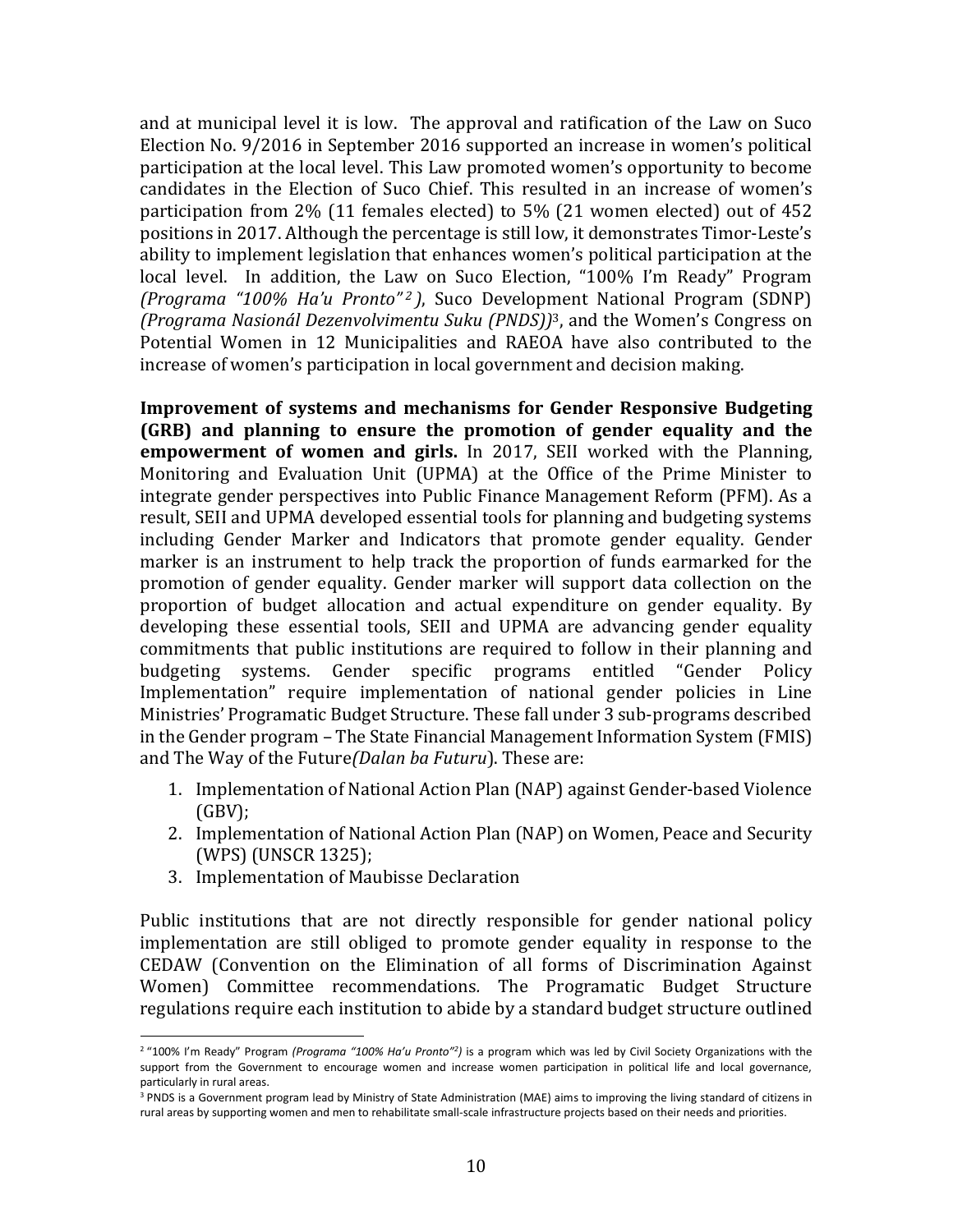in the *"Good Governance and Institutional Management"* policy*.* SEII and UPMA have developed gender specific requirements entitled *"Gender Mainstreaming"* under this standard budget structure. Change to this budget system will support the Government to generate a gender sensitive report and will enable all public institutions to be responsible for gender commitments within their service delivery. This gender reform within the planning and budgeting system will provide opportunities for strong data collection. This data collection will provide important resources to inform future policy development and political decision making, to enhance the promotion of gender equality in service delivery. As such, this new approach will provide a fundamental base for developing policies, plans, programs and allocation of qualified resources.

**Reducing maternal and infant mortality rates**. In the Health Sector, the Constitution of the RDTL states that everyone has the right to health and medical care, and the State shall promote the establishment of a universal national healthcare service that free of charge in accordance with the capacity of the State and in conformity with the law. The National Health Service shall have, as much as possible, a decentralized participatory management. The Government through the Ministry of Health has already worked hard to improve public health services for all East Timorese citizens. The National Institute of Health (NIH) and the Department of Maternal and Infantile Health has provided training and capacity building to midwives and health professionals in Community Health Centres to enhance their skills in Emergency Assistance for Emergency Obstetric and Newborn Care – (EmONC). This is part of the Government's strategy to reduce maternal and infant mortality rates. The training has supported a reduction in pregnancy related mortality rates. In 2010, 557 pregnant mothers died out of every 100,000 newborn babies, and in 2016, this number reduced to 218 pregnancy related mortality deaths out of every 100,000 newborn babies. Timor-Leste has also achieved the Millennium Development Goal (MDGs) to reduce the rate of infant mortality. In 2010, there was 45 infant mortalities for every 1000 newborns, and in 2016 this rate reduced to 30 infant mortalities per every 1000 newborns. In addition, on 2 August 2018, Timor-Leste was the third country out of 11 countries in South East Asia to obtain certification from the World Health Organisation for eliminating Measles diseases and Congenital Rubella Syndrome.

**Eliminate any types of violence against women and girls**. The Government of Timor-Leste together with Civil Society and members of the Women's Network (*Rede Feto*) have implemented various activities for the first phase of NAP-GBV from 2014- 2018. In addition, they have reaffirmed a commitment for the second phase of NAP-GBV implementation from 2017-2021. This commitment will focus on promoting and enhancing people's behaviour change to eliminate various types of violence against women and girls. This includes the provision of support and delivery of services for victims and survivors, particularly in access to health, social security and access to justice. During the first phase of NAP-GBV implementation, SEII together with Civil Society service providers have made a lot of progress under gender-based violence Pillar I: Prevention and Pillar II: Protection. The first phase results of NAP-GBV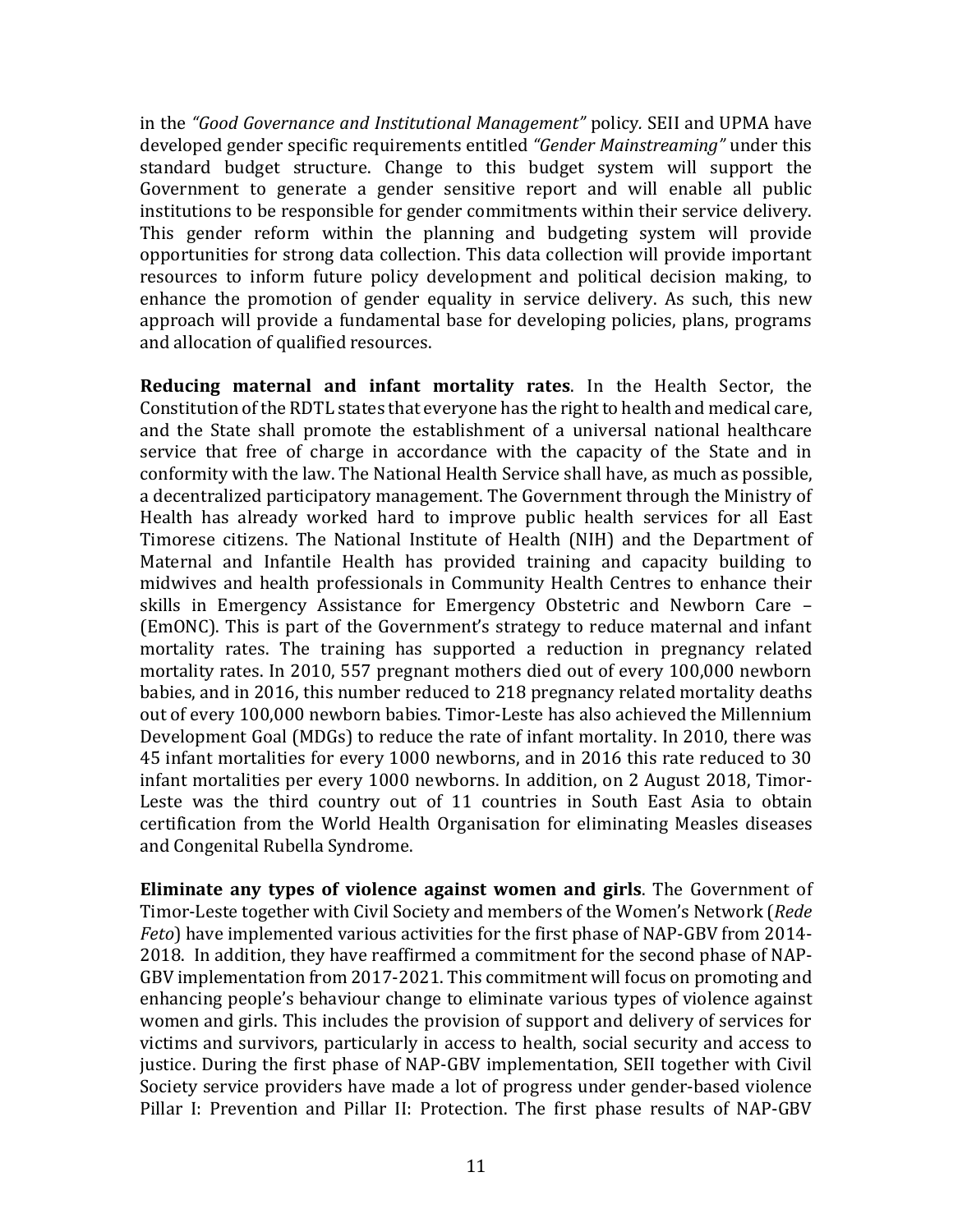implementation shows that the communities' knowledge and understanding of gender-based violence, and its impact particularly on women, increased. However, there were many victims who still experienced gender-based violence, specifically domestic violence in the home. The majority preferred to resolve the issues via a family process or using the informal justice system rather than a formal justice process.

Timor-Leste has ratified the International Convention on the Elimination of all forms of Discrimination against Women (CEDAW). Therefore, it has a State obligation to eliminate all forms of violence against women, including sexual harassment. The Constitution of RDTL and the Code of Conduct and Ethics of the Public Service considers sexual harassment in the workplace a violation of the rights of the victim. In 2017, the Government of Timor-Leste through the Public Service Commission developed a specific Guideline to Prevent and Combat Sexual Harrassment in the Public Service (Orientacao n.12/2017, August 9<sup>th)</sup>, launching also specific instruments and campaign materials to ensure that all public sectors at national and municipal levels have increased knowledge and understanding of sexual harassment as unacceptable conduct. Moreover, the Public Service Commission, supported by UN Women, has developed and launched an innovative application called "ChatBot Rosa." This tool is an innovative way for Timorese to report cases where public officers have committed sexual harassment in and outside the workplace. This tool aims to strengthen service quality of the public administration. The innovative application was launched during the 16-Day Campaign against Gender-based Violence in 2018. SEII has also collaborated with the Secretariat of State for Social Communication (SEKOMS), and the Australian Embassy's NABILAN program implemented by the Asia Foundation to distribute gender equality messages through the media. SEII and the Asia Foundation have produced a referral network application "Hamahon", as an innovative way to provide detailed information on all support services available to victims of violence. A Media Resource Package on the Prevention of Violence against Women was also launched. This will assist journalists to appropriately cover incidents of violence against women and children. The Government has also implemented a Zero Tolerance policy on sexual violence in schools throughout the country to ensure all girls are safe to participate in education and learning.

**Increase in literacy levels among females and males as a key foundation for fostering sustainable development in Timor-Leste**. From 2010 to 2015, literacy rates for Timorese above 15 years old have increased rapidly from 57.8% (2010 Census) to about 63% (2015 Census). There have been strong improvements in literacy rates in Tetun among young people. In 2010 only 68.9% of young people aged 10-14 years could read and write; however, 5 years later this stood at about 79% showing marked progress. Crucially both girls and boys have shown strong progress in increasing their literacy and numeracy levels, demonstrating that gender equity is present in primary and secondary education (Census 2015). A new evidence-based curriculum for pre-school and primary was finalised in 2015. This progressive curriculum focuses on developing knowledge, critical intellectual and social skills, and promoting creativity and problem-solving skills. Improving assessment of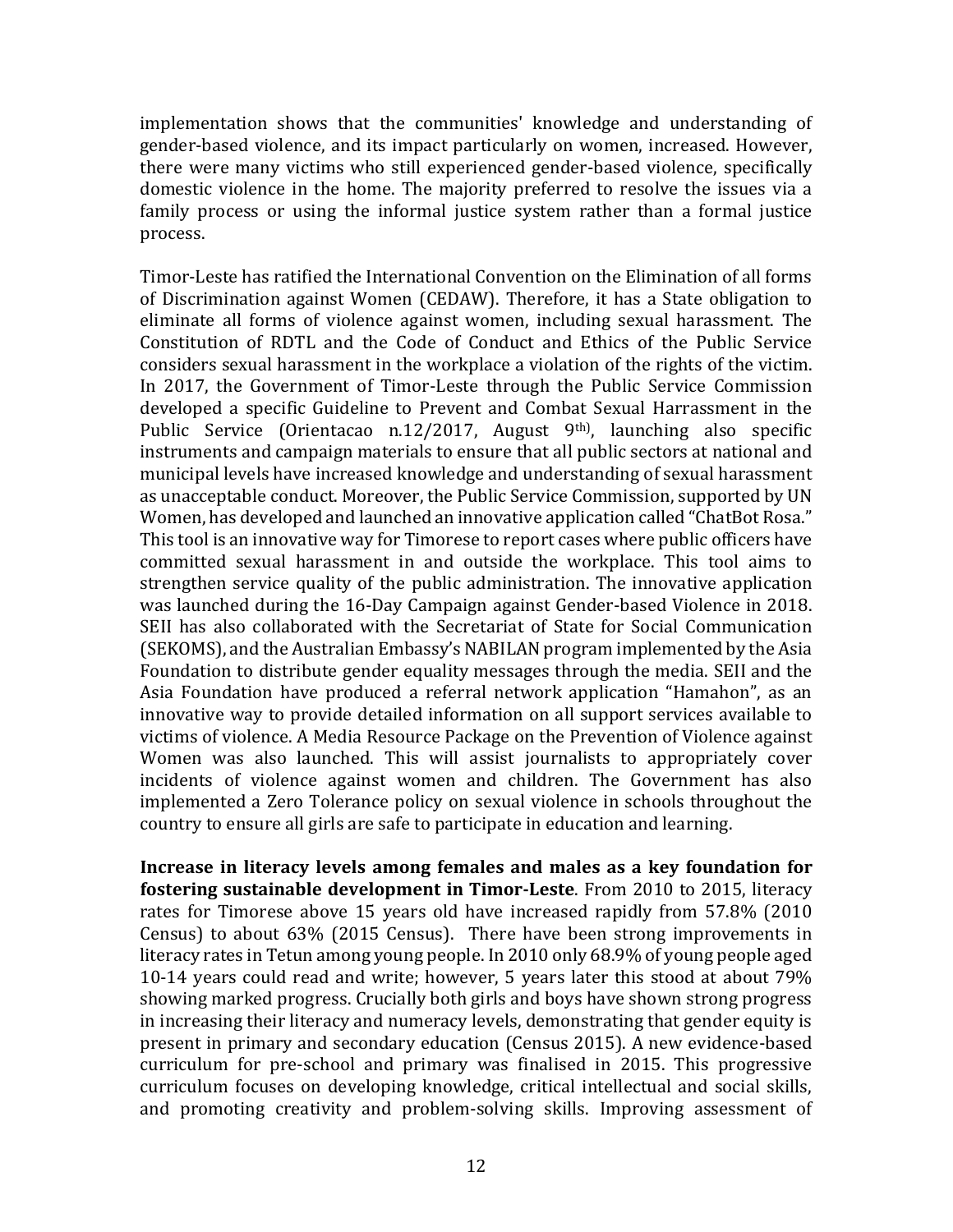students' learning outcomes and improvements in education quality are important for monitoring progress against Sustainable Development Goals 4 (Quality Education).

**Improvement of the social protection system to relieve extreme proverty of East Timorese people and to ensure women's participation in the national development process.** The Government has focused more attention on social protection policy, which provides opportunities to relieve East Timorese from poverty. Since 2008, the Government has provided financial assistance (Conditional Cash Transfer<sup>4</sup>) to East Timorese citizens in particular, the elderly and disabled support allowance (non-contributory scheme), the transitional regime to support state workers and their families in old age, disability and death, veterans, vulnerable families who are cronically suffering from diseases, vulnerable households with single mothers/widows/orphans (the *Bolsa da Mãe/Mother Pursue* program), women's groups, people with HIV and other people who are experiencing insecure or poor living conditions. Currently, the *Bolsa da Mãe* program is the only program in Timor-Leste that targets poor and vulnerable households with children. The *Bolsa da Mãe* program was launched in March 2008 by the Government of Timor-Leste, together with United Nations agencies (UNDP, UNFPA, UNICEF, UN Women and IOM). The objectives of the program are to help reduce poverty, promote attendance of nine years of compulsory basic education, and increase utilization of primary health care services. It provides cash transfers of US\$5 per child per month for up to three children, so US\$15 is the maximum grant amount a household can receive per month. The government recognizes the necessity to assess the current targeting system, coverage and the monthly amount transfer to maximize poverty reduction for effective implementation. The Ministry of Social Solidarity and Inclusion (MSSI) supported by ILO, is carrying out a review on types of social protection schemes and also finalising the Social Protection National Strategy. MSSI has been working on promoting gender inclusion and improving public monetery transfers to support individuals and families who are beneficiaries of the Government financial assistance. This approach aligns with the principle of 'no one left behind' in the National Development Plan 2030 Agenda.

In May 2018, MSSI and the United Nations Organizations launched the Report of "Challenges and Future Actions to Expand Social Protection for all East Timorese Citizens", as part of the review process on social protection policy and schemes. The report also recommendeds to increase social protection impact and efficiency such as strengthening child protection for children under the age of 5 years, protecting vulnerable youth workers in informal sectors and improving the balance of financial resource distribution to better support vulnerable groups. Following the promulgation of Law No. 12/2016, which created the Social Security Contribution Scheme, a major campaign was launched to publicize and socialize the new law, which

 $\overline{a}$ 

<sup>4</sup> Conditional Cash Transfer (CCT) aims at reducing poverty through cash transfers to poor families while at the same time making these transfers conditional upon the recipients' actions. Individuals targeted by the programme receive cash transfers if they meet specific criteria such as ensuring that their children attend school or regularly use basic health care services.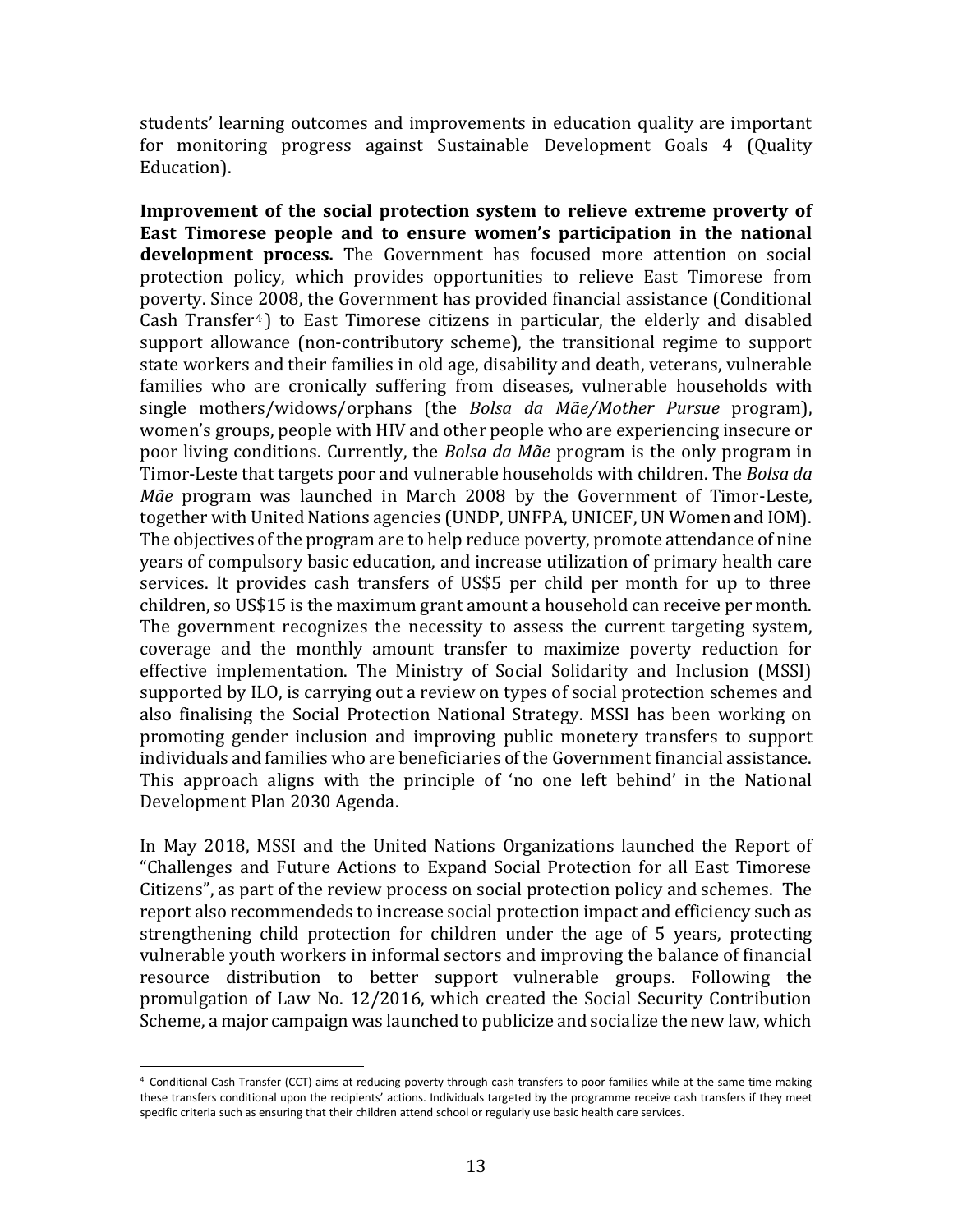was attended by teams from all Ministries, Courts and Attorney General and some autonomous services and funds. This Universal Contribution for Social Security scheme has been implemented in public and private sectors since 2017, ensuring that workers and their families receive their pensions at times of retirement, disability or death. Additionally, subsequent a national seminar on "Social Security: A Right for All" in April 2019, a bilateral cooperation between Timor-Leste and Portugal in the areas of social protection and social security was signed for a three-year period (2019- 2022).

# <span id="page-14-0"></span>**2. Key Achievements during the period of 2014-2018**

Timor-Leste has already made key achievements related to gender sensitive legal frameworks and gender policies from 2014 to 2018. These include:

- In 2015, the Government of Timor-Leste committed to a two year (2015-2017) implementation of the Maubisse Declaration to eliminate all forms of discrimination against rural women and people with a disability to improve their lives, engage them in public investment planning and decision making processes and to promote their participation in various aspects of the development process. This commitment was renewed in October 2018 for a period of five-years which resulted in the Ministry of Public Works (MOP) showing their commitment to gender equality promotion by establishing a quota of at least 30% of women's participation in infrastructure development. It is also evident in MOP's Road for Development's (R4D) <sup>5</sup> Social Safeguard Frameworks for local contractors and others laying out a quota of at least 30% representation of women and 2% representation of People with Disabilities in the infrastructure development. Under Phase-I of the Maubisse Declaration, only 9 State institutions (the majority operating in the economic sector) signed and became implementing agencies of the Declaration. However, under Phase-II of the Maubisse Declaration, SEII undertook an advocacy campaign and effectively influenced an additional 7 State institutions to work under the Delcaration, bringing the total to 16 State institutions including the Timor-Leste's National Commerce Bank (BNCTL). In addition, the implementation period for Phase-II of the Maubisse Declaration was extended from two to five years (2018-2023).
- The existing National Action Plan for UNSCR 1325 on Women, Peace and Security (2016-2020) is a transformative gender policy focused on how to develop more equal relationships between females and males in areas including the separation of power, resource control, decision-making, social and political statutes, and access to justice and security. This policy provided strategies and concrete actions to enhance East Timorese women's

 $\overline{a}$ 

<sup>5</sup> R4D is a Government program led by the Ministry of Public Works (MOP) with the support of Australian Embassy and ILO aims to improving the rural communities' living standard, improving rural road access, includes accessible bridges for People with Disability (EHD) and provided a fair and equal employment opportunity for men and women.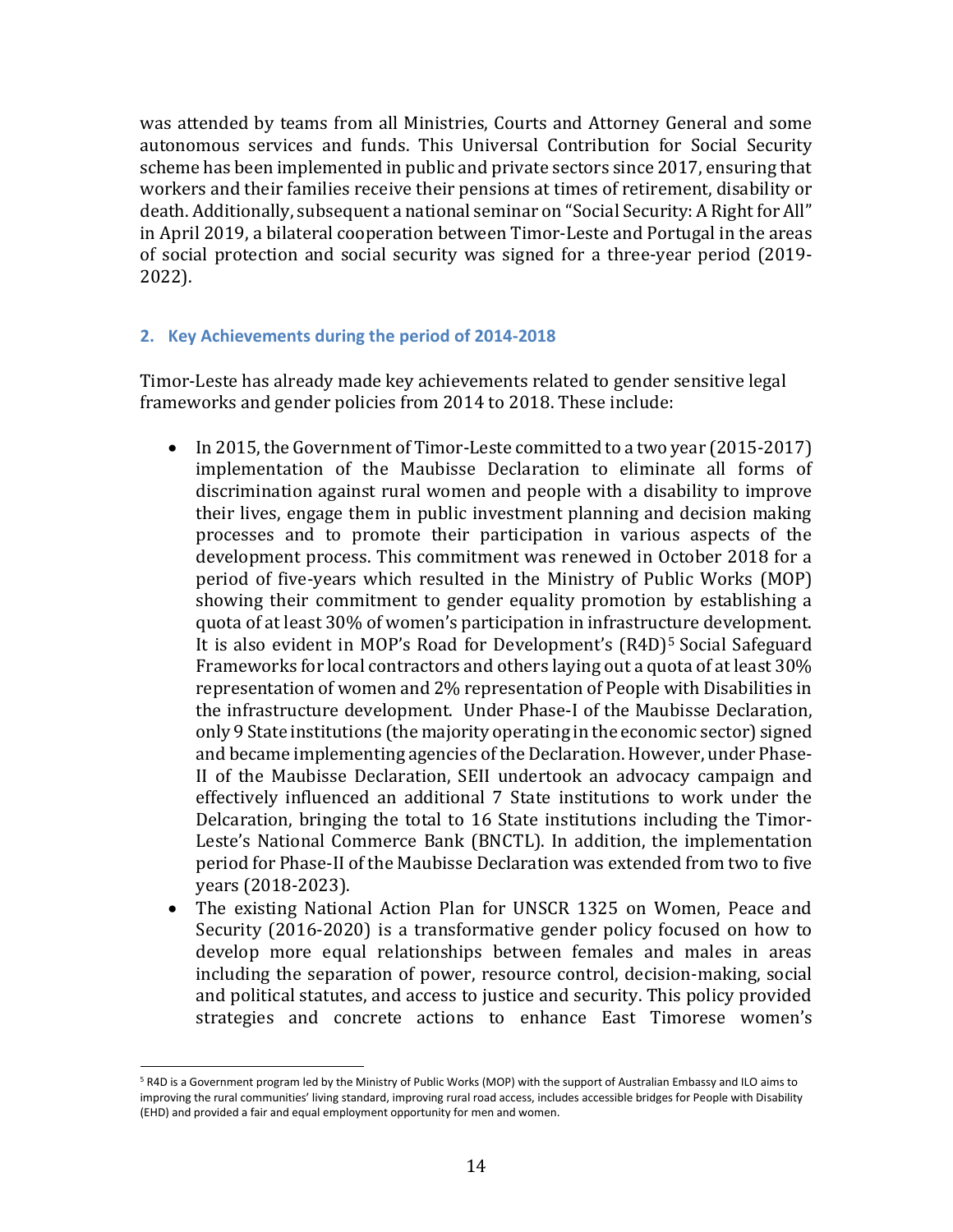participation in peace building, state building, conflict resolution and the development process.

- NAP for Children in Timor-Leste (2016-2020) is a policy roadmap for the Government to consider how to create an environment where boys and girls' rights are respected and protected, particularly children who are living in unfavorable situations in Timor-Leste.
- The approval of the National Youth Policy in 2016 recognises young girls and boys as a vital socio-economic resource for Timor-Leste's future. This policy provides a framework and vision outlining the guidelines for youth development to promote an optimal environment for young boys and girls to thrive. This youth policy aims to address key challenges and concerns confronting young boys and girls in their daily life.
- Approval of Suco Election Law No. 9/2016 has been reinforced in Artcle 65, confirming that at least two women candidates run in the Suco Chief Election.
- Approval of the Decree-Law No. 3/2016 on Municipality Administration to institutionalize the integration of gender issues at the municipal level.
- Approval of Law No. 3/2017 on the Prevention and Elimination of Human Trafficking on 24 October 2016. This Law provided measures to prevent and combat human trafficking and also protection measures and assistance to victims. Approval on this legal instrument has become an important step for Timor-Leste to reduce Human Rights concerns on human trafficking.
- Approval of Law No. 05/2017 on Judicial Regime Related to Martial Arts Practices, Rituals, Traditional Weapons, and Ambon Arrow (*Rama Ambon*).
- Approval of the Government Resolution No. 34/2017 on the Inter-Ministerial Committee for Coordination, Implementation and Monitoring of NAP-GBV on 6 June 2017. This Resolution provided concrete directives to monitor and supervise the implementation of NAP-GBV over the period 2017-2021.
- Approval of Government Resolution No. 35/2017 on Inter-Ministerial Working Group, National Gender Working Group, and Municipality Gender Working Groups. This Resolution has adapted to those working groups established in 2011, to improve administration, intersectoral cooperation and coordination. These working groups will help to enhance the knowledge of gender issues across Government agencies and ministries by developing a gender strategy. They will also contribute to incorporating gender issues in their work plans and integrate the knowledge from the national level to the municipalities.
- Approval of the Government Resolution No. 38/2017 on recognition of rights to men and women's remuneration for equal pay for equal work.
- The Government has evaluated the National Action Plan (NAP) towards Gender-based Violence (GBV) for the first phase of implementation. This relates to strategies and mechanisms that the Government together with Civil Societies have implemented and the on-going reaffirmation of commitment for elimination of gender-based violence in 2017 with the reapproval of NAP-GBV for the second phase for the period from 2017-2021. The objective of Phase II was to improve multi-sectoral strategies in addressing GBV in Timor-Leste,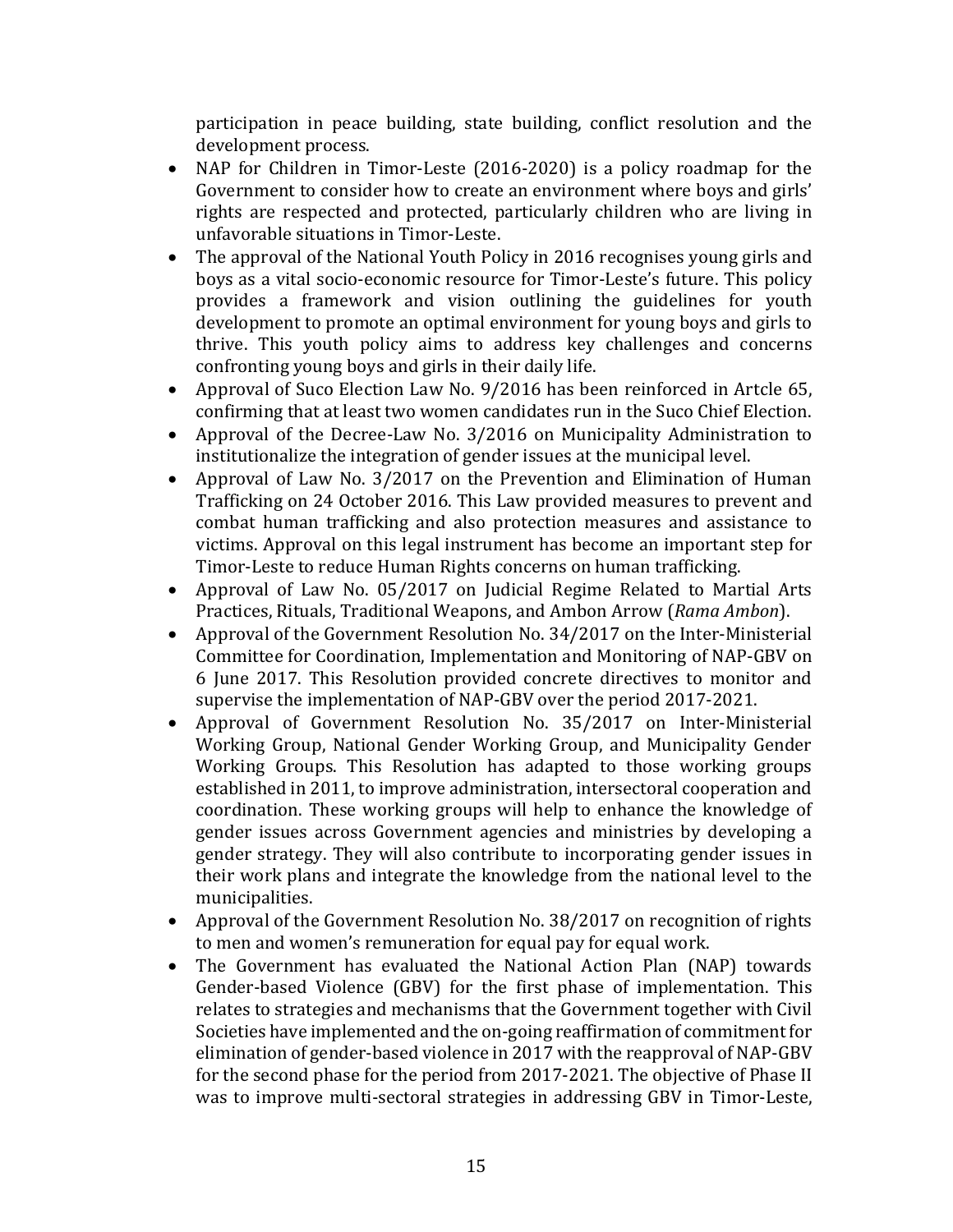focusing on service providers' delivery for victims and survivors. The policy covered a broader Gender Mainstreaning policy, which invested efforts in the provision of services to victims in multiple sectors. These included essential services, access to justice, and the establishment of coordination mechanisms to ensure effective implementation and monitoring and evaluation. The Government is continuously showing its commitment to stop violence against women and has taken prevention measures through the implementation of the "Zero Tolerance for Violence" policy. This policy aims to limit administrative negligence in the education sector, focusing on eradicating sexual violence and corporal punishment in schools to increase security for girls and children and to improve the learning process. The Government has approved operational guidelines on "No to Sexual Harassment in Public Service" in order to address sexual harassment that occurs in the Public Service. SEII has introduced a GBV subject at the Judicial Training Centre and Judiciary, and will introduce GBV in the National Institute of Public Administration (INAP) in 2019.

- The government approved a Decree-Law on Contests Regime, and Recruitment Selection of Public Administration Officers*,* a Decree-Law on General Regime for Public Officers Career Promotion and the Decree-Law on Distinction and Awards in the Public Administration that provide preference to women when the final result showed that men and women achieved equal scores. This is a mechanism aims to increase women's participantion in the public sector, particularly at the decision-making level.
- The government approved two major Land Laws on Law on the Expropriation for Public Purposes/Utility, and Law on the Special Regime for Definition of Ownership of Immovable Property approved in 2017. These two Land Laws stated that men and women have equal rights of property ownership and heritage in Timor-Leste. The process of these two laws have been developed on the basis of the Universal Declaration of Human Rights, Convention on the Economic, Social and Cultural Rights and CEDAW. In the developing phase a participatory consultation process was established with local communities, including rural women throughout the municipalities.
- The existing Gender Responsive Budgeting Policy in Public Financial Management (PFM) reform provides clear institutional responsibilities and detailed guidance, describing how to integrate gender issues into the Government budget cycles and 11 critical areas of Public Finance Management reform based on the Government's Roadmap for Public Finance Management reform.
- The existing Gender Marker in the Government planning and budgeting system will facilitate and provide data that will indicate how much budget the Government allocated and spent for gender equality promotion.
- The government began with the roll-out of the implementation of Gender Responsive Budgeting in the PFM reform. For the 2019 Annual Action Plan (AAP), Gender issues have become an obligation for all Government entities including autonomous agencies and those entities are required to allocate budget for their activities and programs that contribute to the promotion of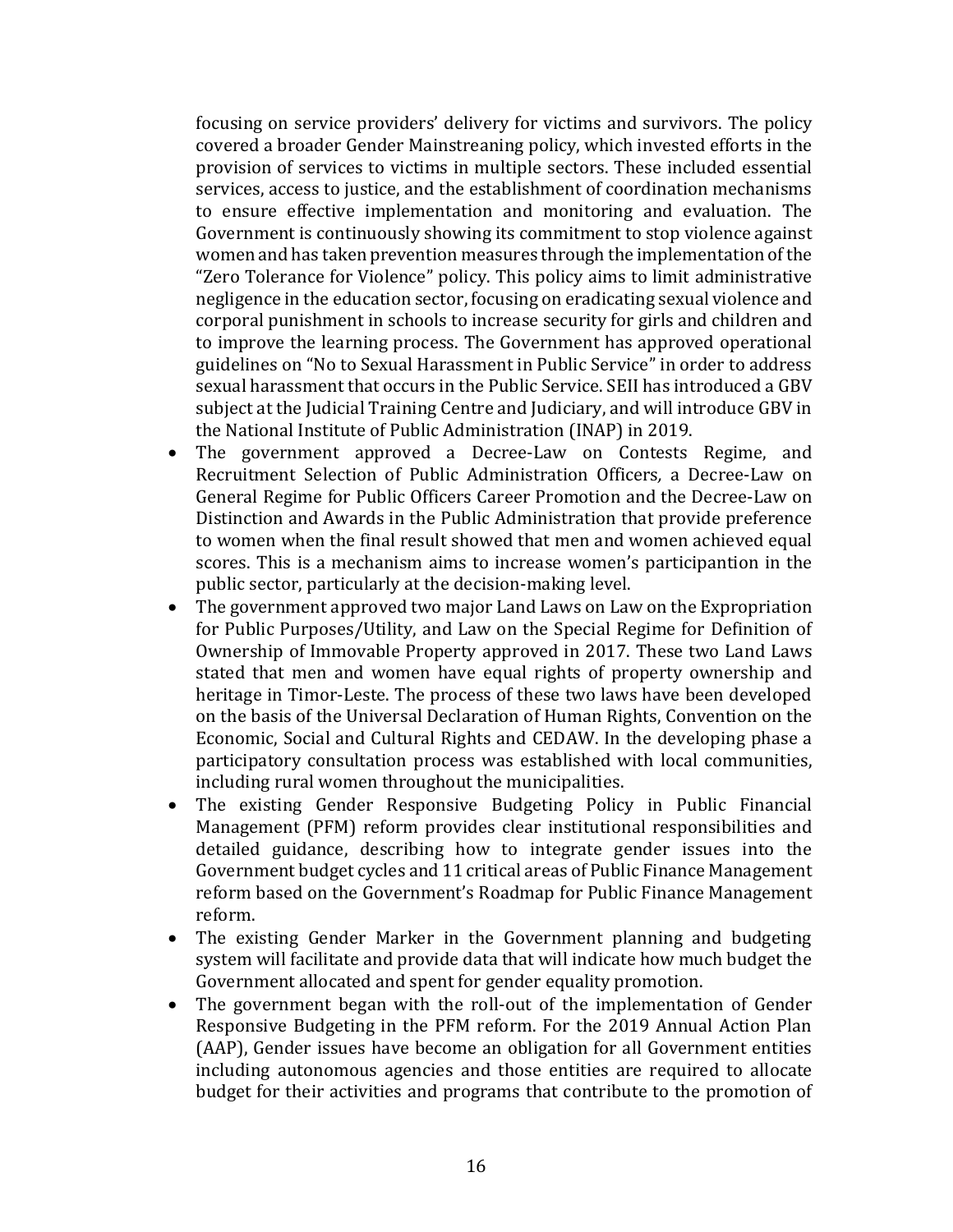gender equality. To have all government and autonomous agencies dedicating work to gender equality shows Timor-Leste's progress in gender equality promotion, particularly in the Asia Pacific region and also at an international level. Through gender reform in the planning and budgeting system, significant data resources will be collected to inform policies, programs and political decisions that will contribute to improving the promotion of gender equality in all service delivery.

These achievements and successes show that Timor-Leste is strongly committed to promote gender equality and to empower women and girls. The approval of legal frameworks that address gender issues, and various gender policies are the first steps in the process to eliminate gender inequality. These processes cannot be achieved quickly, as it requires change in knowledge, behaviour and education. The State is strongly committed to reduce discriminatory behavior that limits the attainment of gender equality in Timor-Leste.

# <span id="page-17-0"></span>**3. Major Challenges and Setbacks**

While Timor-Leste has achieved great progress towards promoting gender equality through the ratification and implementation of new policies and legislation, women are still experiencing barriers to education, the labour force, formal justice, and healthcare. These barriers increase their vulnerability to gender-based violence, particularly domestic violence. In some communities, interpretations of women's rights and gender equality are seen as confronting traditional customs inherited by ancestors, where women are still seen as guests, limiting their ability to exercise their rights. This perception has created obstacles for women candidates to participate at the local government and decision-making levels. In addition, women have limited rights to land or heritage ownership. While the National Parliament has approved the Land Law that outlines men and women's equal rights to land ownership, traditional patriarchal views are still impeding women's opportunity to be a land or heritage owner. These examples suggest that traditional social norms and cultural values are still influencing men and women's roles in Timor-Leste. Society still views men as responsible for decision-making in the family (household) and in the public sphere, and believe that only men should generate family income, particularly in the formal sector. This patriarchal ideology still binds Timorese society, particularly perspectives in rural societies. This creates barriers for women in accessing the formal justice system when they experience violence, accessing education, participating in the labour force and receiving healthcare related to sexual reproductive rights. Key challenges that Timor-Leste are still experiencing in gender equality promotion and the empowerment of women and girls include:

**Domestic violence rate is still high throughout the country.** Based on the national data from the 2016 Demographic Health Survey 33% of women aged 15 to 49 have experienced physical violence. Almost 74% of women and 53% of men agreed that husbands can beat their wives when the wife doesn't comply with her obligations.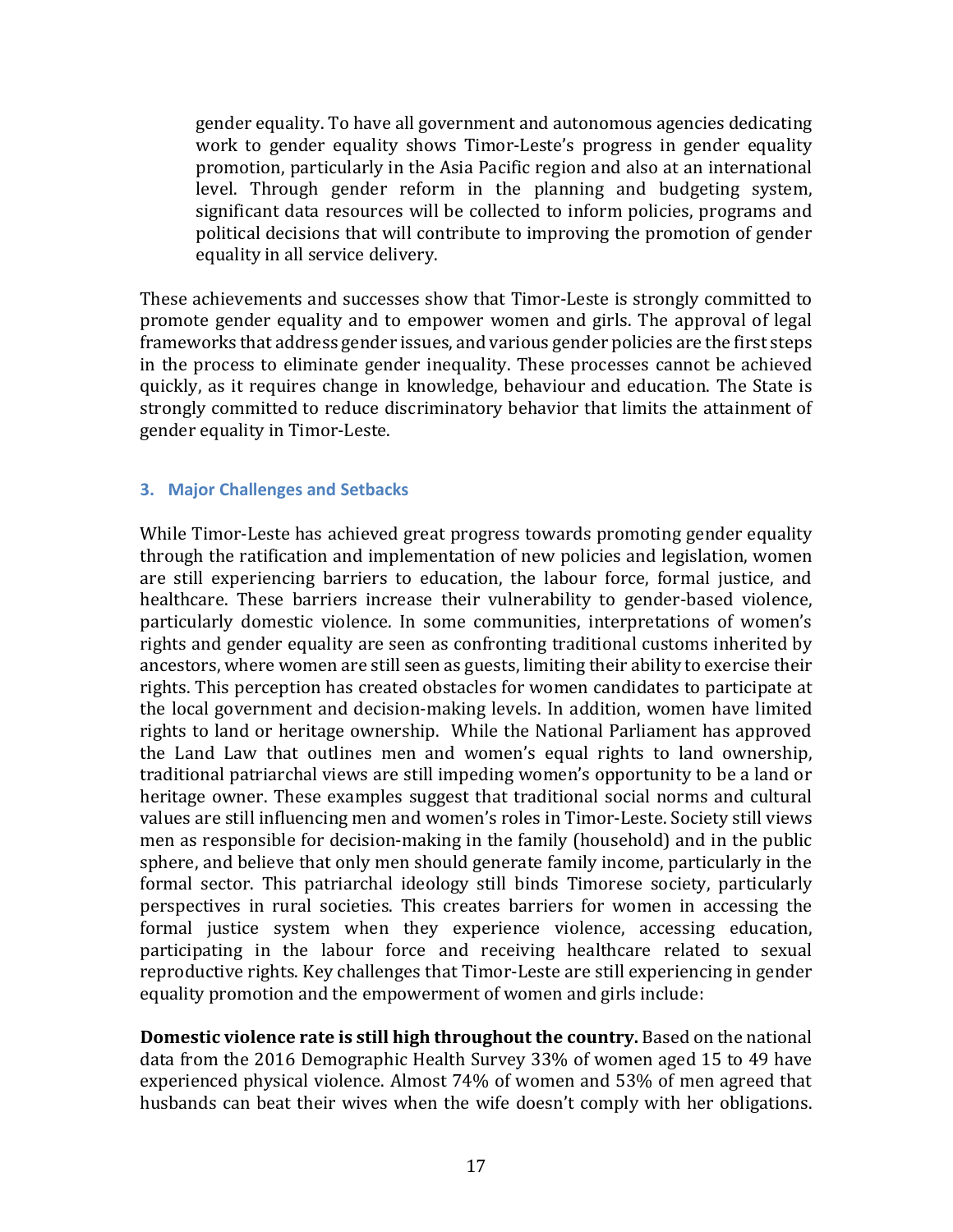This can include incidents were if the food is undercooked or burnt, if she debates with her husband, if she leaves home without informing her husband, if she abandons her children, or if she refuses sexual intercourse with her husband. While the implementation of the Law against Domestic Violence has shown progress with an increase of domestic violence cases reported to the court, some domestic violence cases are still resolved at the family level. Cases are sometimes reported to local authorities when there is no solution reached. Moreover, many victims and survivors are still confronting various barriers, particularly access to formal justice due to a limited number of police and judicial actors available to support gender-based violence cases and distance from the Courts. Low language and literacy levels and long delays for legal proceedings are also barriers to accessing the formal justice system. Implementation of the Law against Domestic Violence is experiencing significant challenges in rural areas as many communities still have limited. This shows that increasing access to specialised police for gender-based violence cases and improving judicial processes is very important to strengthen support for victims and survivors of domestic violence.

**The Land Law that was approved in 2017 provided a modern legal framework to ensure equal rights to land ownership; however, it is still a challenge to guarantee the land title ownership to vulnerable women and girls.** In 2010, 80% (4/5) of land in Timor-Leste was obtained from heritage through traditional law. This meant that women had limited access and control to the land (IFC, 2010). This is a challenge particularly for adolescent mothers who have been abandoned or left by their partners (spouse/husband) and more vulnerable widows when participating in land issues/disputes. The proportion of women who own land is still very low and often they have no rights to be a land owner. Some women must negotiate with land owners about their rights to use the land, which is essential for them when they want to invest in farms and developing their business ideas (TOMAK 2016). Security of the right to own property is still a critical concern to support East Timorese women's ability to invest their time and finance in agricultural production compared to other non-agricultural activities. The Land Law that was approved in 2017 is very progressive in the promotion of equal rights and protection of vulnerable groups.

**Even though, women's labour force participation rate has increased from 54.7% in 2010 to 56.1% in 2015, women's participation in the labour force is still low**. Employment rate in Timor-Leste is different between men and women in all areas; with the male employment rate higher than that of women. Domestic labour and low literacy and education levels are still barriers for improving women's participation in the formal economic sector. Generally, women's labour participation is in hospitality, horticulture, administration and finance. In the private sector, women's participation has reached 40% (AEMTL, 2017) and most of them are business owners. The Government has established 'Governu Estabelese' a specific program with resources provide by "Public Transfer Funds" for women's economic empowerment. The program aims to support women to run small businesses, improve their living standards and to actively participate in economic development.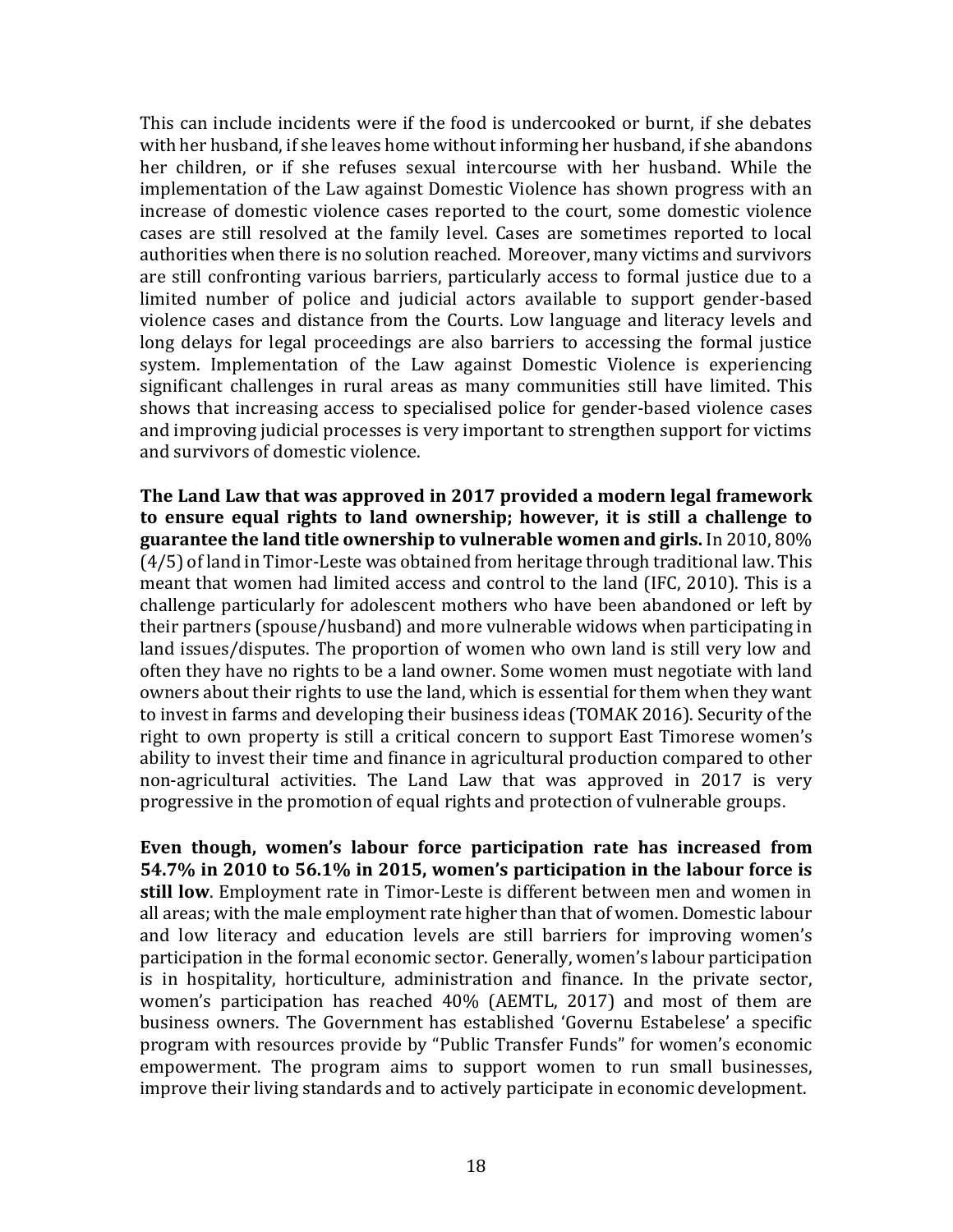However, evaluation results from the implementation of the Maubisse Declaration (First phase) showed that in the agriculture sector, women's capacity in efficient production is still low. In addition, women are experiencing difficulties accessing national and international merchandise/good markets. Moreover, the irrigation system is still not able to facilitate strong production due to its seasonal cycle. This means that there is an over reliance on imports rather than promotion of local products, leading to food security concerns. Eventhough the Government has reaffirmed its commitment to the Maubisse Declaration, this sector needs strong investment from all parties including the Government, Civil Sociaty, development partners and the private sector to better support gender equality and increase progress towards the Sustainable Development Goals. Promoting women's participation in the labour force, including as entrepreneurs or business owners, will increase women's revenue and contribute to improving private sector development. Maximum participation of men and women in the economic sector will improve family well-being and community development, which will positively impact the country's economic development.

**Budget allocation for gender policy implementation was insufficient to address gender concerns in rural areas for the period from 2014 to 2018**. A lot of effort has been made by the Government and the National Parliament to implement the Parliament Resolution on Gender Responsive Budgeting (2009). However, the allocation of budget for gender equality promotion has not been sufficient to support inclusive development. There are still some implementing line ministries that have not allocated sufficient budgets to implement gender activities outlined in the gender policies. Since 2012 however, the government through SEII has developed gender checklists to analyse the line ministries program and monitor its implementation. Before the the Planning, Monitoring and Evaluation Unit (UPMA) in the Office of the Prime Minister was established, SEII received the line ministeries annual action plan through the Ministry of Finance. SEII only received the line ministries' Annual Action Plans after they were submitted to the National Parliament, therefore the majority of line ministries did not incorporate observations and suggestions made by SEII.

However, in 2015 with the establishment of UPMA, SEII now can oversee and support planning and monitoring systems for policy and program implementation. Since 2017, SEII has worked together with UPMA to integrate gender perspectives in Public Finance Management reform that resulted in the introduction of planning and monitoring instruments that are gender responsive, included Gender Markers in the line ministries' Annual Action Plans (2019). SEII and UPMA are introducing a Gender Standard Program in the Annual Action Plan, which requires the implementing line ministries to allocate budget for gender policy implementation such as NAP-GBV and NAP-UNSCR 1325.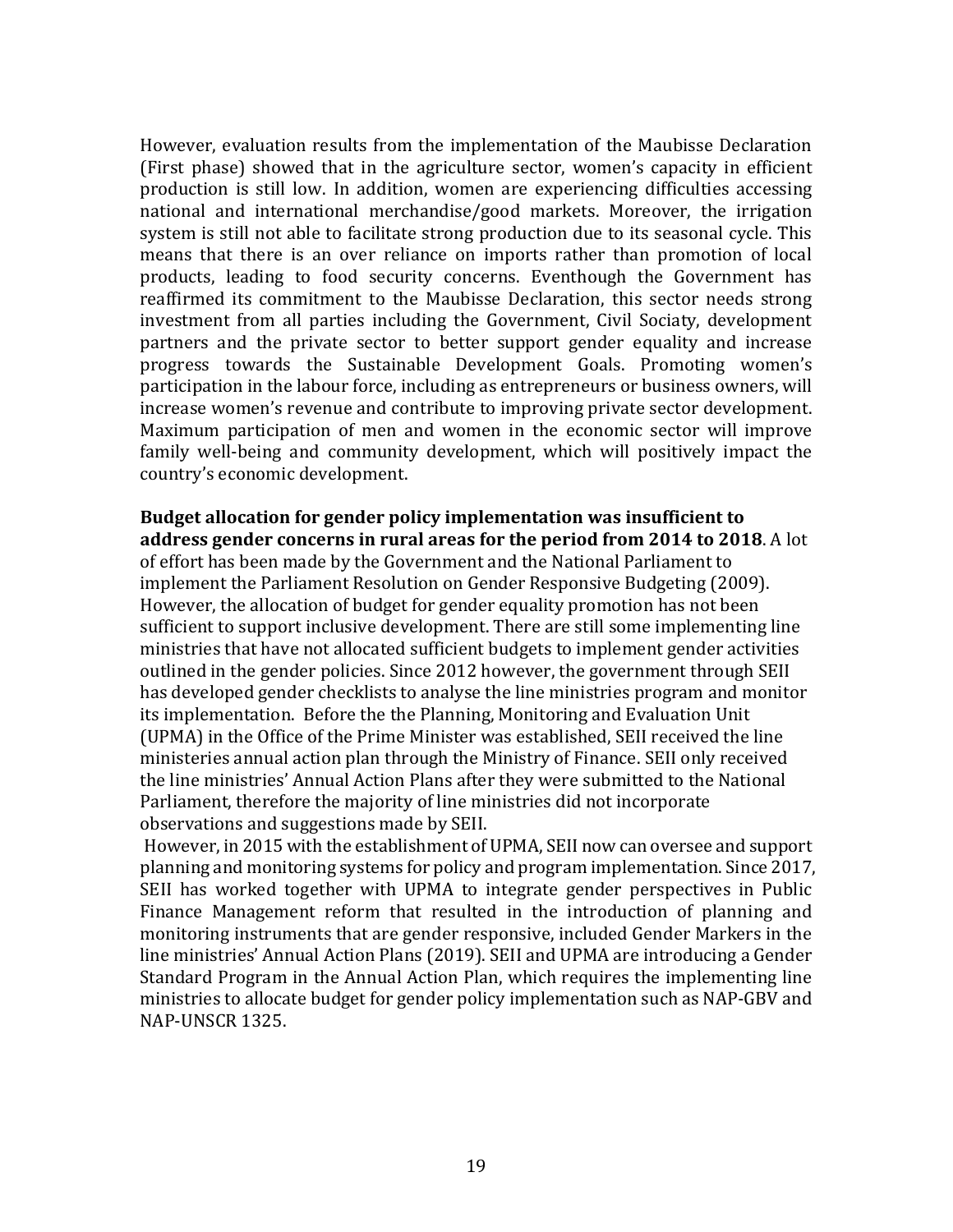# <span id="page-20-0"></span>**SECTION II: PROGRESS ACROSS THE 12 CRITICAL AREAS OF CONCERN FOR THE PERIOD OF 2014-2018**

Under the Constitution of RDTL in Articles 16 and 17, women are protected to exercise their human rights. These articles outline that women have universal and equal opportunities to live life without experiencing discrimination based on sex. The Constitution requires that the development of future laws and regulations are responsive to gender without discrimination. The State's role is to promote laws that provide pathways to women, to provide them with the opportunity to compete and fully participate in the development of society.

Despite the challenges and obstacles noted above, in 2015 the Government of Timor-Leste adopted the Sustainable Development Goals – SDGs (hereinafter referred as "2030 Agenda"). These include specific objectives to improve gender equality and women and girls' empowerment (SDGs No. 5) and goals to reinforce implementation in 12 critical areas of the Beijing Declaration and Platform of Action (BPfA). The 2030 Agenda emphasises the importance of systematic integration of gender perspectives as a cross-cutting issue across all policy areas. Viewing the relation between implementation of the Beijing Declaration and Platform of Action and 2030 Agenda; 2030 Agenda consisted of many targets which are strongly interrelated in order to address the critical issues in the Beijing Declaration from women in extreme poverty to women in environment.

#### **I. Women and Poverty**

<span id="page-20-1"></span>Extreme poverty has the greatest impact on women and children. Women's access to financial means and family income are very low in rural areas. This is one root cause of poverty and can create problems for children and family health. Based on the study of Poverty Mapping and Gender Perspective analysis generated by the Director General of Statistics and the World Bank in 2019, Timor-Leste has already made remarkable progesses in poverty reduction over the past ten years. However, this progress differed throughout the country; with gender inequality prevalence still present in socio-economic life such as access to economic activities, education, health, power and agency. The Poverty and Gender Perspetives mapping provided two key results showing that high prevalence of poverty was caused by low participation of women in education and women experiencing high domestic violence. In addition, the mapping also showed inequality between men and women's participation in the labour force. The Poverty Mapping and Gender Perspectives will assist the Government for developing policies and programs at the village level and mainly to improve living standards in extreme poverty areas and to simultaneously reduce gender inequality with poverty rate, particularly women who are in extreme poverty.

The Government has already taken a series of measures to address these issues including through the approval of policies and programs that are gender inclusive and providing financial support through Public Transfer Funds and micro-credit. For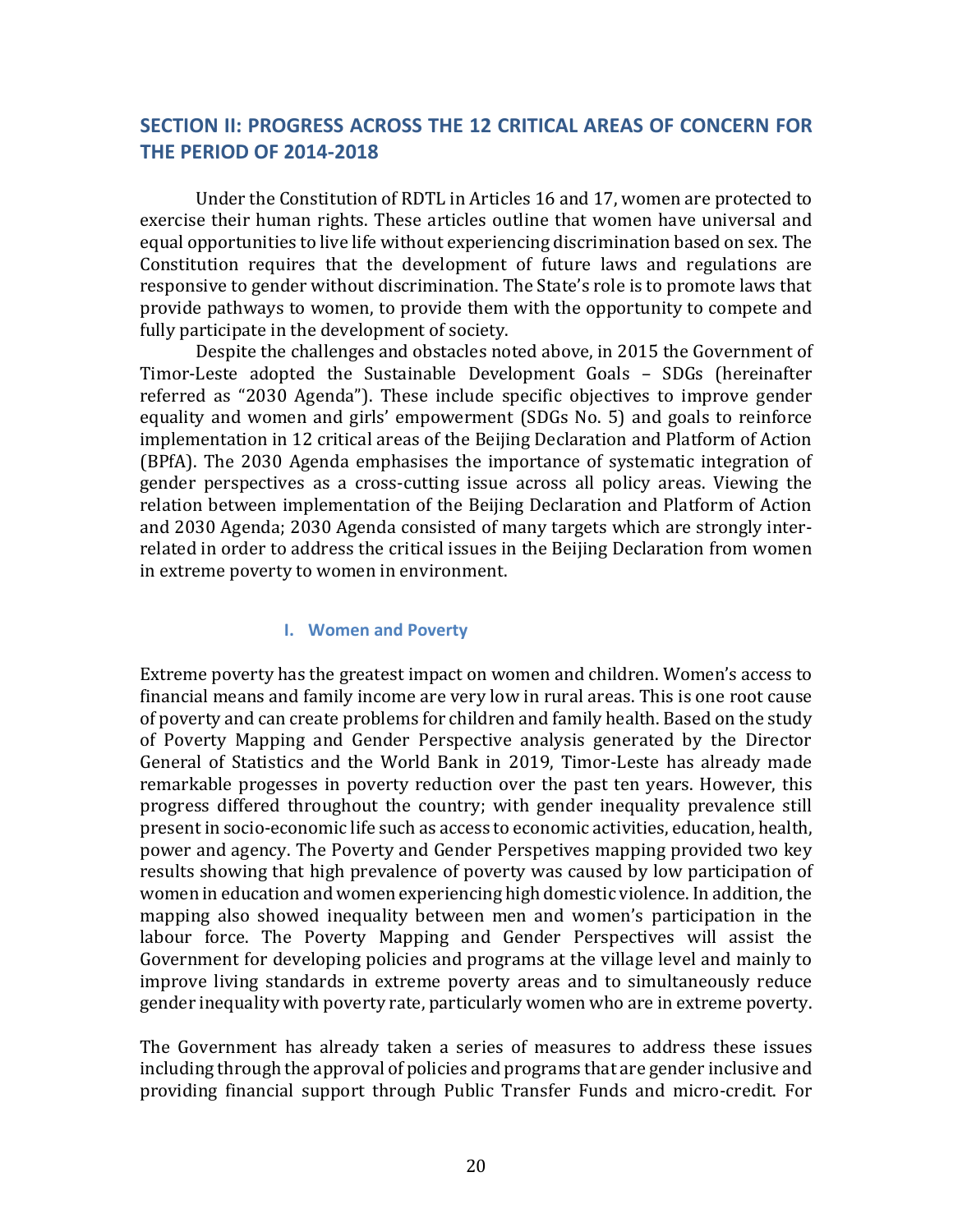instance; SEII has a Women's Economic Empowerment program which provides financial support through Public Transfer Funds and also builds capacity in the business management area, accounting, and market systems through collaboration with IADE, SERVE and Trade Invest. SEII has also assisted 5 women groups from Municipality of Dili to access credit in BNCTL to run their businesses.

In 20176, SEII in collaboration with Heineken have provided support for 6 vulnerable families in the municipality of Dili to increase their family income and to free them from extreme poverty. These supports included provision of basic food stuffs for vulnerable groups and also to built their capacity in business management, accounting, and market systems. The program has transferred USD\$ 4,500.00 from 2017 along with USD\$ 750.00 as financial support to each vulnerable group. The monitoring and evaluation report, "Women's Economic Empowerment through FTP from 2008-2014" showed that 77% of vulnerable groups were assisted – and they were still running their businesses successfully in 2015. Key challenges beneficiaries experienced included storing and transporting their goods and products to the markets; bad road conditions, market channels and supply chains, and how the groups dealt with distribution of their goods and products. In February 2019, the Support Office for Conjuge Activity of the President of the Republic, Women Entrepreneurship Association in Timor-Leste (AEMTL) and Heineken also offered Kiosks to seven vulnerable families such as small businesses to improve their living condition, family income. They also provided them with goods and basic needs so they could actively participate in the national development process of Timor-Leste.

The Government of Timor-Leste believe that empowering women's economic and financial inclusion via smart investment is essential and is key to the achievement of the Sustainable Development Agenda 2030. Women's economic empowerment means women have self-confidence, they can generate their own income, manage their own money and make decisions, defend their rights, and say no to violence, discrimination and traditional practices that prejudice them. Women's economic empowerment will result in poverty reduction and equality as it will increase the nutrition of children, family health, and children's participation in education. Moreover, the Government recognizes that a review and analysis is needed for the total budget of *Bolsa da Mãe* program, which contributed to extreme poverty reduction and assisted vulnerable women and children in Timor-Leste.

 $\overline{a}$  $6$  During the 2018 political impassing, the Government entities only utilized temporary funds of *duodecimo* therefore, there was no budget allocated for Public Transfer Funds.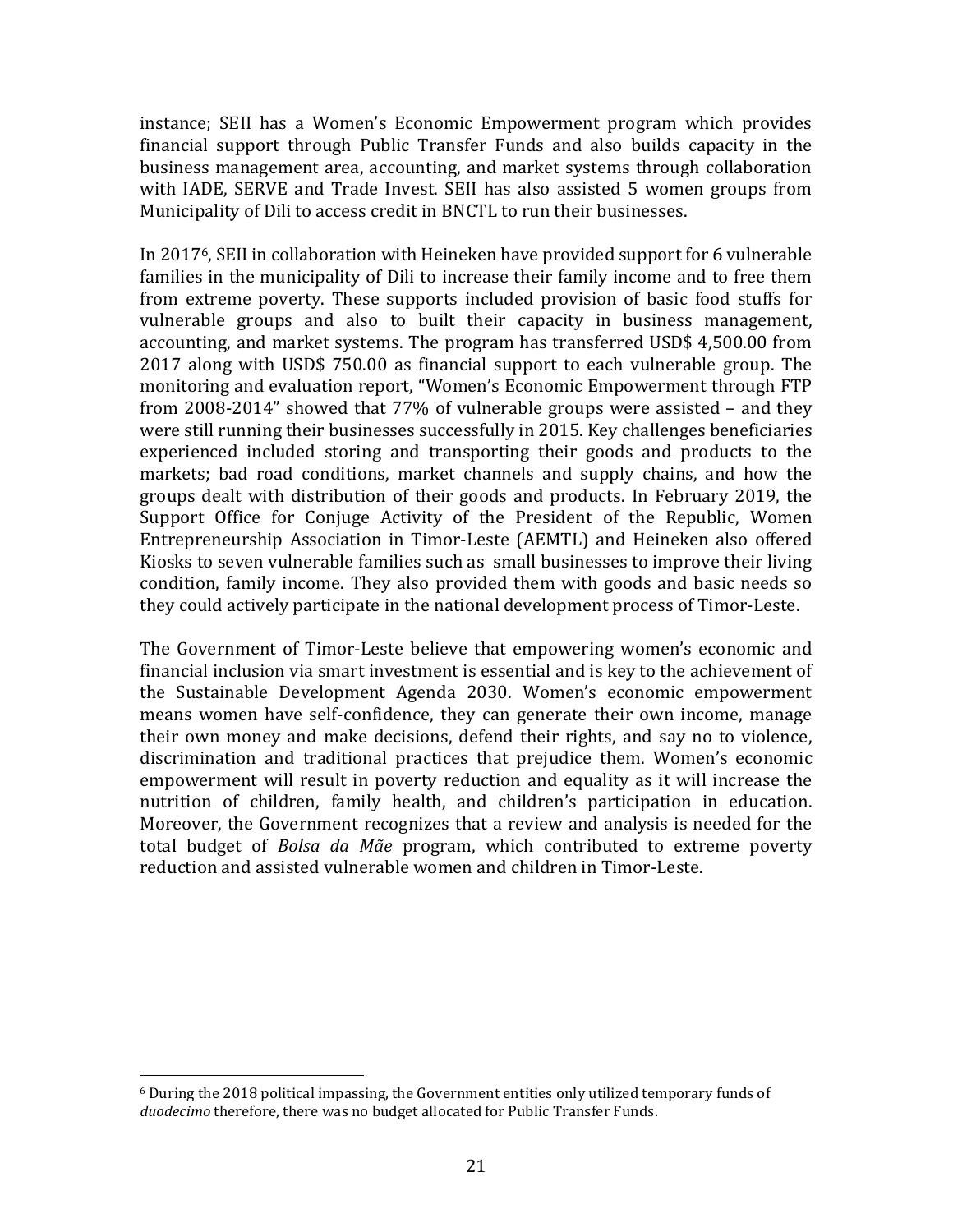| No.                                 | <b>Group Name</b>                          | <b>Total</b> | <b>Budget</b><br>Amount | <b>Total Amount</b> |  |  |
|-------------------------------------|--------------------------------------------|--------------|-------------------------|---------------------|--|--|
|                                     |                                            | Group        | (USD)                   | (USD)               |  |  |
| 1.                                  | Beneficiary groups (new groups)            | 35           | US\$ 2,000              | US\$ 70,000         |  |  |
| 2.                                  | Accessors groups (6 municipalities 6)      | 12           | US\$ 2,500              | US\$ 30,000         |  |  |
| 3.                                  | Vulnerable groups (new groups)             | 25           | US\$ 1,000              | US\$ 25,000         |  |  |
| 4.                                  | NGOs in economics sector                   | 4            | US\$ 5,000              | US\$ 20,000         |  |  |
| 5.                                  | NGOs in public sector                      | 4            | US\$ 5,000              | US\$ 20,000         |  |  |
| 6.                                  | NGOs in prevention of GBV sector           | 4            | US\$ 5,000              | US\$ 20,000         |  |  |
| 7.                                  | <b>Support for Women National Congress</b> | 13           | US\$ 5,000              | US\$ 65,000         |  |  |
| <b>US\$ 250,000</b><br><b>TOTAL</b> |                                            |              |                         |                     |  |  |

For 2019, SEII will provide financial support to these following groups of beneficiaries:

#### **II. Education and Training of Women**

<span id="page-22-0"></span>Education is a key priority for Timor-Leste post-independence. It has been included in the national strategy development plan with a clear mandate for the provision of investment in primary and secondary levels of education, vocational/professional trainings and higher education to support education for all without discrimination. The Ministry of Education (MoE) is in charge of developing and implementing educational policies at all levels by providing public school infrastructure and learning guidelines. Since 2008, Timor-Leste has had a formal education system consisting of a four level system (preschool, basic education, secondary and higher education), where basic education is universal, compulsory and free of charge. Secondary education consists of general secondary and vocational/technical school. Higher education is classified into two areas; university and technical higher education. University education includes undergraduate and postgraduates degrees and also specialized diplomas. Higher technical education is like some institutes that provide short-term courses for 1-2 years in specialized areas and technology. This country has 11 higher education institutions.

Education from pre-school to secondary school is free for public schools. Generally private school fees have a range from \$5-\$10 per month. However, there are costs associated with school uniforms and others. Rural or urban households spend up to 30% of their budget on educational costs. Education at schools is taught in Tetum and Portuguese languages. There are many children who cannot communicate in these two languages, as they are most familiar with their local language (mother tongue). This can significantly impact some children's ability to achieve important learning outcomes. The Ministry of Education's policy has been carried out to allow the use of mother tongue languages at the lower classes at primary school as a bridge communication tool to ensure equal opportunities for educational success irrespective of the language knowledge at the start of the school life .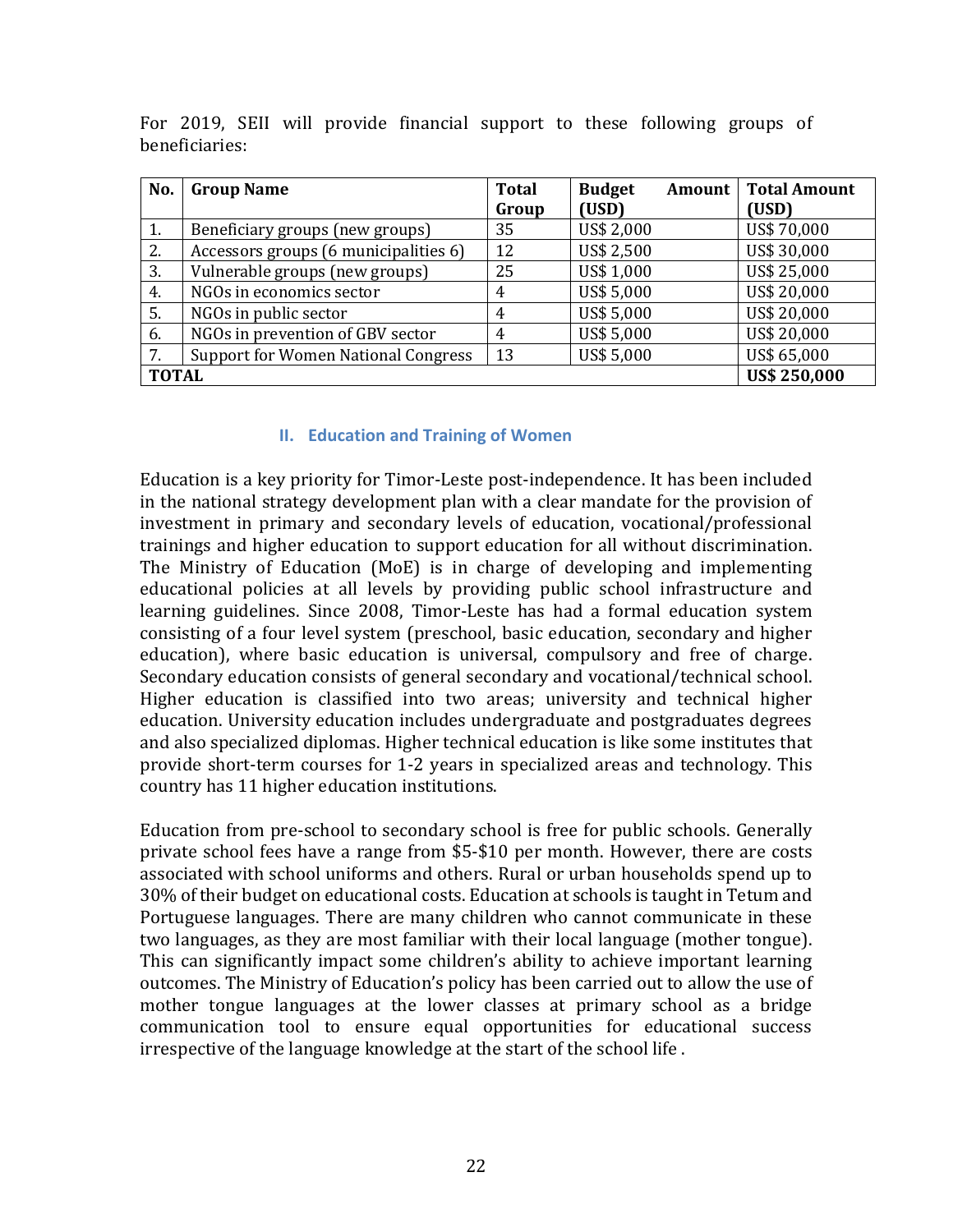Basically non-formal education including the national literacy campaign, focuses more on Tetum and Portuguese languages for youth above the age of 14 years old. Since the demand for adult education has increased, vocational education has become an important pillar as well. Provision of specific knowledge for adults will be able to address the needs demanded by economic growth. The education, technical and vocational training sectors have carried out reform and efforts to address gender inequality in employment and occupation through providing vocational training opportunities for women. The Ministry of Education is in charge of education at secondary vocational or technical level. Vocational and technical trainings at the higher education level carried out coordination with the Secretary of State for Professional Training and Employment (SEFOPE) to promote an integrated effort between education and job opportunities.

The policy process to achieve education quality is linked to the SDGs No.4. From 2014 to 2018, the Ministry of Education concentrated more on the process to promote education with quality such as a) Strengthening learning (increase curriculum quality and increase lecturers' capacity), b) Strengthening schools as institutions (including school management and school feeding program) and c) improving school infrastructure.

# **Curriculum Development**

From 2012-2019, the MoE has worked to ensure education quality for all students. They have done this by considering students' economic situation, linguistics and abilities. This came about in response to identifying that the teaching methodology in the 2004 Curriculum was not responding to East Timorese reality, as shown by extremely poor results in the 2009 Early Grade Reading Assesment(EGRA). With that, the Ministry of Education has developed a new curriculum for Pre-school and Basic Education  $1<sup>st</sup>$  and  $2<sup>nd</sup>$  Cycles in order to establish modern pedagogy and student centred approaches, and also to encourage parent's participation at school, and maximum participation of students. The methodology of language learning has also changed in order to engage children from various areas. Education is initially being taught in Tetum then gradually incorporating Portuguese language. There are also teachers' handbooks to support their students who do not speak Tetum. Students are able to use their first language for communication in the classroom while they are learning Tetum and Portuguese (DM-7/2015). To accommodate more children who speak local language as their mother tongue and explore the use of different teaching methodologies, the Ministry of Education has developed Multi-lingual Education Based on Mother Tongue (EMBLI) program, which is being piloted in 10 schools. The pilots have shown better results of literacy and numeracy for children who do not speak Tetum or Portuguese. This new methodology will improve education access for children who cannot communicate in an official language before they enter school.

This formal curriculum has provided Lesson Planning to facilitate teachers to teach according to quality pedagogy, and has also provided guidance on student textbooks for respective subjects. Up to 2018, the MoE has distributed these textbooks to pre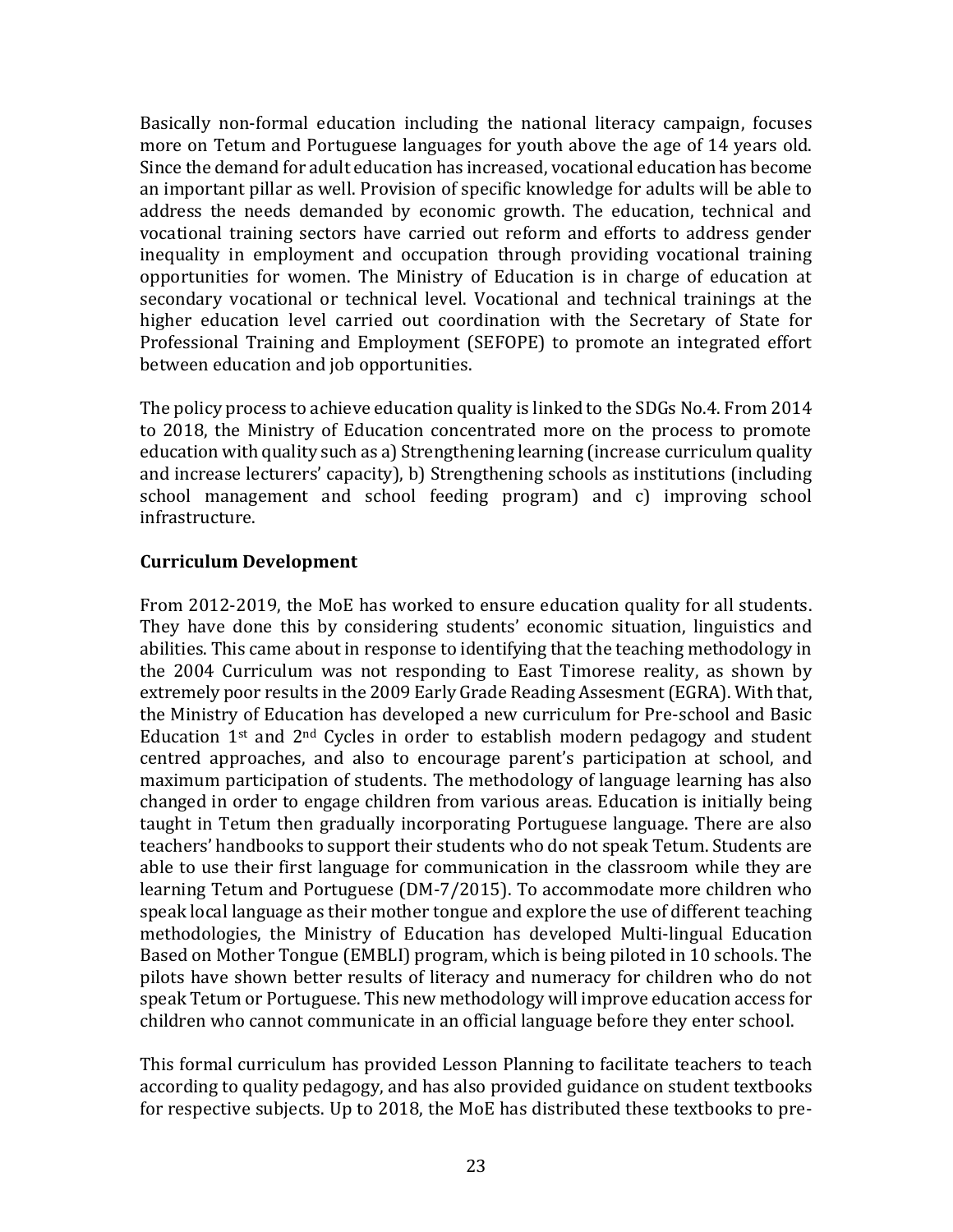school up to the 4<sup>th</sup> Grade, and in 2019, MoE plan to distribute all textbooks to 5<sup>th</sup> and 6th Grade. The Ministry of Education has developed supplementary materials such as Videos to facilitate learning processes. In addition, MoE has provided a small library in each classroom to provide students the opportunity to developing their reading skills. The new curriculum includes strong gender equality integration measures in the curriculum and learning content materials. It has also emphasized reproductive health as well, changes during puberty, and healthy relationships.

In 2017, the Ministry of Education with the support of the World Bank have carried out a diagnostic assessment tool named EGRA in four municipalities to evaluate curriculum changes and positive changes by new teachers' training styles such as mentoring. It demonstrated that there have been positive changes in students' ability to read and write. However, MoE is still seeking better techniques to support children in rural areas to better communicate in official languages.

# **The School Quality Assurance Programs**

The Minstry of Education carried out teachers' traning sessions 3 times per year for subjects such as Maths, Science, and Official Languages of Tetum and Portuguese. The MoE has also started implementing mentoring programas to support teachers and leaders (managers) to improve their skills. The MoE has emphasized the importance of sharing experiences in the teachers working groups as part of the mentoring program. All of these programs are supported by SEAMEO and UNESCO.

To ensure the minimum standard for schools, licensing standards have been developed for respective levels and licensing processes are starting for all schools. The Ministry has developed Disciplinary Rules to Teachers to impose disciplinary sanctions on teachers and school directors who do not follow ethics and professionalism in their teaching practice, including corporal punishment. The number of sexual harassment and abuse against girls in school is being increasly reported due to increased understanding of the fact that these should result in both disciplinary and criminal actions against the perpetrators, which are often teachers or school managers.

Timor-Leste has education inspectorates to support the oversight of schools. These are gradually becoming more familiar with issues related to gender equality due to provision of . The Inspection General has added one Pre-school Inspector to expand the oversight of this policy, and aims to provide training for school inspectors according to their respective area of work. Moreover, the Ministry of Education has started generating educational data and carried out preliminary diagnostic on human resources to support institutional strengthening.

# **School Facilities**

The school feeding program has been decentralized to the municipalities aimed to facilitate the financial transfer process. In order to facilitate the school feeding process, the Ministry of Education has also reviewed school guidelines, and started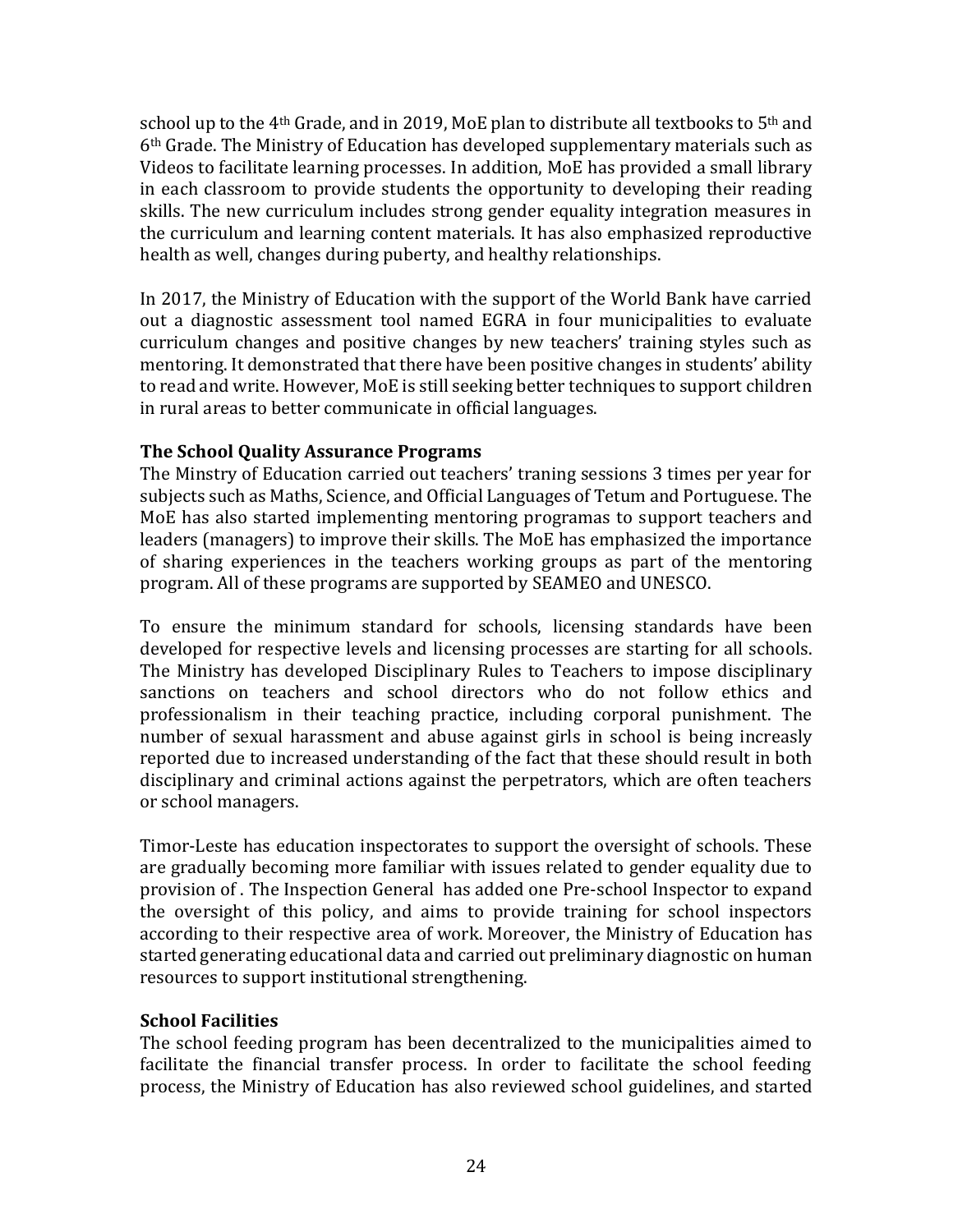the implementation of a school garden. This increased children nutrition at school and improved the school feeding program.

MoE is carrying out an analysis on the needs of good classrooms for each school, including its projection up to 2025. School and classrooms for respective levels are continuosly establihising in accordance with budget allocation, and currently all schools should included good bathrooms and toilets (sanitation). In 2015, distribution of 1000 chairs and tables were distributed to schools. In 2018, a playground design was developed to be built in 126 public pre-schools.

The Ministry of Education has carried out an analysis on the education sector, with the support of the Global Partnership for Education (GPE) conducted by the World Bank. This analysis will allow the MoE to review the Strategic Plan and ensure its relevance to the current situation. Through strengthening of partnerships with development partners it will be able to increase offerings in trainings, materials, infrastructure, and school management at the central level. The partnership included UNICEF, New Zealand, Korea, Japan, Portugal, Thailand, Phillipinnes and United Staes of America.

# **Inclusive Education**

Policies that have been undertaken by the MoE will support the goal to leave no one behind, particularly women and girls, to support their participation in education. Good pedagogy to support students with special needs is also a focus of the curriculum, to ensure equal education for all children. The Basics Education Law No. 14/2008 highlights this focus, stating that education should provide equal opportunity for all boys and girls, and education should ensure gender balance.

In January 2017, the Council of Ministers approved the Government Resolution on Inclusive Education policy that guaranteed equal rights for men and women at all levels of education; and also promote increased women participation as teachers and management positions in schools. The Water and Sanitation policy requires that it all schools should have bathroom/toilets facilities, specifically to address students' needs during the shool hours, including menstrual hygiene.

# **a. Provision of assistance to female students with special needs**

In schools providing special assistance to students with special educational needs, non-discrimination between male and female must be exercised. According to the data, there are more female students than male students, and the MoE is currently collecting the data on students who have special educational needs.

In order to address the needs as described above, the MoE has provided training to school Directors and Coordinators, all who are included in the mentoring program on how to provide assistance to students with a disability. Curriculum and training provides clear directives/guidance on dealing with male or female students with special needs.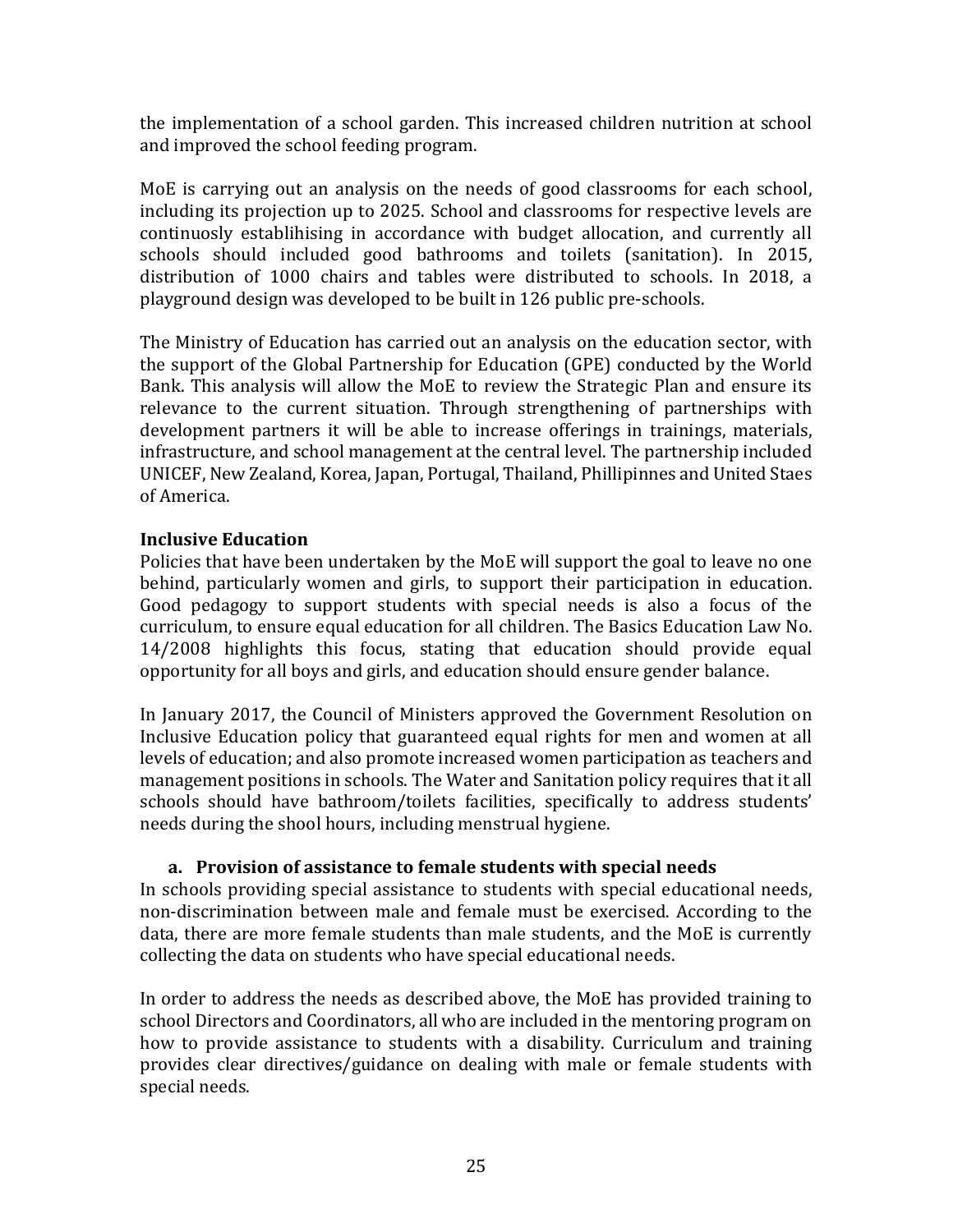Based on the priority areas in the VIII Constitutional Government, some schools are currently establishing ramps and modified bathrooms/toilets. These need to be approved by the Ministry of Finance to allow budget for construction of classroom modifications for students with special needs.

The MoE is continuously ensuring good provision of assistance to boys and girls students through:

- i. Teachers who have received specific trainings on inclusive education in total 520 (Female: 250, Male: 270).
- ii. Students with a disability who have access to formal education in total: 931 (Female: 430, Male: 501). These data haven't included all students, therefore in 2019 there will be a new developed policy that allow us to obtain more up to date data.

# **b. Laws and regulations that become directives/guidelines to Inclusive Education**

Laws and regulation from the Ministry of Education have integrated gender perspectives by outlining equal treatment of all genders, and highlighting various issues that may have a negative impact on girls and other vulnerables students. As in the legislation, the curriculum provided with equal treatment is highlighted in Article 11,19 Pre-school Education Curriculum-Decree-Law No. 3/2015; Article 8, 16 and 27 Basic Education Curriculum-Decree-Law No. 4/2015; and Article 2, 13, and 14 Recurrent Education Curriculum-Decree-Law No. 30/2016. There is disciplinary regulation for teachers that clearly states discrimination is a violation that must hold all teachers to account under legislation.

Currently, it needs to improve the legislative framework of the education system to include many issues related to students discipline, national exams, student's attendance and school management. The MoE identified that these areas will be classified as a priority and must be considered to enhance the protection of girls' rights and non-discrimination. The National Directorate of Pre-School Education has conducted research on gender balance between boys and girls in Pre-school. All the work in 2019 included data collection of children with special education needs and developed a specific action plan for inclusive education.

The Inclusive Education policy, approved in 2017, is an important tool to support non-discriminatory practices in education, including to ensure that clear position exist to demand accountability for gender based violence in schools as well as to guarantee pregnant students continued access to schooling, despite cultural beliefs to the contrary.

# **Recruitment process for Training and Promotion**

For the period from 2014 to 2018, the Ministry of Education hasn't conducted any recruitment process. Currently there is a lack of women in school leadership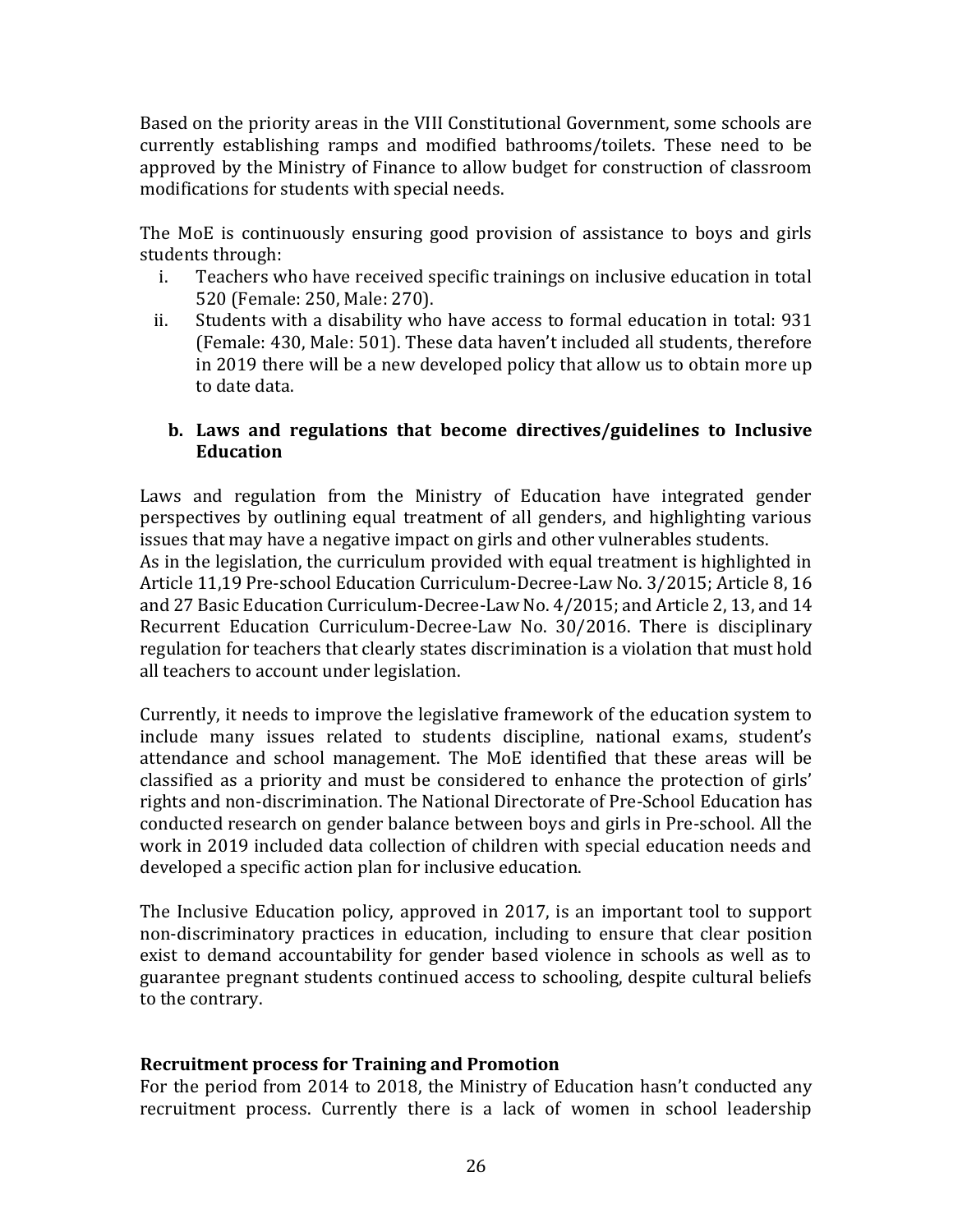positions. To address this, training was conducted for local leaders in 2016, including female teachers. This aimed to enhance women's participation in leadership roles, and prepare them to compete in the recruitment processes. The MoE itself has been committed to conduct recruitment in 2019 and ensures at least 25% of the leadership positions are women.

# **III. Women and Health**

<span id="page-27-0"></span>**The Government strongly values maternal and infant health, which has resulted in a reduction in maternal and infant mortality rates, and an increase in ante-natal and post-natal visits from pregnant mothers.** Based on the national data from 2016 Demographic Health Survey Timor-Leste has made significant progress, particularly in the reduction of maternal and infant mortality rates compared to 2010. The detailed information on maternal and infant mortality rates are presented in the following:

- Maternal mortality rate has reduced from 557/100,000 child births (DHS, 2010) to 218/100,000 child births (DHS, 2016)
- Infant mortality rate has reduced from 45/1,000 child births (DHS, 2010) to 30/1,000 child births (DHS, 2016)
- Children under-5 moratlity rate has reduced from 64/1,000 child births (2010, DHS) to 41/1,000 births (DHS, 2016)
- Fertility rate has reduced from 5.7 children (DHS, 2010) to 4.2 children (DHS, 2016).

These results occurred after investment into ante-natal care visits. <sup>7</sup> This investment supported a significative increase in the proportion of births attended by skilled health personnel, from 30% in 2010 to 56.7% in 2016 (DHS). The remarkable progress in maternal and infant health is also a result of Government investment in the health sector labour force and the strengthening of health system in Timor-Leste. The National Strategy for Heath Sector (2011-2030) has been approved in order to improve and strengthen the quality of services and access to universal healthcare (which is free in Timor-Leste as stated in the Constitution of RDTL). The Department of Maternal and Infant Health in the Ministry of Health together with the National Instutute of Health (INS) has been providing training and capacity building for midwives and health professionals (doctors) in Community Health Centres in order to increase their abilities in the area of Emergency Obstetric and Newborn Care (EmONC). The health infrastructure has also contributed to the reduction of maternal and infant mortality rates. Timor-Leste's efforts up to 2018 included health infrastructure such as health facilities with levels of 1 National Hospital, 5 Regional Hospitals, 69 Community Heath Centres, 317 Health Posts, 48 Maternity Clinics, and 388 SISCa Posts – Community Health Integrated Service.

l

<sup>7</sup> The first Ante-natal visit (ANC I) and the fourth Ante-natal visit (ANC IV) have increased from 74.6% and 41.6% in 2014 to 78% and 46% in 2018, respectively. Births attended by skilled health personnel have also increased from 57.7% in 2014 to 65% in 2018 and births at health facilities have also increased from 42.2% in 2014 to 45% in 2018. The first post-natal visit (PNC I) and the second postnatal visit (PNC II) have increased from 43% and 42.4% in 2014 to 50% and 46% in 2018, respectively.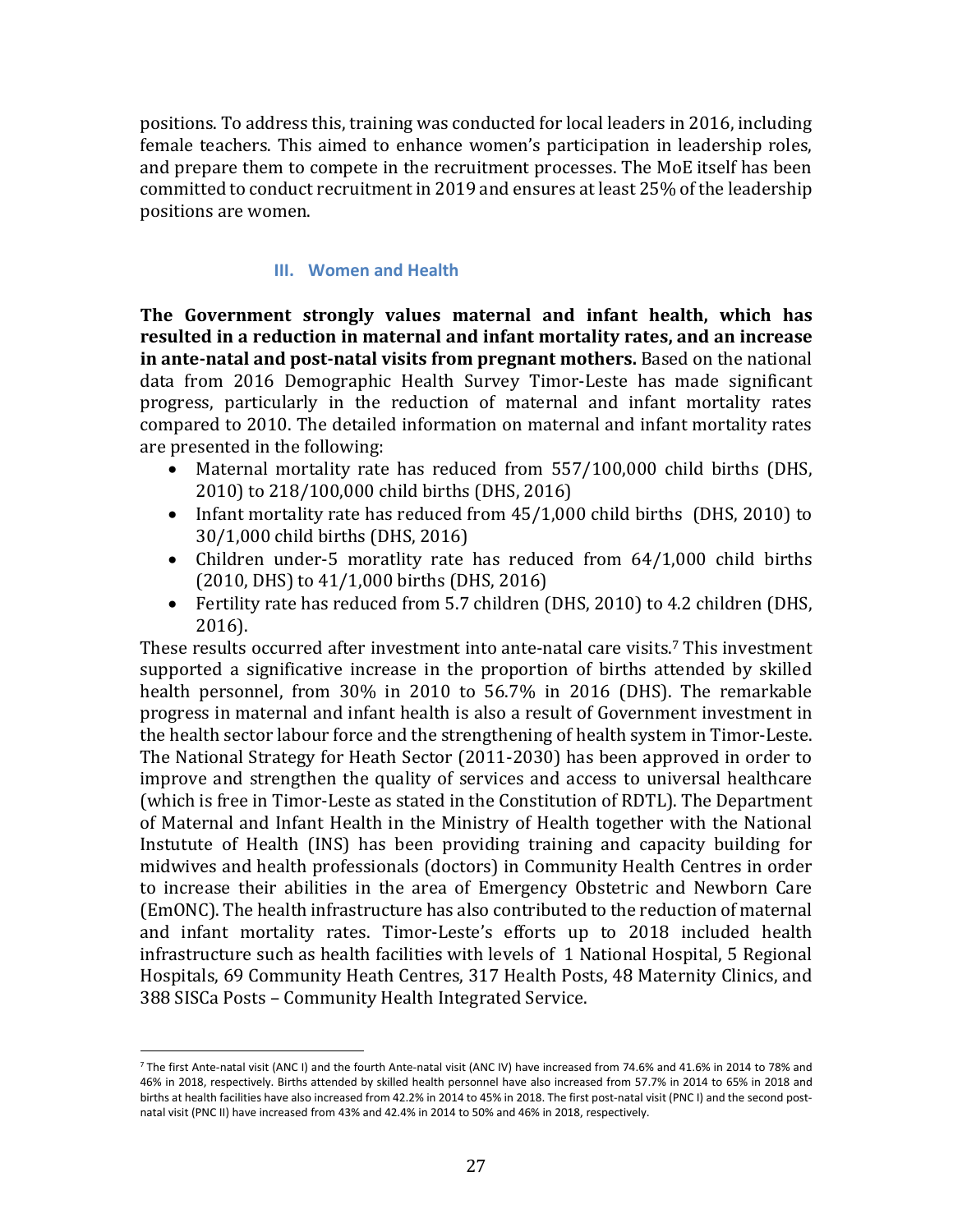The Ministry of Health has established comprehensive service packages for primary health care, particularly "*Family Health Program*: Bringing health services closer to the household". This program performed an important role to strengthen rural access to health care. The Family Health Program adopted from the primary health care system in Cuba aimed to bring health services that are important to people in their households, and this program is designed to ensure that "no one is left behind". Through 'family/household visit', health professionals evaluate, register and ask questions according to the health condition of family members. By bringing health care to households and to the communities this identifies people in the household who need assistance. This program has contributed greatly to the reduction of maternal and infant mortality rates. From May 2017, the Health Family Program has provided health professionals for 94% of households in Timor-Leste (WHO, 2018).

Furthermore, the *Liga-Inan <sup>8</sup>* mobile health program (*Connecting Mother* mobile health program) which is implemented by the Ministry of Health with development partners is also contributing to the reduction of maternal and infant mortality rates. The *Liga-Inan* program began in Timor-Leste as a pilot project in Manufahi Municipality in 2013. Since 2013, almost 47,000 pregnant women have participated in the *Liga-Inan* program in Timor-Leste and the program is now well on the way to achieving 50,000 registrations. The *Liga-Inan* program through telephone SMS and "Call Me" has been established in 12 municipalities, included RAEOA. This program facilitates direct communication between pregnant mothers with health professionals while also sending weekly text messages to mothers that promote healthy behaviours while pregnant, including with regard to nutrition while pregnant, birth planning and pregnancy danger signs. The objective of this innovative technology is to facilitate health professionals, particularly in rural areas, to assist in the health program of pregnant mothers during their pregnancy. This is to know of their delivery and encourage them to come to the Health Centre for the delivery of their child, where there are facilities for childbirth. Through the *Liga-Inan program*, following delivery the mothers continue to receive postnatal and neonatal care including nutrition, breastfeeding and family planning messages until their baby is six months old. The program has shown promise towards contributing to its main objective, with a 2015 evaluation of the program showing that women participating in *Liga Inan* are twice as likely to give birth in a health facility and seven times more likely to receive postpartum care than women who do not participate in the program.

Additionally, the Government has worked closely with civil society groups in establishing health programs for mothers and infants, and has made efforts to increase the knowledge of the community on the importance of maternal and infant health, family planning, access to health facilities and nutrition for the pregnant mother and child. This program has promoted mother's breastfeeding to the baby

 $\overline{a}$ 

<sup>&</sup>lt;sup>8</sup> Liga Inan is an innovative program, funded by the Australian Government through the Partnership for Human Development (PHD). that uses mobile phones to connect pregnant women with health providers in Timor-Leste, with the aim of increasing the number of women who give birth in a health facility. In 2019, the implementing partners Health Alliance International and Catalpa International have begun the process of national handover of the program to the Ministry of Health.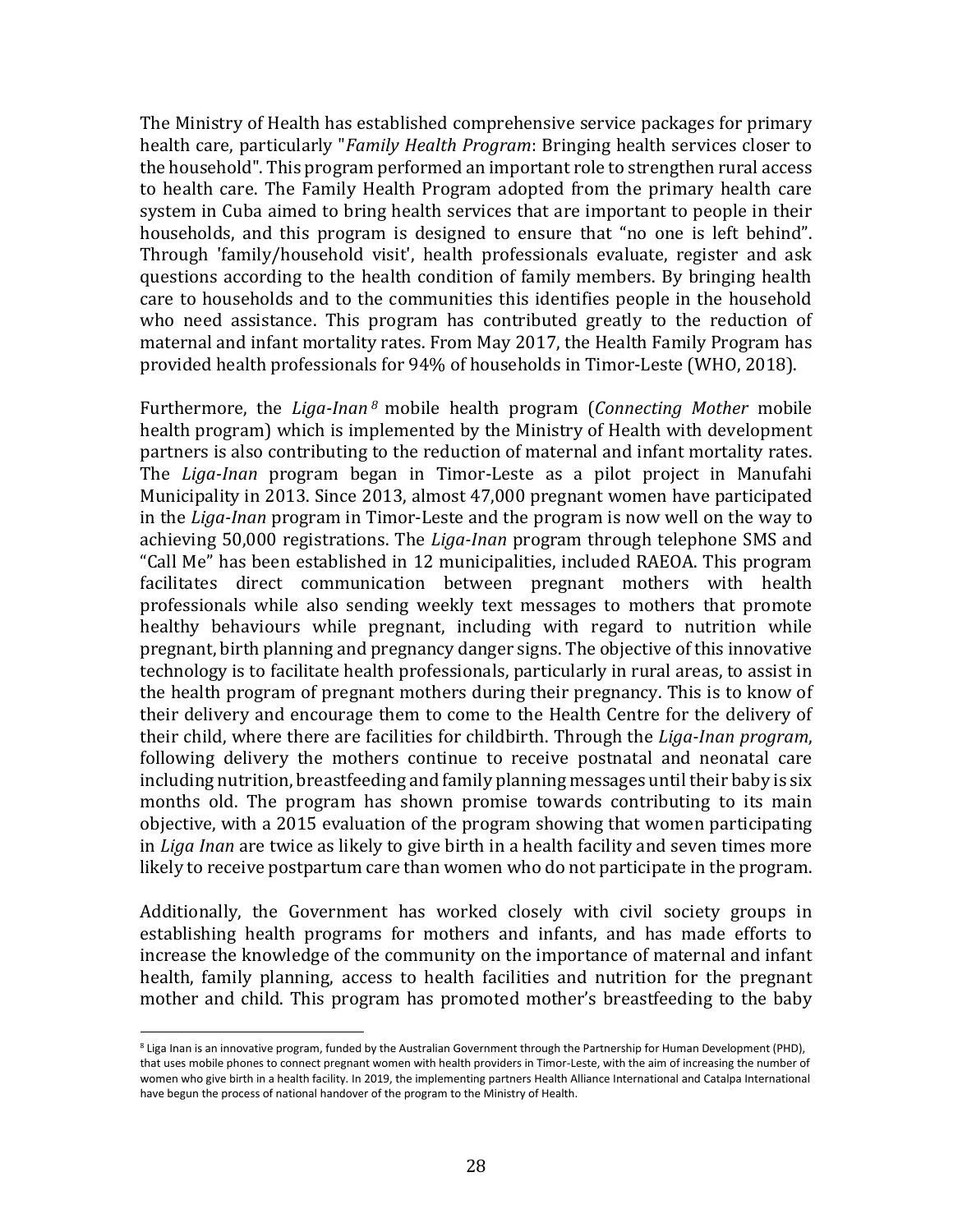aged 0- 6 months and has established group support for mother and child in 12 municipalities, included RAEOA. This program has also carried out demonstrations and promotions of local food that is full of nutrients for pregnant mothers and their babies to enable a reduction in malnutrition.

The Government has recognised that there is still large inequalities related to access to ante-natal and post-natal care in Timor-Leste. These inequalities are based on wealth, level of education, and geographical area (rural and urban areas). Women who are living in extreme poverty often don't receive ante-natal and post-natal care. Wealthier women, with higher levels of secondary education tend to have greater access to ante-natal and post-natal care. The Government has recognised challenges and barriers in the National Strategy for Reproductive Health, Maternal, Neo-natal, Children and Adolescent (2015-2019) and also in the Action Plan for Emergency Obstetrics Care and Neo-natal in Timor-Leste (2016-2019). It also included recommendations to improve coverage, availability and geographical distribution from facilities to emergency obstetrics care and neonatal care throughout the country.

**During the past 15 years Timor-Leste has achieved rapid reduction in its fertility rates.** In 2003, the fertility rate reached 7.8 which was considered the highest fertility rate in the world. However, from 2009/10 the fertility rate reduced to 5.7, and in 2016 (DHS) the fertility rate reduced more to 4.2. Currently, the average women in Timor-Leste is estimated to have 4.2 children. In the rural areas, the fertility rate is higher, with each women estimated as having 4.6 children. This is markedly higher compared to those living in urban areas, where on average each women has 3.5 children (DHS 2016). Although there has been a significant reduction to the fertility rate, this rate is still considered the highest in the Asia region. The fertility rate continues to be reduced, but the major barrier to further reduction is that many women do not understand contraceptive methods. Based on the National data the Demographic Health Survey showed that there is only 47% of women with reproductive age (15-49) who said that they are satisfied with their demand for family planning using modern methods of contraceptives.

**The Government together with Non-Governmental Organizations (NGO) have implemented many activities that focus on the prevention of HIV-AIDS disease, and also have established safe rooms for patients with HIV-AIDS.** The Government has established the National Commission for Combatting HIV-AIDS as an autonomous state organ to address the implementation of the National Strategy for Combatting HIV-AIDS and STIs. It is also focused on improving multi-sectoral coordination to focus on the prevention of the virus, as well as education to fight against transmission of HIV-AIDS in Timor-Leste. The Strategy also includes service delivery for women and children who have been born with HIV-AIDS. The Commission of HIV-AIDS has conducted many activities that contribute to the prevention of IHV-AIDS including campaigns and national seminars to spread basic information on HIV-AIDS to the public. Groups that are especially targeting include students and groups that are at risk of being infected. It is aimed at changing people's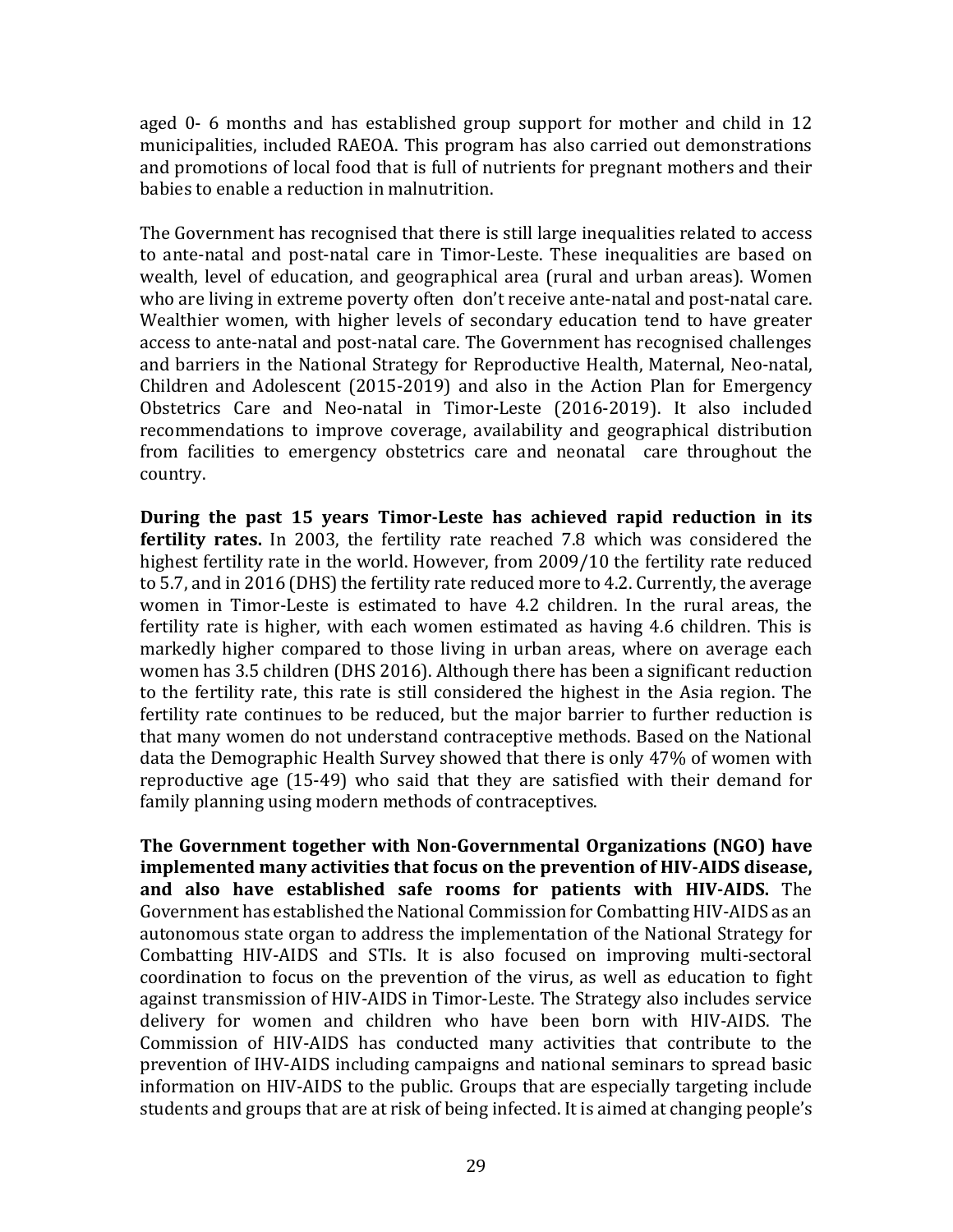risky attitudes and behaviours, and also raise public awareness to voluntarily participate in the Voluntary Confidential Counseling and Testing – VCCT at HIV-AIDS Centre, which the Ministry of Health has established in the Referral Hospitals.

The Ministry of Health through the National Commission for Combatting HIV-AIDS also worked with local NGOs to disseminate HIV-AIDS information and other related information on the prevention and impact of HIV-AIDS, particularly for women and young girls. The Commission also works with Grupu Estrela Plus and Esperansa to provide support to all East Timorese who are affected by HIV-AIDS disease. The Commission also gathered women that have been involved with sex work to listen to their concerns and to help find solutions to their problems. The Commission also shared information to increase knowledge on prevention, availability of health services and impact of HIV-AIDS disease. The Ministry of Health has worked closely with the Red Cross of Timor-Leste *(CVTL)* and the Global Fund conducted awareness campaigns in 8 Municipalities where there has been maximum participation of 73.000 individuals. During the campaign, there was also group discussion to help reduce stigma related to HIV/AIDS. Campaign materials and condoms were also distributed to raise awareness on the prevention of HIV-AIDS and other transmissible infections.

The Government has established safe rooms for women and girls who suffered from HIV-AIDS, such as the HCT Centre that provides assistance and ensures people's secrecy. Patients are able to take the HIV test voluntarily to find out whether they have been infected, where the results of the tests are confidential. The HCT Centres that have been established in the National Hospital, Klínika Bairopite, Sentru Saúde Komunitáriu Vera-Cruz, Hospital Referál and Sentru Saúde in the territory of Timor-Leste. The health professionals and laboratory technicians also gained professional training on how to ensure the patient's privacy. The Government has established Casa de Recoperacão de Saúde in municipality of Liquiça for health recovery. The shelter is not to quarantine or to localize people who have lived with HIV-AIDS disease, but to help monitor those with this disease. In this place, patients not only receive treatment and counselling, but there is also capacity building on language training, human activities and sewing and other activies to people living with HIV-AIDS.

The HIV-AIDS report, publicised by the Health Information Statistics Services in the Ministry of Health, showed that for the period of 2013 to 2018, out of 832 patients with HIV-AIDS, there are 338 patients who are now actively receiving ARV (Anti Retro Viral) treatment. Conversely there are almost 361 patients that are not receiving treatment. There are numerous reasons for this, some of which include that patients can no longer access the ARV treatment of or just decide to no longer attend the centre. Some patients have a greater belief in traditional methods of healing rather than undertaking conventional medical treatments. Others are ashamed to visit the treatment room out of fears relating to stigma and discrimination that they believe is associated with HIV-AIDS. In some cases patients are no longer receiving active treatment of ARV because of reasons of stigma and discrimination from health workers and technical laboratorium themselves.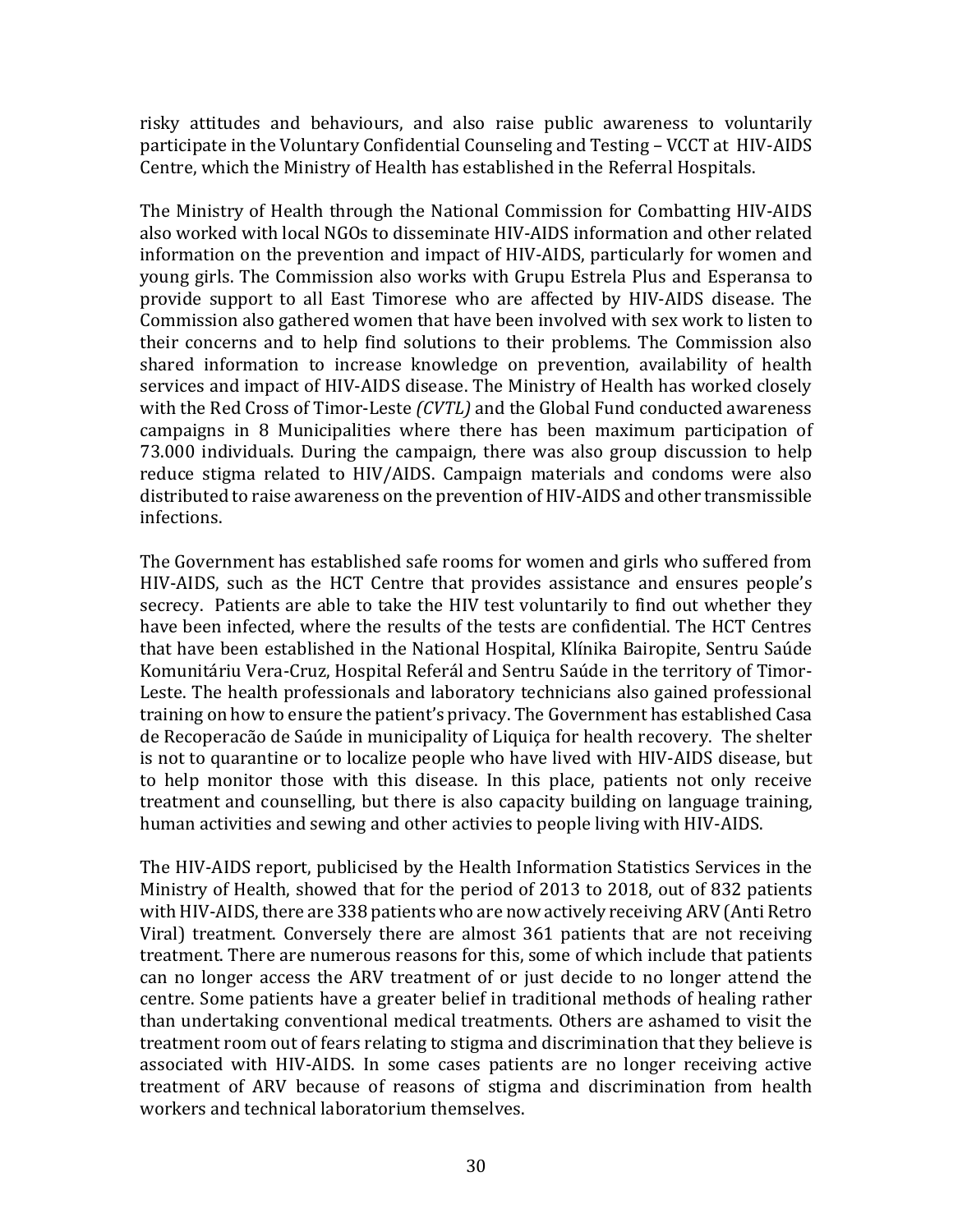On the other hand, the health workers and other officers who work within the wider Dili community noticed that some widowed women as well as some children in orphanags are affected by HIV-AIDS. It has also been found that the transmission of HIV-AIDS from mother to child have resulted in child fatalies. These results have also shown that HIV-AIDS has been present in Timor-Leste for almost for 10 years. Although current cases of HIV-AIDS are at a relatively low, those that are HIV positive continue to be vulnerable. It is evident that there are a multitude of factors in Timor-Leste contributing to the vulnerability of HIV-AIDS patients. The conditions of poverty combined with limited opportunity to gain revenue from employment, particularly for women contribute to a greater risk of cotracting HIV-AIDS. Accordingly, commercial sex and transactional sex are both contributors to HIV-AIDS infection. Conversely, low literacy rates are barriers to social mobilization of education campaigns aimed at the prevention of HIV-AIDS. Although there are numerous factors contributing to the rates of HIV-AIDS in Timor-Leste, a key factor is the increase of gender inequality within the supply chain side, which influences demand for commercial sex. In Timor-Leste, women who are living in poverty conditions have a higher probability to resort to sexual services. Men with available income have a higher probability to pay and acquire sexual services.

**The Ministry of Health has developed and implemented the guidelines and series of Standards Operational Procedures (SOP) in order to ensure the quality of health service delivery from health workers**. For the period from 2014-2018, the Ministry of Health has established Guidelines for Establishement of Review of Maternal Mortality in the Hospital and SOP on Verbal Autopsy for Low Level Facility and Community, and also provided capacity building *Maternal Death Surveilance and Response* - MDSR to health workers who are working in the HNGV and 5 referral Hospitals (Baucau, Maliana, Maubisse, Suai and Oecusse) and guidance for verbal autopsy to health workers in the Community Health Centre. In addition to health workers, these trainings are also provided to local authorities, community leaders, NGOs groups, women groups, and relevant sectors. The Ministry of Health has developed SOP for intrapartum and postpartum imediata in the Hospital, and Community Health Centre. Currently, the Ministry of Health is in the process of final revision of the Guidelines on Gender-based Violence that will be utilized in health facilities throughout the territory of Timor-Leste and will assist in educating health workers on how to provide assistance to victims and survivors of various types of violence.

**The existing national NGO which specializes in the provision of health assistance to victims of Gender-Based Violence.** PRADET is a national NGO that provides phychosocial assistance to people that have experience trauma, mental health, and other psychosicial problems. PRADET is in charge of forensic documentation of injuries relating to gender-based violence, and also offers medical treatment to victims of gender-based violence. So far PRADET has provided medical assistance to victims in the Health Centre or in the PRADET office building. PRADET worked in collaboration with health services in order to carry out medical forensic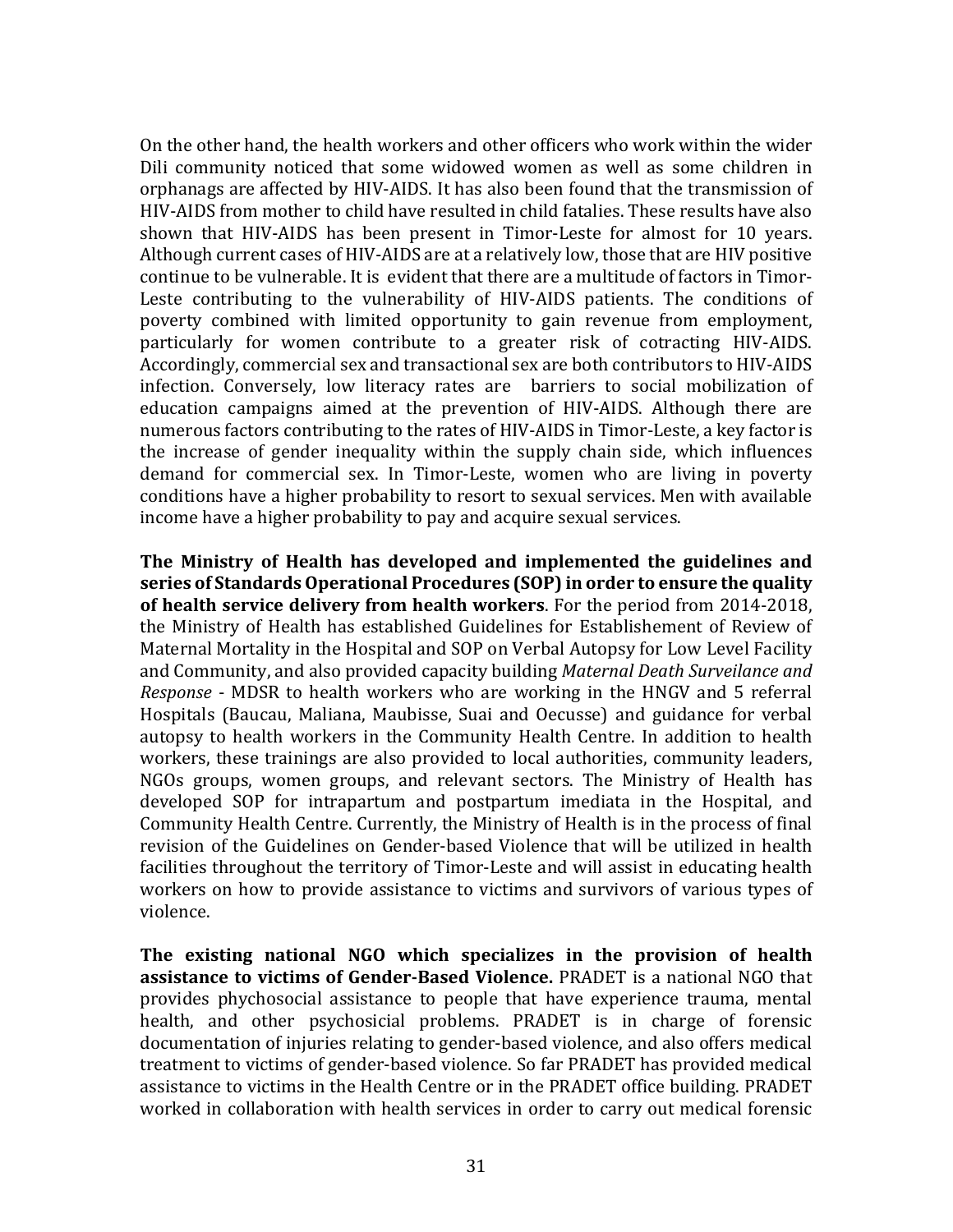examination and collect evidence performed in the 5 Safe Rooms established in the National Hospital, Referral Hospitals Oecusse, Suai, Maliana, and Baucau. Currently, health workers include doctors and senior midwives skilled and accredited to perform medical forensic examination, totalling 64 persons. From this total of health workers, 42 officers are actively performing the work as examinators with PRADET and also in the Health Centre in Municipality of Ainaro, Viqueque, Lospalos, and Manufahi.

# **IV. Violence against Women**

<span id="page-32-0"></span>The following information details the progress and challenges in thematic areas according to four (4) pillars for National Action Plan (NAP) towards Gender-based Violence (GBV): Prevention to Gender-based Violence, Provision of Essential Services for Victims/Survivors of GBV, Access to Justice, and Coordination, Monitoring and Evaluation.

# **Prevention of Gender-based Violence**

The Government of Timor-Leste is comitted to prevent and eliminate any types of gender-based violence through approval and implementation of gender policies at the national and international levels. The Government has approved and implemented NAP-GBV with the following objectives:

- To address the needs of victims;
- To provide multi-sectoral services to victims, including access to justice, access to health and also establishment of coordination mechanisms including monitoring and evaluation; and
- To overall prevent all types of gender-based violence.

In 2010, the Government of Timor-Leste approved the Law Against domestic Violence No. 7/2010 which criminalize domestic violence. The definition of domestic violence includes sexual violence, including violence within marriage. The Government of Timor-Leste understands that the impact of sexual violence and Gender-based Violence are serious. Gender-based violence impacts not only the victim, but also their family as well as the wider domestic and international society. When a woman experiences sexual violence or physical violence, it has a detrimental impact on her health and her active participation in the workforce, family life and the greater society. This has the greater impact of affecting the development process of the country, and contributes to gender inequality in various sectors. SEII is responsible for the Prevention pillar in the NAP-GBV, and has the important role to work in cooperation with all partners including government ministries, civil society, local NGOs and the greater international community. SEII also carries out advocacy with the goal of eliminating gender-based violence. During the period from 2014-2018, SEII has conducted numerous campaigns and workshops to encourage community dialogue. SEII also utilises a variety of methods such as talkshows used as advocacy mechanisms to increase community awareness as well as contribute to community leaders' understanding regarding the prevention of gender-based violence. The 16-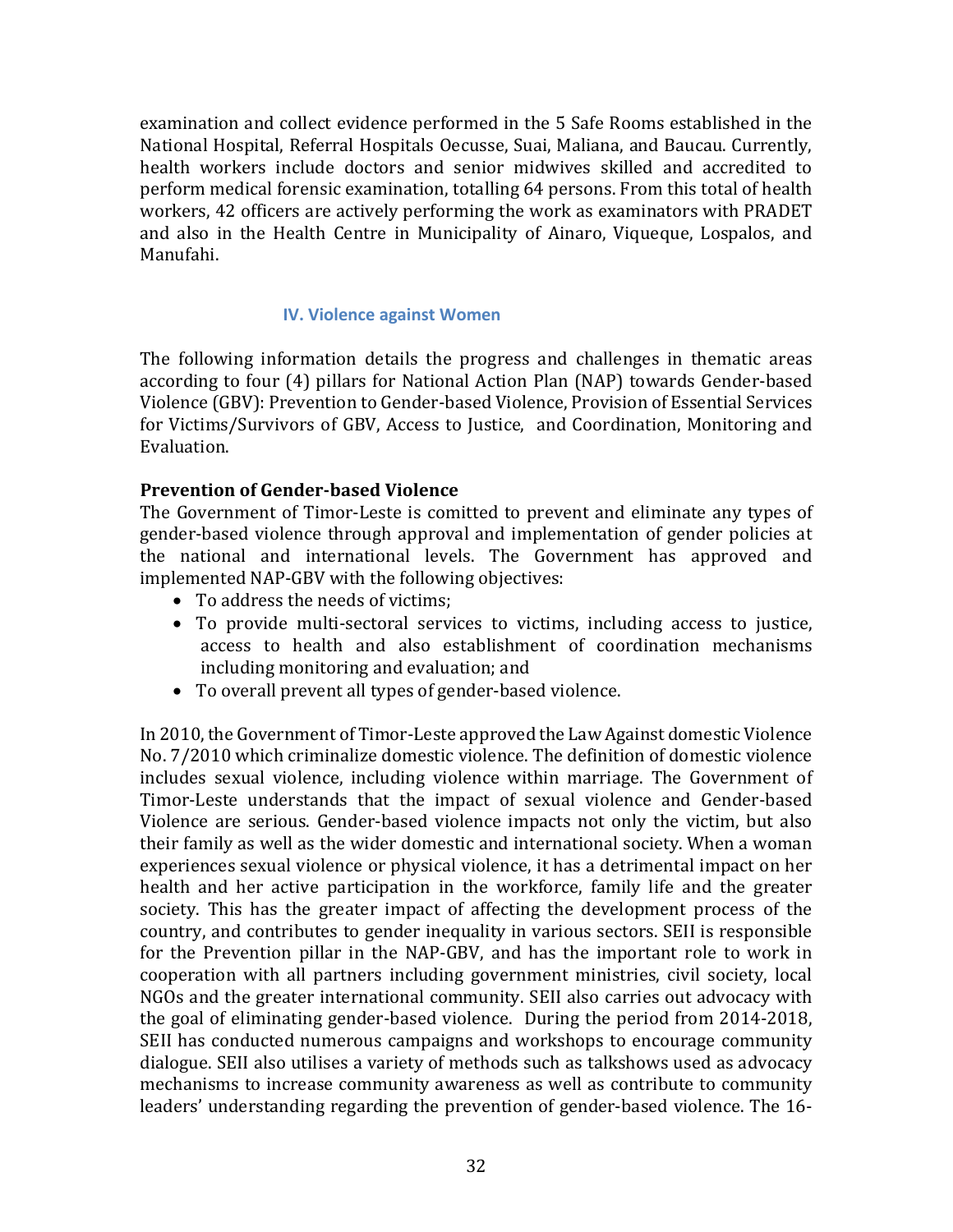Days Campaign against Gender-based Violence towards women has also become a main activity for civil societies advocating for the prevention of GBV. The Ministry of Education, Youth and Sports have include study of human rights within the curriculum in primary and secondary schools, with the intention of teaching the new generations to respect each other, and especially respect the dignity of women. The National University of Timor-Leste *(Universidade Nasionál Timor-Lorosae)* has also integrated a gender curriculum within their teaching materials. Futhermore, the National Institute of Public Administration *(INAP)* integrates gender materials/subject in the training module/induction for Public officers.

The Government of Timor-Leste has evaluated the strategies for implementation of the National Action Plan (NAP) towards Gender-Based Violence (GBV). The Government together with Civil Society groups has implemented and reaffirmed its commitment to eliminating gender-based violence. In 2017, the Government approved the NAP-GBV for the second phase for the period of 2017 to 2021. For the second phase, this policy has the objective of improving the multi sectoral approach established within the first phase of NAP-GBV. This has helped address the GBV problems in Timor-Leste, particularly in regards to service delivery for service providers to victims and survivors. The Government is continuously showing its commitment to stop violence against women and continues to its efforts in prevention. This in part includes implementation of "zero tolerance" policies to violence in order to prevent violent acts in the schools throughout the country. The Government has also approved the operational guidelines on "No to Sexual Harassment in Public Service" in order to respond to the sexual harassment that occurred in Public Service. SEII has introduced materials on GBV to the Judicial Training Centre and Judiciary, and also will introduce materials on GBV in the training of National Institute for Public Administration (INAP) in 2019.

Civil Societies that become implementing agents of NAP-GBV also contribute to the prevention of GBV. They provide assistance and services to victims and survivors at both the National and Municipality level. For instance, the organisation PRADET has implemented strategies for prevention which directly target families and households. The objectives of such strategies include but are not limited to:

- promoting gender equality,
- developing communication skills;
- changing violent attitudes and behaviors; and
- reducing alcohol consumption in accordance with other measures undertaken by the organisation.

In 2018, these strategies had been implemented in 2340 households across 26 Sucos. Civil societies also take the opportunity in commemoration of Women's Day to hold workshops on gender-based violence. For example, FOKUPERS organizes workshops on Trauma Healing. These workshops are aimed at survivors, women prisoners in the prison of Gleno, andthe national police. International Women's Day and the 16-Days Campaign on gender-based violence are also important events for the facilitation of Trauma Healing workshops. Cooperation between government and civil society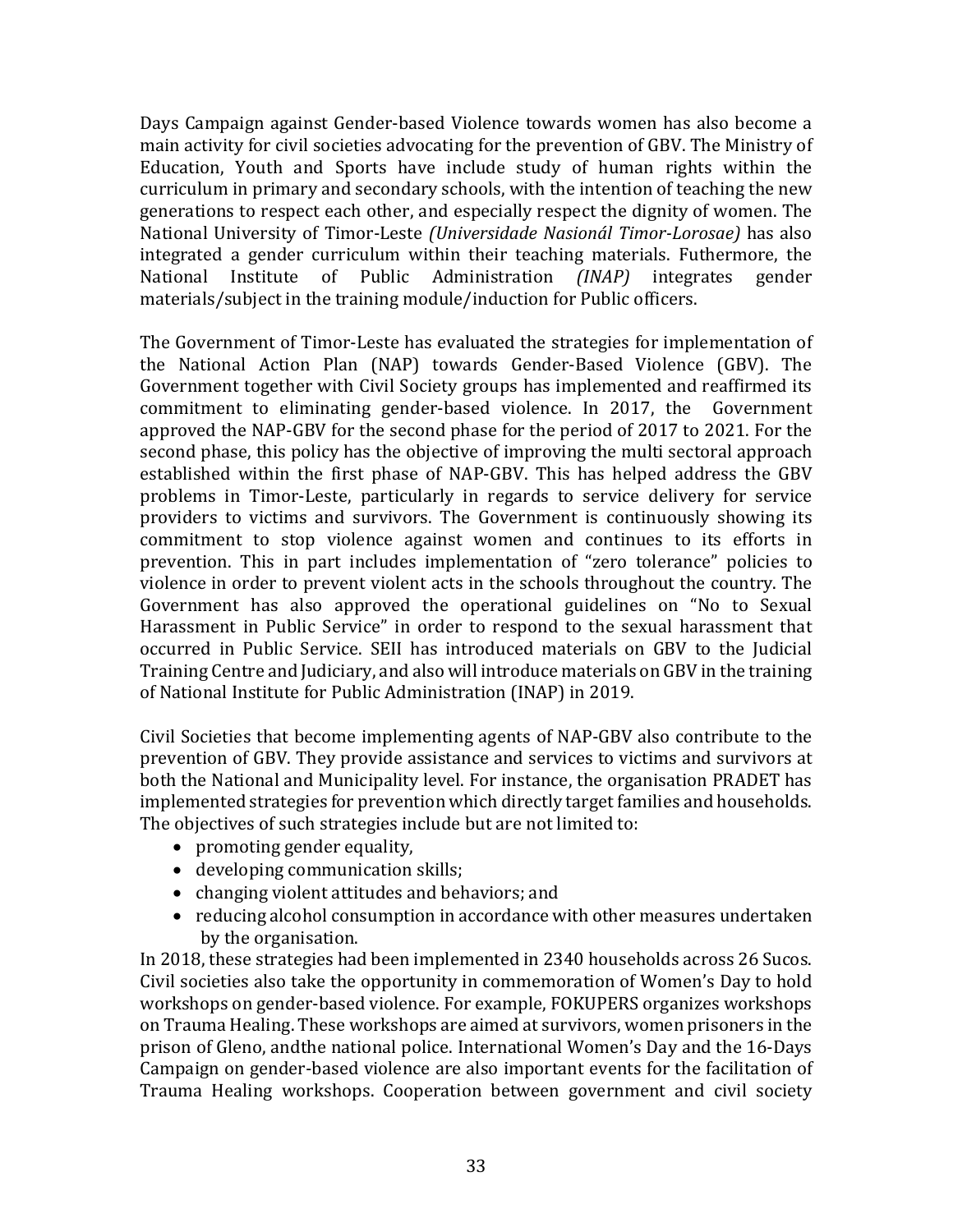groups in integrating reforms and policies relating to gender-based violence will have a beneficial impact in reducing rates of violence against women in Timor-Leste.

Overall Timor-Leste has achieved significant progress working towards reduicing rates of gender-based violence. There are however challenges that victims and survivors continue to confront. Access to justice continues to be a barrier for victims of gender-based violence. A severe backlog of cases within the judicial system result in a loss of motivation for victims in pursuing formal legal action within the judicial system. Family attitudes can be a barrier to victims seeking legal action. In cases of spousal violence, there are instances where victims decide against seeking legal action due to financial dependency on their partner. Coercion by way of threats by family members or other members of society also impact on whether a victim decides to obtain legal assistance. Victim-blaming continues to be commonplace in Timorese society. Furthermore despite government approval, Witness Protection provisions are yet to be strongly implemented across the entirety of Timor-Leste.

# **Provision of Essential Services for Victims/Survivors of GBV**

The Government together with civil society groups has established *Safe Rooms* as secure and protected places for victims and survivors. The purpose of this service is to provide support to victims and survivors, provide temporary accommodation for one or two nights and to provide specialized services to victims and survivors of sexual violence, domestic violence, child abuse, abandonment or trafficking. Safe Rooms have been established across Timor-Leste. Safe Rooms are currently available in the National Hospitál, Referral Hospital and Internament Health Centre, in the municipalities of Ainaro, Viqueque, Lospalos, and Manufahi. Based on the data from PRADET, clients who accessed PRADET's Safe Room services reached between 600 and 750 in 2018. Current government and civil society plans for 2010 are to establish more Safe Rooms for clients in six Internament Health Centres. The establishment of Safe Room is to provide protection not only to persons who have experienced violence, but also to those who are threatened from family members and/or the perpetrator.

In addition to theSafe Room, there are also Shelters *(Uma Mahon)* available to victims. Shelters are secure and protected, designed to provide support to victims and longer term accommodation for two nights. Victims are able to access shelters free from discrimination. Between 2014 and 2018, the Government together with civil societies established seven Shelters and one Transitional House to provide integrated assistance to women and girls who become victims of GBV. When victims and survivors are living in the Shelter, psychosocial assistance is provided in addition to 'Life Skill' training. When victims and survivors decide they are ready to return home to their family and wider community, the Shelters will provide assistance and support to help them re-integrate into their community.

The Government is committed to maintaining positive and collaborative relationships with referral networks providing vital services to clients. Services include provision of legal aid to women and children and provision of training for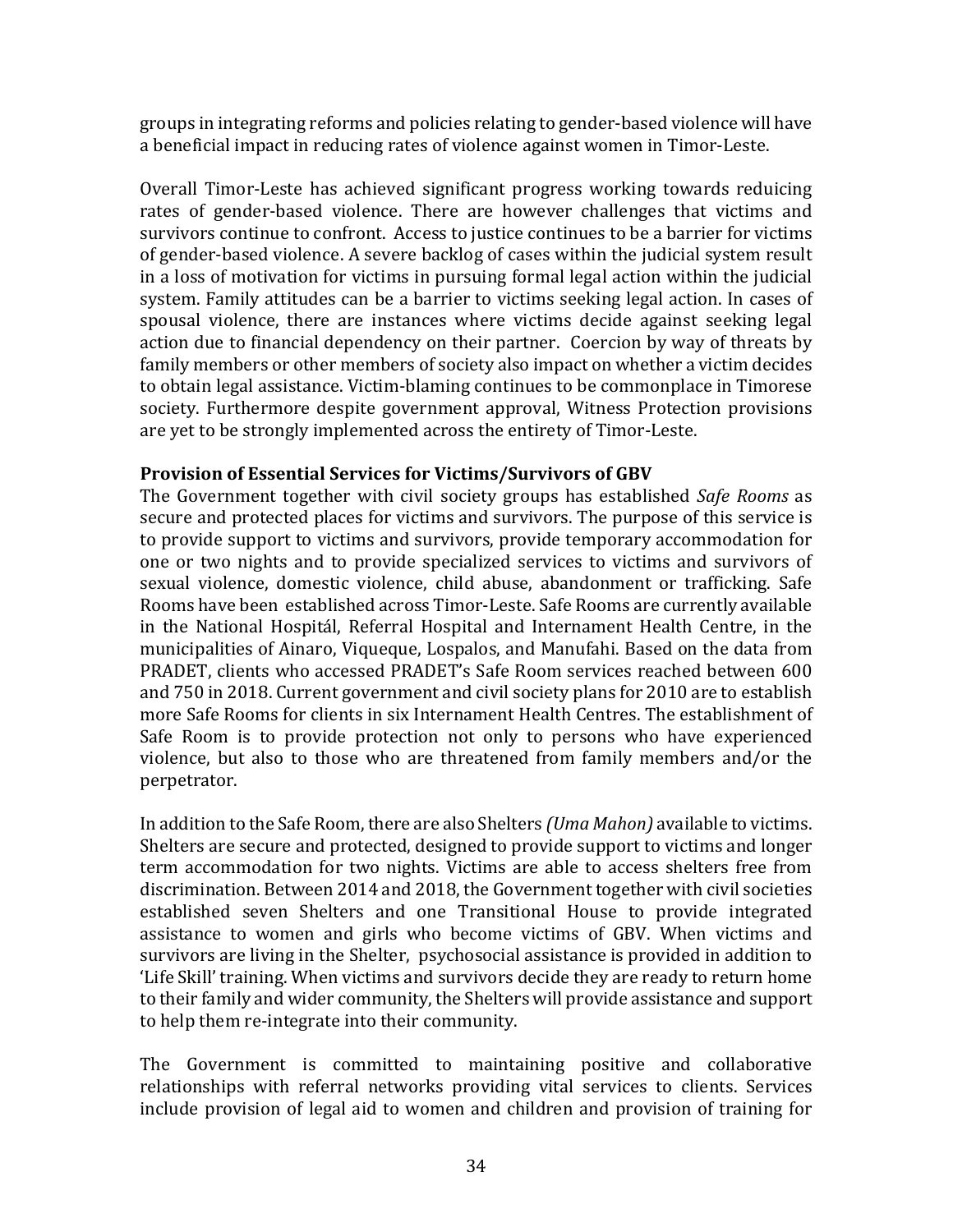women to assist them in becoming Suco authorities/local leaders as well as encouraging greater participation by women within education institutions and the wider community.

# **Access to Justice**

Since the restoration of its independence, Timor-Leste has faced remarkable challenges in establishing a judicial system. The normative framework and institutional structures needed to be established from zero and deal with a complex post-conflict situation. Access to formal justice system remains a challenge for the majority of the population and continues to be a pervasive issue for victims and survivors of gender-based violence. Courts have only been established in four locations, which in practice means that geographic access is extremely difficult for most people. The majority of victims face a long journey from their community to the nearest Court, creating further difficulties in accessing judicial support. The backlog of thousands of cases presents an additional challenge. Resources within the police and judiciary systems that are afforded to gender-based violence cases are often very limited. Furthermore, the co-existance of a customary justice system and a formal justice system is another barrier for victims trying to access justice. For most Timorese the customary justice system an integral part of everyday life and play a central role in resolving disputes between individuals and communities, such as land disputes, conflict between communities, domestic violence and natural resources management. These practices focus on maintaining community and environmental harmony, in contrast to the formal justice system, which is perpetrator focused. Customary justice is the natural first resort for the vast majority of the population. The customary justice system is settled at the hamlet (*aldeia*) or village *(suco)* level. These are decided by local Elders (*Lia Nain)* or the elected Suco Council according to customary rules established by the local community. These rules are based on spiritual traditions of sacred practice (*Lulik*) which for many centuries have regulated community relationships according to kinship in sacred houses (*Uma Lulik*). Hearings in customary justice systems are commonly conducted in public, which is clearly unsuitable for crimes relating to vulnerable victims of domestic violence and child abuse. Additionally, language barriers and low literacy rates also create difficulties for victims needing to understand the legal process of under the formal justice system. Also, most judges were trained in Bahasa Indonesia under Indonesian rule and were then required to operate in the official languages Portuguese and Tetum. Judicial actors thus operate in languages that are not mother-tongue for the majority of the population. Only in 2017 was Tetum explicitly recognised as an official language in the judicial sector (Decree No. 11/2017) and interpreters in indigenous mother-tongue languages remain unavailable.

Notwithstanding these barriers, there has been progress made in resolving cases of gender-based violence though the formal justice system. Data obtained from the Public Prosecution and depicted in the table below shows that between 2014 and 2018 a clear majority of registered cases where indicted through the formal legal system.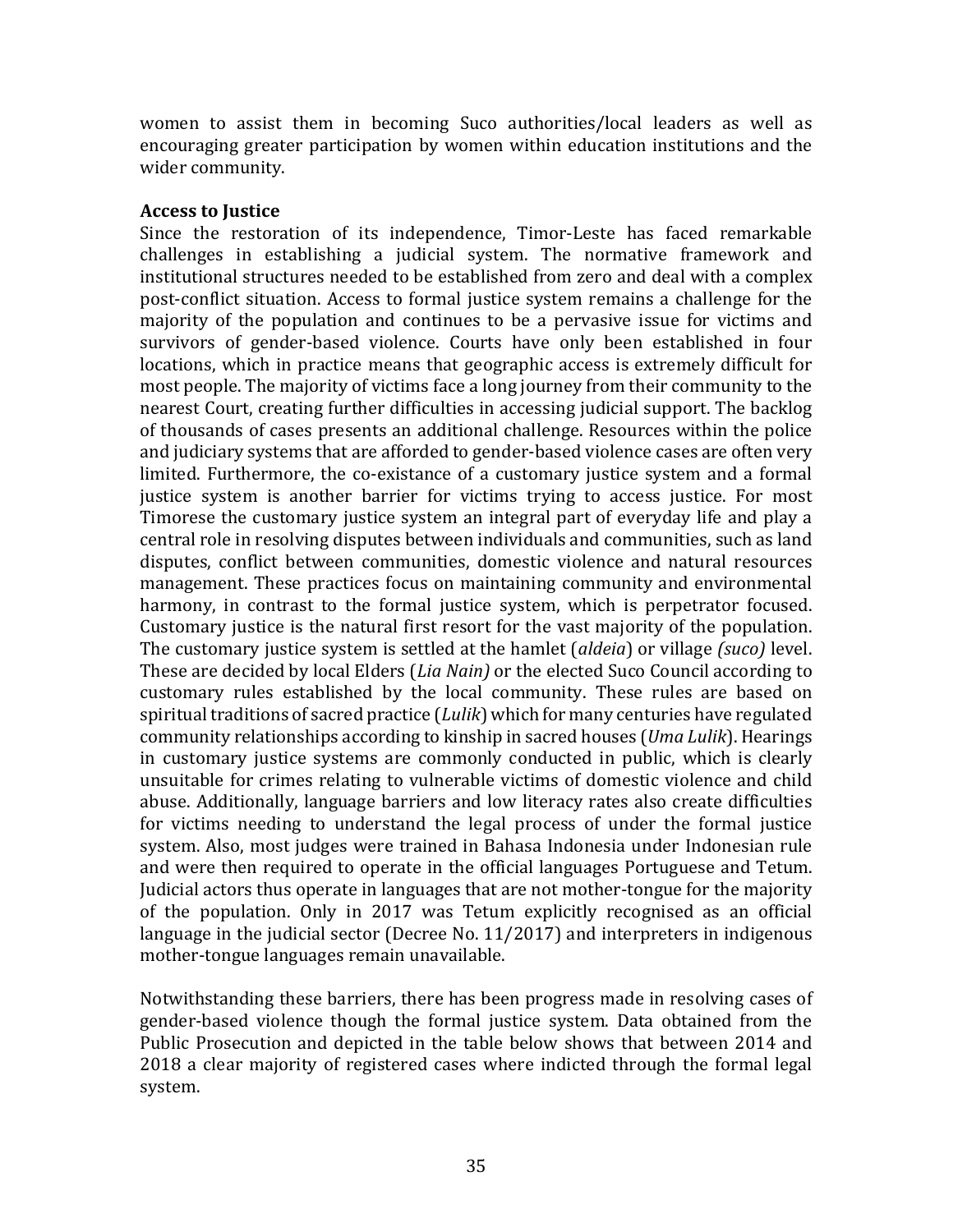| No. | Year              | Crime                           | Registered   Indicted |      | Archieved | Pendent | <b>Observatio</b><br>$\mathbf n$                                                                                                     |
|-----|-------------------|---------------------------------|-----------------------|------|-----------|---------|--------------------------------------------------------------------------------------------------------------------------------------|
| 1.  | 2014<br>-<br>2018 | Sexual<br>violence              | 610                   | 384  | 92        | 89      | Dispatch to<br>archive the<br>processes<br>there<br>as<br>were<br>no<br>evidence<br>and<br>the<br>accused<br>is<br>person<br>unknown |
| 2.  | 2014<br>2018      | Sexual abuse   217<br>to minors |                       | 169  | 24        | 13      |                                                                                                                                      |
| 3.  | 2014<br>-<br>2018 | Domestic<br>Violence            | 3891                  | 3430 | 177       | 263     |                                                                                                                                      |

Source: Data from Public Prosecution

Furthermore, the Ministry of Justice is continuously working with the SEII to achieve the objectives set out in the NAP-GBV, particularly in regards to improving access to justice for victims of gender-based violence and also in regards to the provision of further training for judicial actors including prosecutors, public defenders and lawyers.

# **Coordination, Monitoring and Evaluation**

Government Resolution No. 34/2017 on the establishment of Inter-Ministerial Committee for Coordination of Implementation and Monitoring and Evaluation of NAP-GBV for the period from 2017 to 2021 was approved by the Government in June 2017. The Resolution provides guidelines to monitor and supervise the implementation of NAP-GBV from 2017 until 2021. There was an official dispatch from Prime Minister on the approval of focal points at the ministerial level for the Inter-Ministerial Committee to monitor the implementation of NAP-GBV. The Inter-Ministerial will hold meetings three times every year. SEII will also hold coordination meetings with referral networks four times a year. Meetings with referral networks are aimed at identifying risks as well as other important factors that will assist in providing protection and assistance to women and children who are victims of GBV. SEII will also hold workshops with Municipality Administrators with the aim of disseminating information on the Structure for Municipality Gender Working Group. Information about the Gender Working Group at the Municipality level, which is to get reappointed by SEII, is also included.

The Government has already established mechanisms in partnership with development partners, Civil Society actors, National/International NGOs and the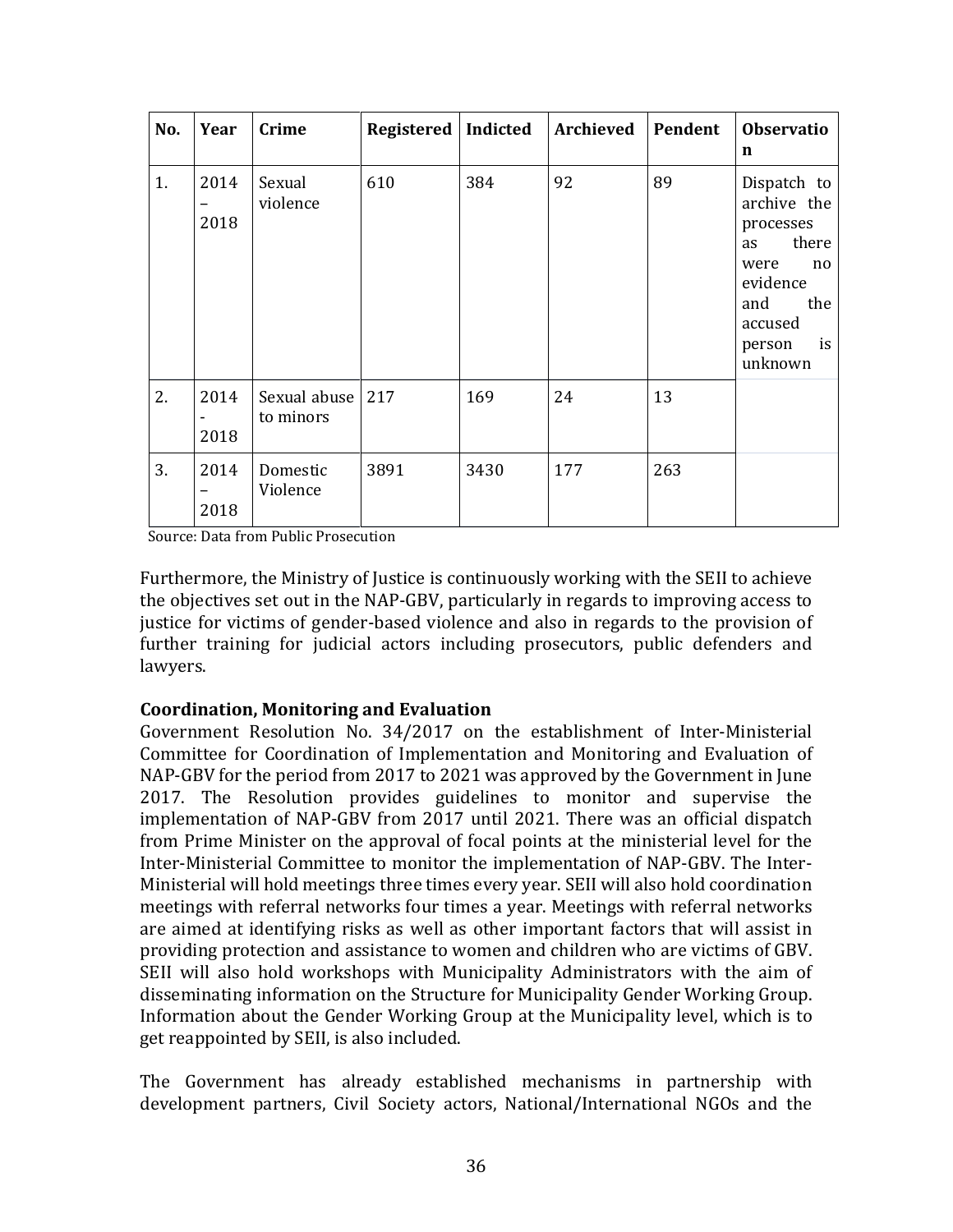public in general to directly provide services to vulnerable people. These services are directed at those who are suffering or experiencing domestic violence, sexual violence, child abuse, abandonment and human trafficking, and is also directed at women prisoners in prison. Throughout 2019, the Government will actively work with development partners, NGOs, Civil Society actors, and Private Sectors to provide assistance to victims. They will also work on continuously improving mechanisms to monitor gender-based violence cases with the overarching goal of preventing cases of gendered violence.

# **V. Women and Armed Conflict**

<span id="page-37-0"></span>Women and children as citizens of Timor-Leste have the right to live in peace in a safe and secure environment, free from all forms of violence and discrimination. They also have the right to actively and equally participate and contribute to peace-building and state-building in regards to Timor-Leste's development. Timor-Leste has gained its independence through a long history of conflicts and violence. East Timorese people had felt and experienced the consequences of such conflict. Women and girls in particular who have lived through these conflicts were victims of all types of violence. As a consequence of war, people have been subjected to horrific experiences including but not limited to death, disappearance, torture, sexual violence, sexual slavery and imprisonment, all of which are gross human rights violations. Such experiences have not only resulted in life-long damage to individuals, but have also impacted upon State institutions. The Government of Timor-Leste recognises it's important role in stopping such violence, and is committed to establishing laws and policies that prohibit violence and discrimination, as well as raising awareness about human value and dignity. The Government is also committed to fostering respect amongst all citizens, and promoting peace in all communities. The violence experienced by Timor-Leste in past times of conflicts have taught Timor-Leste as a nation to focus on peace-building from the grassroots level of community, all the way up to Timor-Leste's institutions. As a result, each person is taught to respect each other and together eliminate all forms of discrimination. It is recognised nation-wide that everyone has the right to live peacefully in a secure environment, free from all forms of violence and discrimination. This it vital for citizens to fully participate and actively contribute to the peace-building, state-building and overall development of the country.

The Government of Timor-Leste has committed to eliminating all forms of violence and discrimination against women through the implementation of National Action Plan – UNSCR 1325 on Women, Peace and Security (NAP-UNSCR 1325) and National Action Plan (NAP) on Gender-based Violence (GBV). Preventing violence against women will further enhance women's participation in decision-making and peacebuilding. The National Parliament signed and ratified the Universal Declaration of Human Rights in 2003. A number of other international treaties and conventions such as the Convention on the Elimination of All Forms of Discrimination Against Women have also been ratified by the Timor-Leste Government. The approval of NAP-UNSCR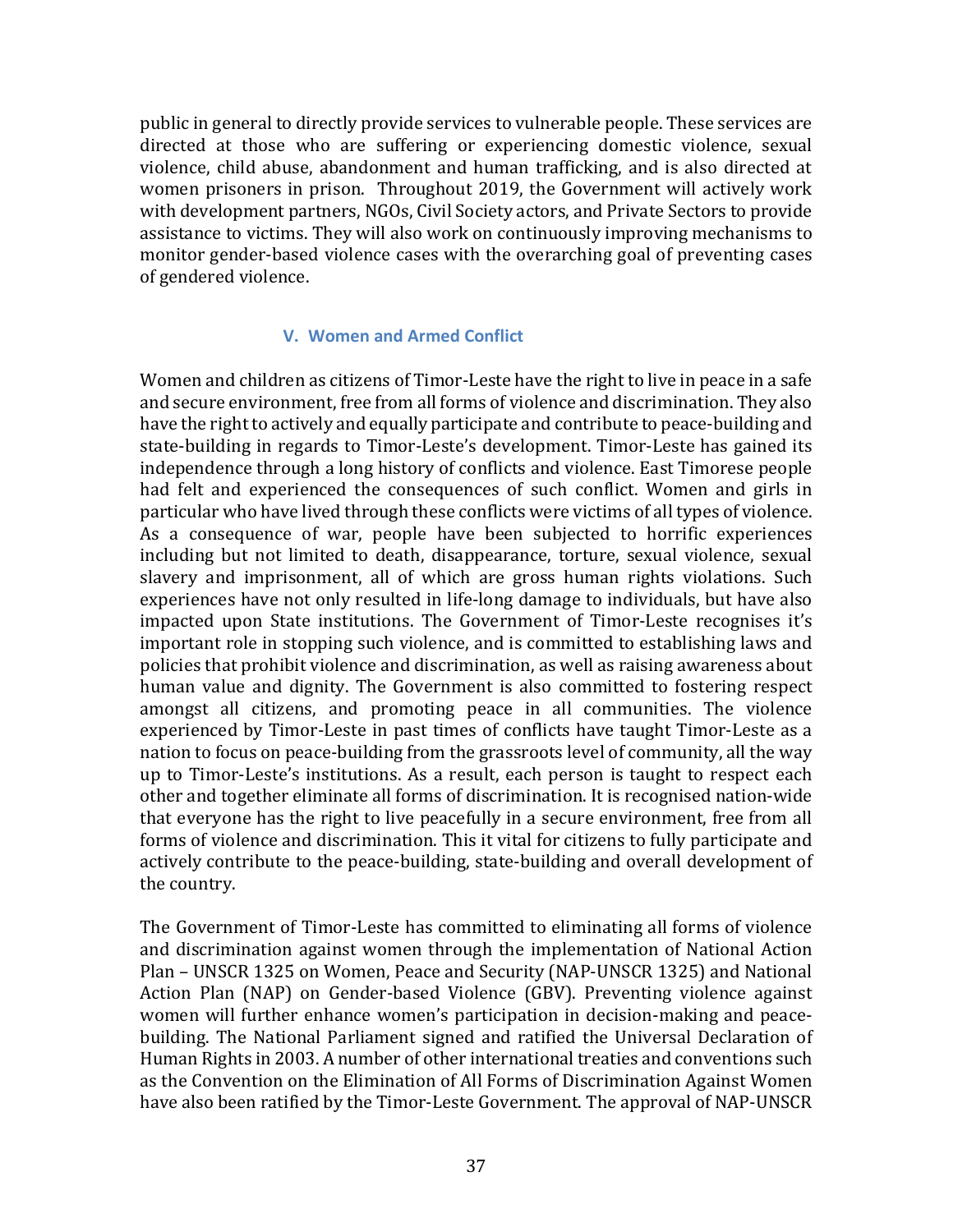1325 has reaffirmed the Government's commitment to continue the promotion of gender equality and furthering of women's rights in accordance with the Constitution of RDTL and international conventions. The implementation of NAP-UNSCR 1325 has also demonstrated Timor-Leste's commitment to implementing the recommendations of the Commission on the Reception, Truth and Reconciliation (CAVR). The objectives behind the approval of NAP-UNSCR 1325 includes compensating and recognising women's sufferings during past conflicts as well as recognising and valuing the contribution made by women during the struggle for liberation. Women have had an integral role in supporting resistance during the struggle for liberation. Recognising the valuable contribution that women have made in the past and continue to make in the present and future, the Government recognises the importance of implementing policies that encourage women's participation in the development of Timor-Leste.

In 2018, the Timor-leste National Police (PNTL) established and launched a gender strategy for the period from 2018 until 2022. This strategy will help contribute to the achievement of the Timor-leste National Police's mission. The mission is to defend East Timorese citizens' rights and liberty, and support professional development, within an inclusive defence force which is entrusted by people. The gender strategies will support the PNTL to provide services according to the security needs for men and women in Timor-Leste. It will also assist in ensuring maximum and equal participation of men and women within the PNTL. The strategies have also supported PNTL in executing their responsibilities in accordance with NAP-UNSCR 1325 on Women, Peace and Security for the period from 2016 to 2020, and NAP on Genderbased Violence for the period from 2017 to 2021. Currently, there are six (6) women in the PNTL out of total of sixteen (16) women in PNTL who will participate in trainings for United Nations Peacekeeping Mission. The Government has also established Community Policing Council (CPC) in order to resolve conflicts in the community.

The State has a moral responsibility to ensure women and girls are free from any future armed conflicts. The establishment of laws and application of heavy sanctions and punishments for groups that generate armed conflict has helped maintain Timor-Leste's internal peace and security. After instances of armed conflict in 2006, the Government has put into place measures to ensure the stability of population. Through the Ministry of Social Solidarity and Inclusion (MSSI), the Government has provided social assistance to victims of past conflicts. There is also *Centro Nasionál Chega (CNC)* which reports to the office of the Prime Minister. Since the establishment of CNC, they have utilised the materials of the CAVR report to increase public awareness of the negative impacts of armed conflict. The information is aimed especially at the youth, with the intention to increase their knowledge of past historical events in order to prevent them from becoming involved with martial arts and other organised groups.

In addition to efforts made by the Government, civil society groups have also been heavily involved in taking care of victims and survivors of past conflicts. Acbit, for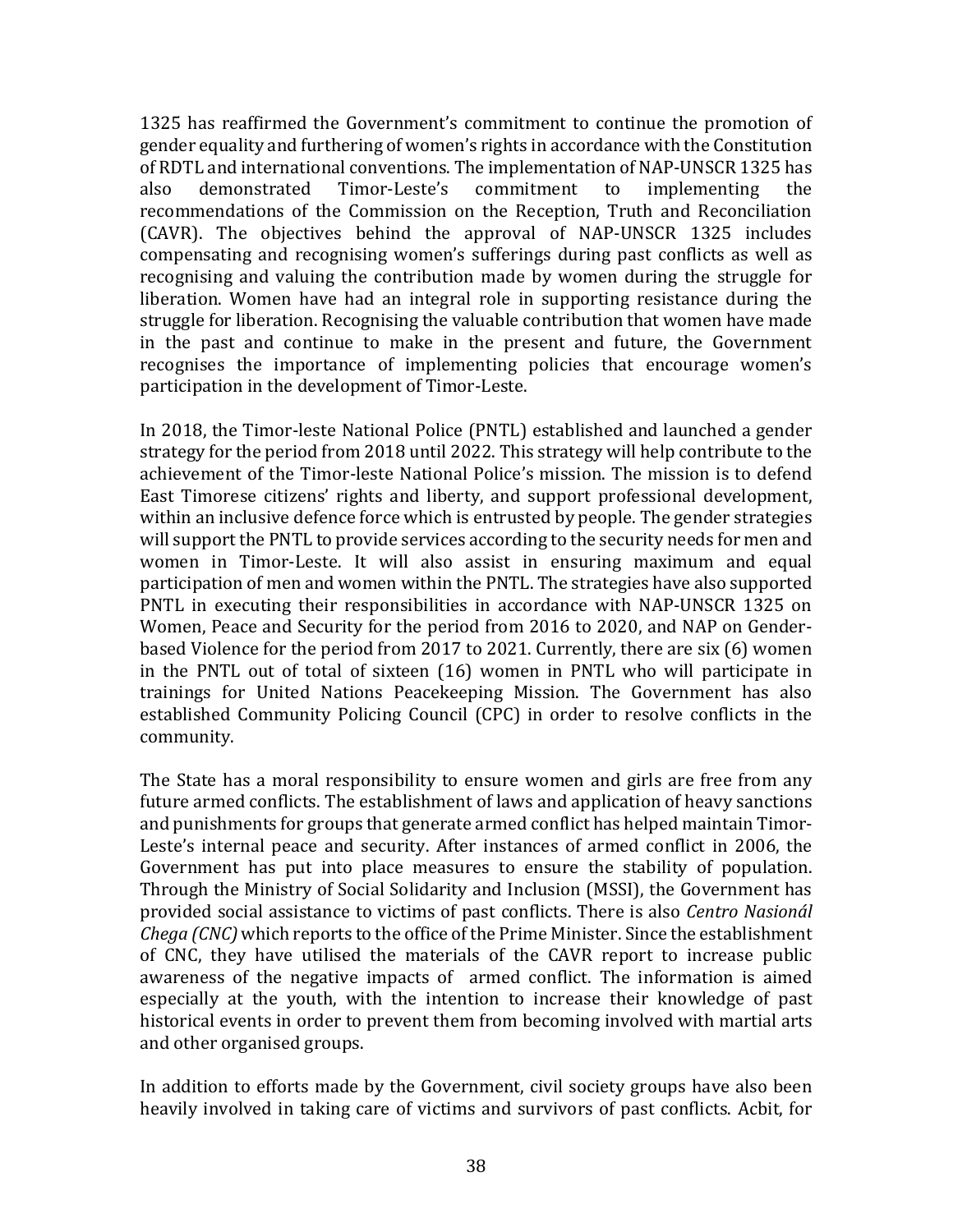example, has carried out research in consultation with victims. This has allowed Acbit to hear the opinions and experiences of victims, which has informed the core basis of their research. Together with development partners, they have provided training to survivors in conflict resolution, which can assist them with being advocates for peace in their communities. Civil Societies across Timor-Leste are strong advocates, working closely with the Government, development partners and private sector enabling peace and justice which is responsive and inclusive to gender in Timor-Leste. The local NGO, BELUN, is in charge of conflict prevention in the community. BELUN has developed innovative systems which contributes to conflict prevention. Every month BELUN publicizes the Early Warning System which provides data for social networks on indicators of potential conflicts in a total of 66 areas. These areas include the economic, political and social sectors. In September 2018 for instance, the Early Warning System identified a significant increased in violence against women and girls. BELUN has also identified issues affecting the wider community as a whole. Conflicts identified include land disputes, conflict among youth (martial arts groups), domestic violence and conflict between police and community as well. BELUN has provided this information and recommendations to the Government to make decisions and assist in taking action to minimise and prevent such conflict.

# **VI. Women and the Economy**

<span id="page-39-0"></span>Women are disproportionately represented in the informal labour sector. Domestic labour throughout the majority of the country is undertaken by women. Throughout the country, women are tasked with the responsibility of caring for children and elderly relatives, gathering and preparing meals for the family and undertaking household chores such as cleaning and washing. Such work is not considered formal employment, meaning that many women are not afforded an equal chance of participating in the formal labour economy.

Women are more likely to be employed in vulnerable or unsteady employment, with many women earning their salary with unstable benefits. This is particularly commonplace in rural areas, where 87% of rural women work in vulnerable employment compared to 54% of women in urban areas. This trend is also similar to the figures of men working in vulnerable employment, with 78% of rural men working in vulnerable employment compared to 37% of urban men. Distribution of employed men and women in industry sectors show that 25% of employed women work in selling goods and managing small-business, whilst 12% are in education, health, sports, arts, and other areas. Compared to women, men have greater opportunity to gain employment in the private sector with larger industries.

Through the SEII, the Government between 2014 and 2017 has provided financial support to beneficiary groups, success groups, vulnerable groups, and NGOs in the economic sector aiming to:

• Promote gender equality and equality of opportunity for work;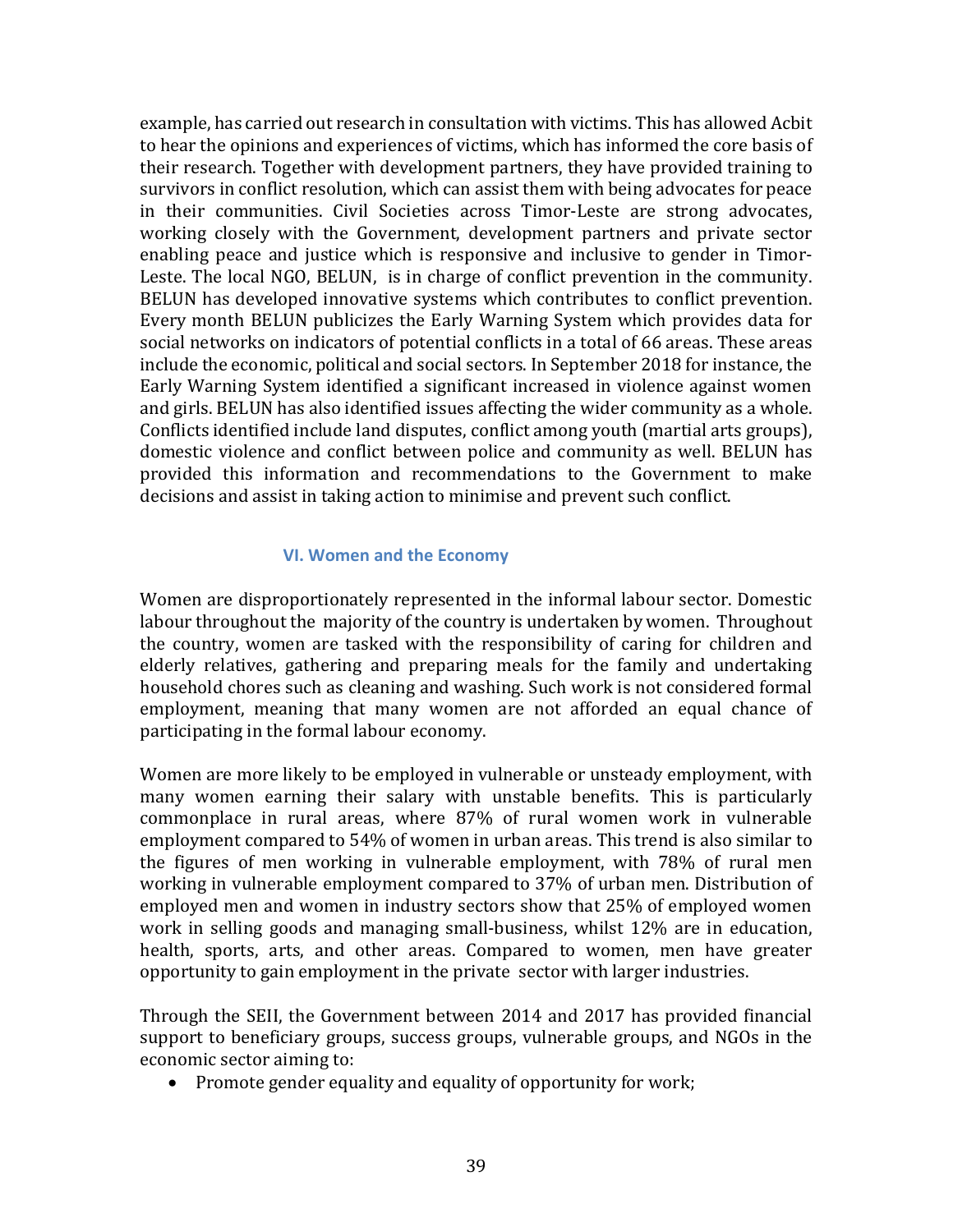- Strengthen women's subsistence economies through self-employment and self-confidence;
- Provide opportunities to women to practice and demonstrate their ability and capacity;
- Encourage women to organize each other and to work in teams;
- Contribute to the poverty reduction by encouraging women to participate in the process of national economic development; and
- Provide opportunities to women to gain trust from micro-finance institutions for women to access credit.

PTF has provided funds with equal distribution to 12 municipalities and RAEOA. They have also organised different economic activities to work towards achieving gender equality in economic life and reduce women's economic dependency to men, thereby strengthening women's economic capacity. For the period of 2014 to 2017, a total of 194 beneficiary groups received Public Transfer Funds in the total amount of USD \$ 347, 807. 10 NGOs that operate in the economic sector received financial support from SEII in 2016 and 2017 (5 NGO per year) with the total amount of support being USD \$ 49, 875. For the period of 2015 to 2017 SEII conducted training on accounting management on two occasions. Beneficiaries of the training are small-business groups, women in business, entrepreneurs, success groups, and vulnerable groups. The training has been conducted with intention to increase their capacity in finance administration and business.

The Government and civil society groups have also conducted the Women's Economic Empowerment Program. Between 2010 and 2018, Fundasaun Alola's work with the program resulted in the creation of 52 women groups in 12 municipalities and RAEOA. This work has helped increase family income and also assisted women in contributing and participating in work and programs aimed at preventing economy dependency. It has also contributed to programs aimed at reducing violence against women and children. Fundasaun Alola is continuously providing assistance to these 52 women's groups. They particularly busy during the time of Christmas and Easter where Fundasaun Alola organizes fairs to give the opportunity for the groups to promote their products and sell their goods, helping increase their income. Access to financial services is also very important for economic empowerment. This is especially the case for women who have a tendency to have less opportunity to control their own wealth. Improving women's access to financial services involves improving banking services and increasing access to micro-finance programs. Money transfers can help perform this role, which is important in assisting women to manage their own financial resources.

# **Women in Overseas Seasonal Workers Program**

The Secretariat of State for Professional Training and Employment (SEFOPE) is the State machinery in charge of professional training issues, employment and labour. The Government through the SEFOPE has established legal frameworks aimed at promoting capacity building for men and women. This is aimed at enabling gender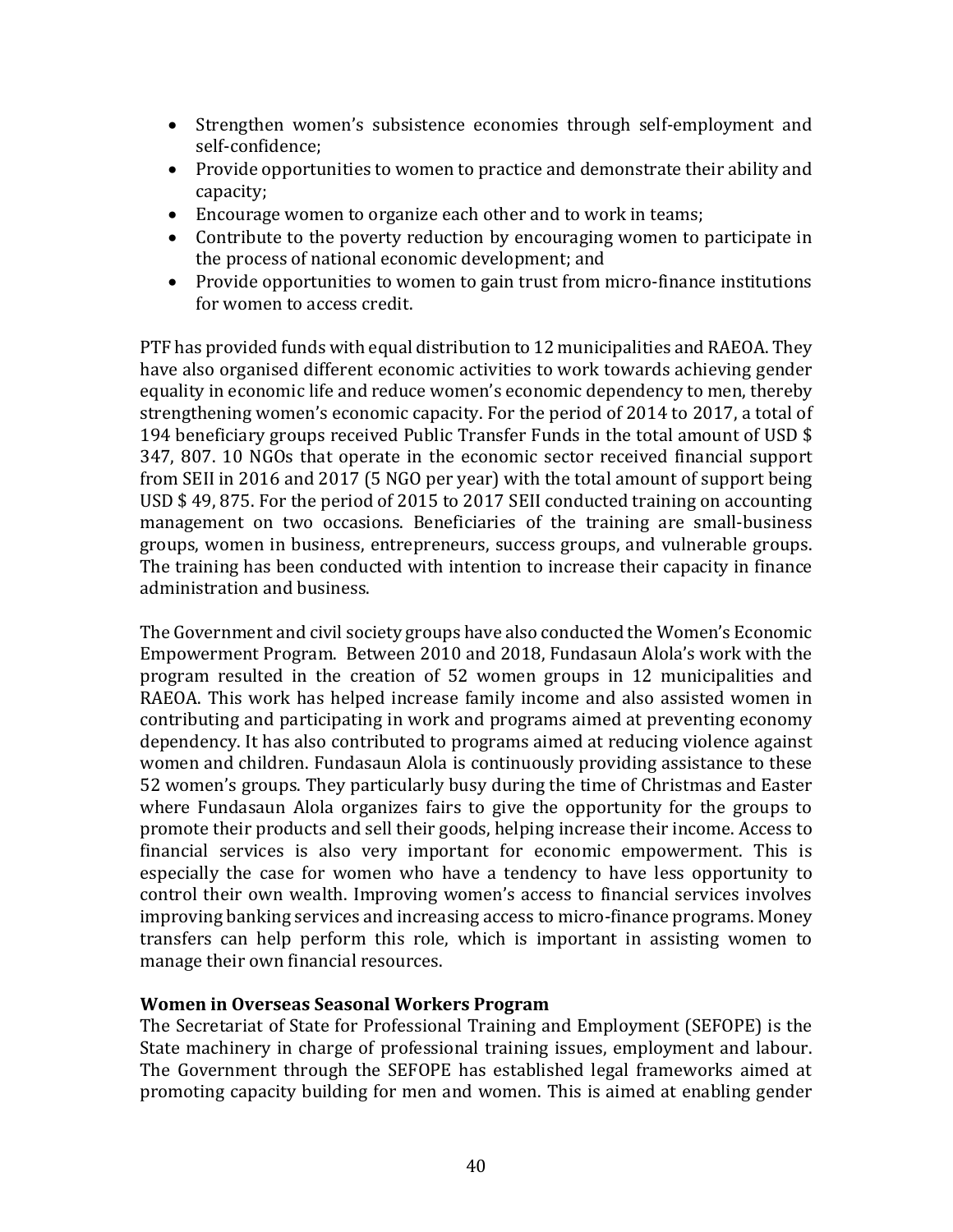equality promotion in the national development. SEFOPE has established provisions to ensure women's rights such as annual leave, maternity leave, and breastfeeding leave for those with young babies. SEFOPE has also established agreements for at least 50% of women to participate in recruitment for trainings and recruitment for employment. SEFOPE has had an attaché to assist in it's work regarding labour. The attaché's role involves overseeing women working overseas, assisting them in receiving fair and equal treatment. In the period of 2014 and 2018, SEFOPE has assisted many East Timorese youth in obtaining work overseas. The graph below presented data of the seasonal workers in Australia disaggregated by sex for the period of 2014 to 2018. As shown, the representation of men in the seasonal workers program in Australia is higher than women.



• The pie graph below shows that the percentage of women in the workforce hasn't yet reached 50% based on the recruitment agreement. It has however been considered that women beneficiaries have reached 29%.



East Timorese labour data on those who are working in South Korea is presented in the graph below. It shows that women's participation has only reached 4%. It is therefore evident that it hasn't complied with the condition of having 50% of women in the recruitment process and the representation of Timorese women in South Korea is still low in comparison to the participation of East Timorese women in the seasonal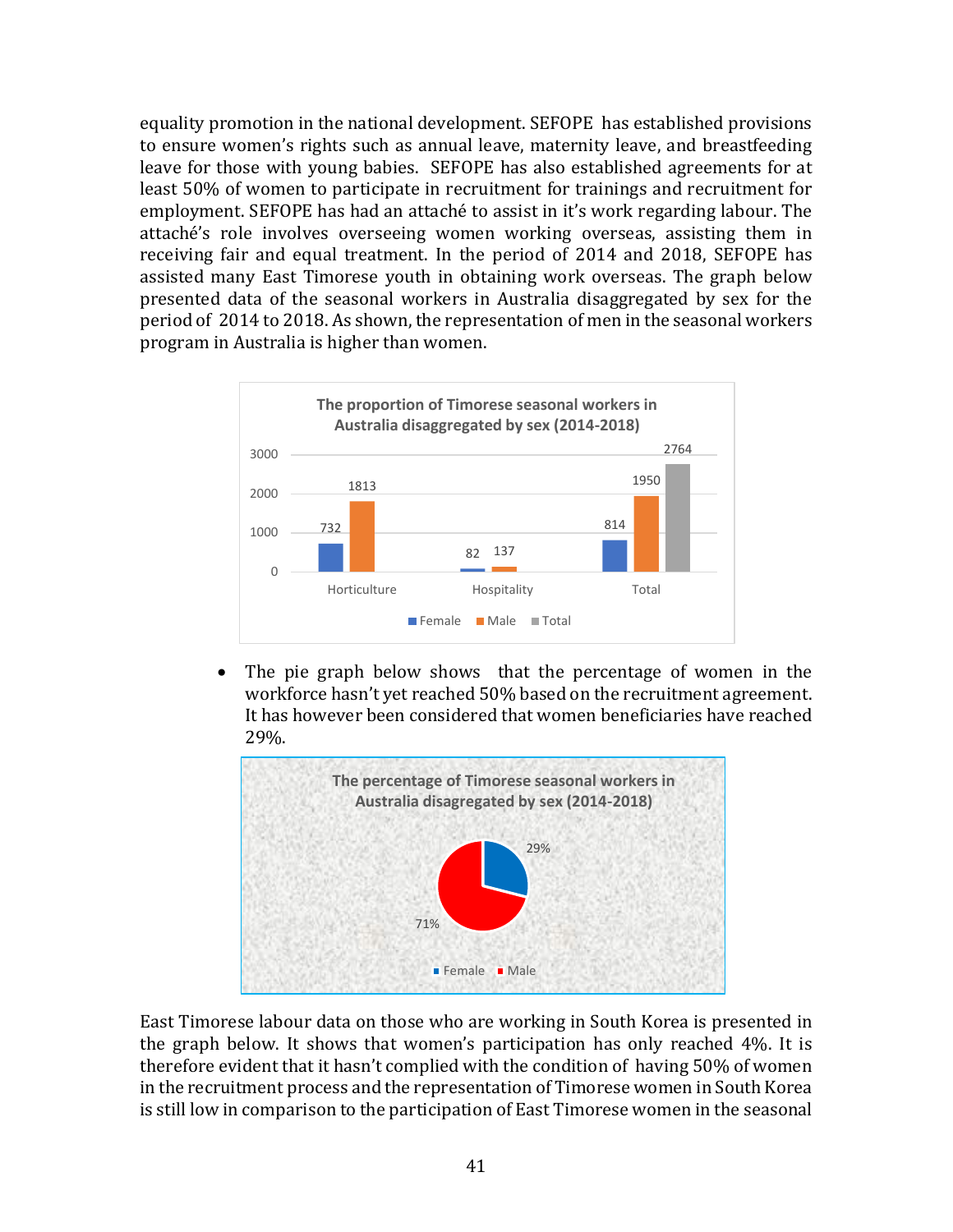workers program in Australia. Even though figure has not reached to 50% as agreed, SEFOPE considers women participation in seasonal works to be a great advantage enabling promotion of gender equality.

| <b>Work Sector</b> |                |             |                |                  |                  |             |                        |  |  |  |
|--------------------|----------------|-------------|----------------|------------------|------------------|-------------|------------------------|--|--|--|
|                    | <b>Fabrics</b> |             | Agriculture    |                  | <b>Fisheries</b> |             |                        |  |  |  |
| Year               | Female         | <b>Male</b> | Female         | <b>Male</b>      | Female           | <b>Male</b> | <b>Total per annum</b> |  |  |  |
| 2014               | 7              | 111         | $\overline{0}$ | $\boldsymbol{0}$ | $\overline{0}$   | 128         | 246                    |  |  |  |
| 2015               | 6              | 147         |                |                  | $\overline{0}$   | 264         | 417                    |  |  |  |
| 2016               | 10             | 148         | $\overline{0}$ | $\boldsymbol{0}$ | $\overline{0}$   | 346         | 504                    |  |  |  |
| 2017               | 13             | 128         | $\overline{0}$ | $\boldsymbol{0}$ | $\mathbf{0}$     | 143         | 284                    |  |  |  |
| 2018               | $\overline{4}$ | 160         | $\overline{0}$ | $\overline{0}$   | $\overline{0}$   | 138         | 302                    |  |  |  |
|                    | 40             | 694         |                |                  |                  | 1019        |                        |  |  |  |
|                    |                | 1753        |                |                  |                  |             |                        |  |  |  |



# **Women in Private Sector and Business**

It is estimated that 40% of women are small business owners in Timor-Leste, with about 16% of their businesses formalized in 2010. Although women have a lower representation in the formal sector, their participation is very high in agricultural businesses, where many sell their products in markets, and also manage kiosks. Women in businesses do confront obstacles. Barriers for women in business include lower educational participation in a cultural environment which is dominated by man. Current legal frameworks and operation of these frameworks are not yet responsive to gender balance, where negotiation with social and domestic responsibilities is an important factor to address. Small business initiatives have been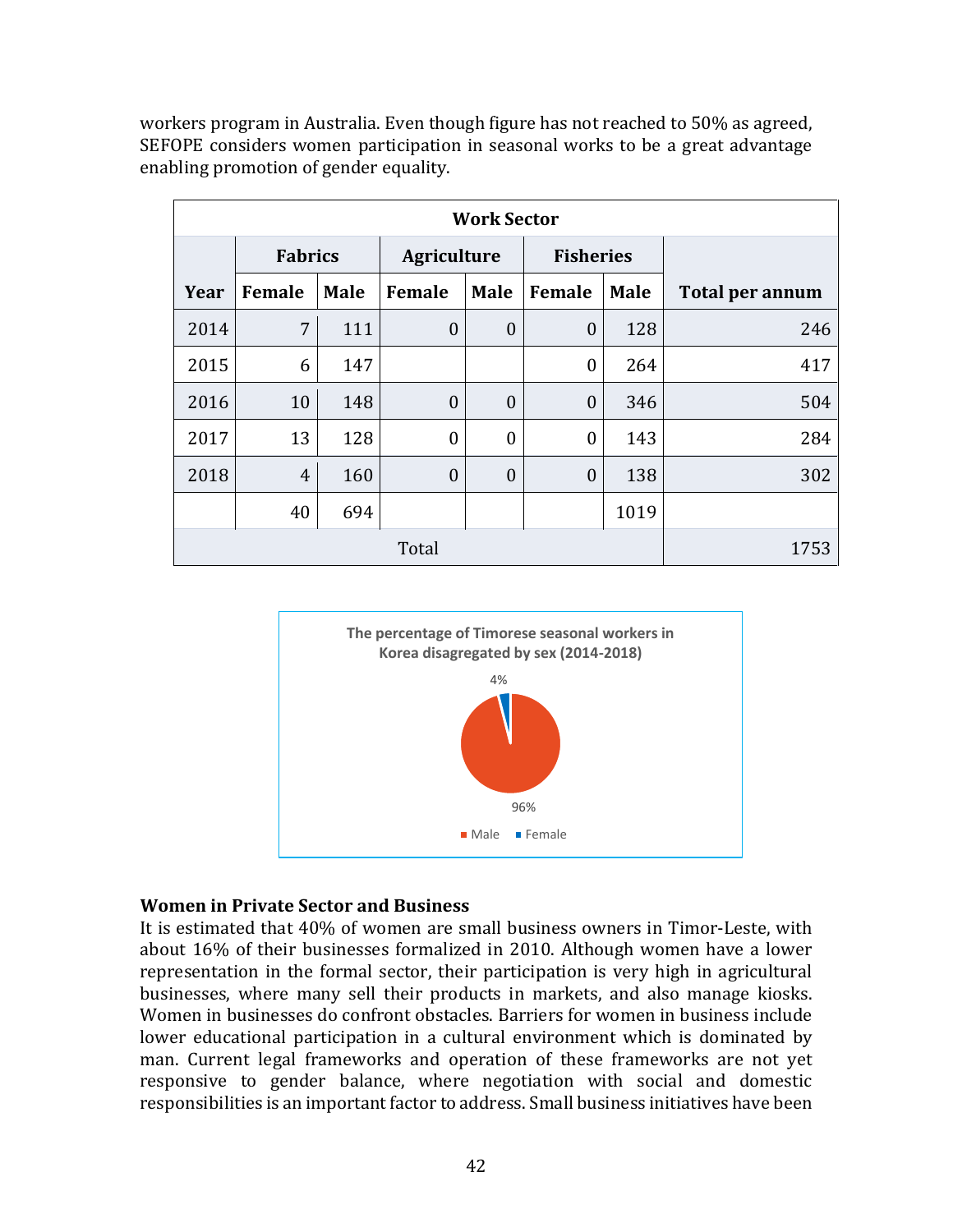established as important mechanisms for dialogue between the business community and the Government. A women's business association has been established and consists of 15 women who lead medium-sized businesses in Dili. This formal organization however does not wholly represent women's interests involving agricultural products, including their interests in small businesses as well as larger businesses. NAP for Gender and Private Sector for the period of 2014 to 2017 provided recommendations to the Government to carry out reform in improving legal frameworks for women's businesses. Reform would enable gender responsive business registration and also raise awareness about women's rights, particularly in a commercial context.

The Ministry of Tourism, Commerce and Industry (MTCI) also has been providing a provision of technical and financial support for the development of business activities for women in micro and small enterprises in Dili Capital, in Municipalities and rural areas. MTCI's programs include but are not limited to granting of financial support, equipment and short-term Technical-Vocational Training Courses for the group of women entrepreneurs who operate in business activities in the areas of Tourism, Commerce and Industry and Cooperatives, building basic infrastructures to facilitate economic activities such as markets, training centers/incubator centers, industrial parks and tourist areas, and promoting and facilitating producers especially women's groups in accessing the Domestic and International Market. According to the MTCI's database from 2014 to 2016, the number of women who operate their business activities in the areas of commerce, handicrafts, and micro and small enterprises is significantly higher than men, with a total of 584 groups and individuals. In the area of Development of micro and small industry, around 369 women's groups are involved in micro and small industries registered at national level from the total of 1,326 groups. Annually, there is an increase in the number of women and men in the respective business area, developed by local business communities. In regards to the Development of Cooperatives, as of 2016, female's participation in the organization and operational activities in the different branches of cooperatives of micro, small and medium economic activities is 9,886 (46.7%) in comparison to male's participation of 11, 288 (53.3%).

# **Women in Professional Training Program**

SEFOPE has established professional training centres to educate women about enhancing their careers in private and public sectors. SEFOPE also provides financial support to accredited training centres and community training centres to provide trainings for adolescent youth (boys and/or girls) to increase their capacity in creating self-employment. During the period of 2014 and 2018, participation of women in the training programs has reached over 50%. This is a positive development, where it is anticipated that the greater participation of women in training will equate to a greater opportunity for women to participate in the workforce. The results of evaluation reports showed that the high number of participation by women may have been boosted by the specific programs on offer, where the majority of training areas provided by the Training Centres were hospitality, bakery, administration and IT.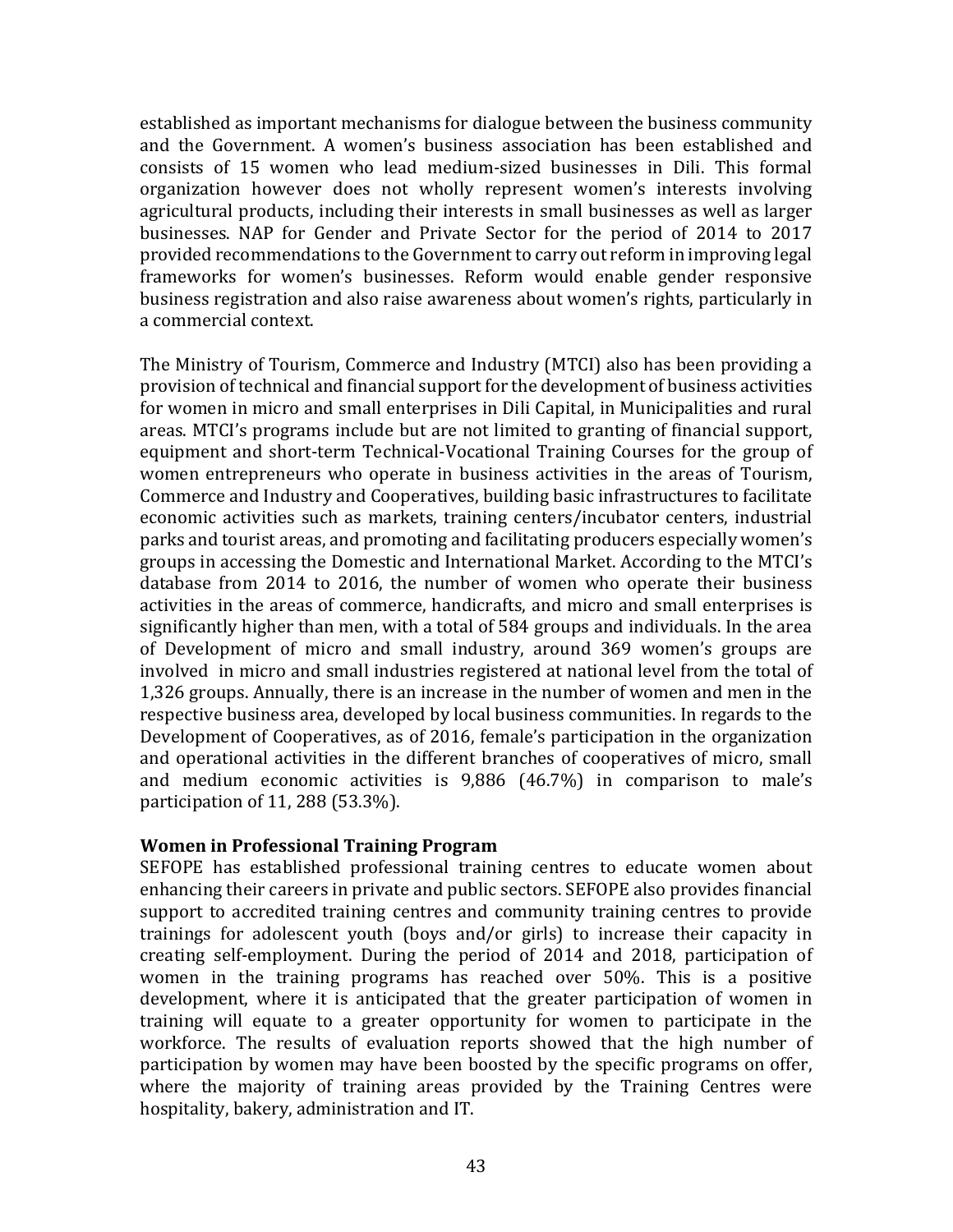

SEFOPE has also carried out data collection on the benefits of employment opportunity in private and public sectors. Women's participation is high in the private sector as many women are working in areas of Hospitality, Administration and IT as presented in the following graph.



51% of women that have are benefited from professional training have obtained jobs:

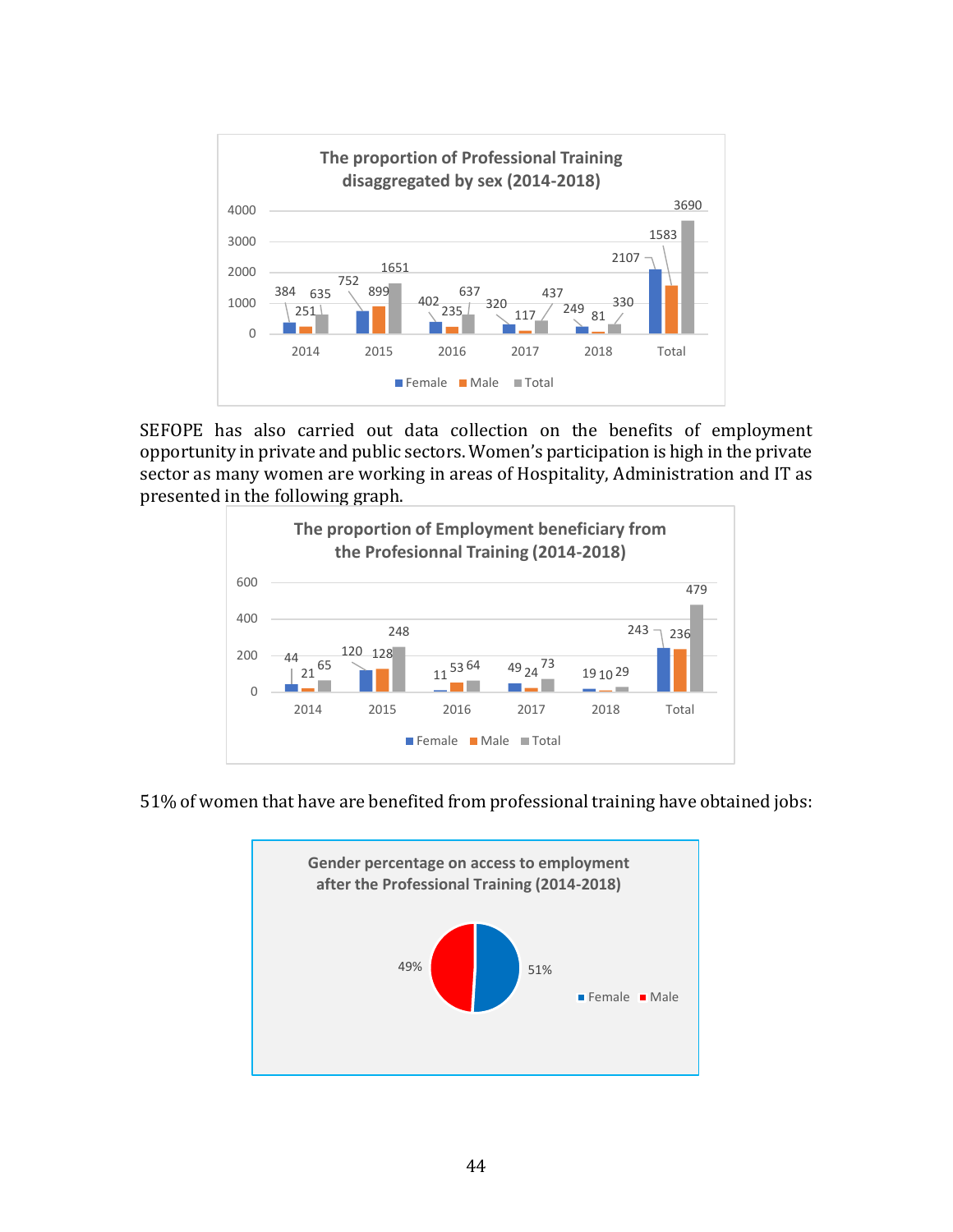SEFOPE has provided financial support to people that are self-employed to assist in managing their small businesses. This financial support assists them with raising animals, tailoring, growing vegetables, fish-raising, with the intention of helping improve their living standards and increase their family income. The following data provides information on beneficiary groups for the period of 2014 to 2016:



# **Women access to Credit**

In Timor-Leste, access to financial services and credit is very difficult when starting up a business. This is especially the case in rural areas. Despite the recent increases in credit growth, banks and financial institutions continue to prefer larger clients as the transaction cost is smaller and there there is greater availability of collaterals. This has disproportionately affected women as many of them are involved in small enterprises and have limited access to collateral.

The Government has successfully adopted the Maubisse Declaration. This is a guideline for improving the economic empowerment of women by strengthening their capacity, improving their access to resources and developing favorable environments for them to be able to contribute to economic development. The strengthening of women's power and socio-economic capacity, as well as for people with disability is a pre condition for the creation of a modern and developed society. MTCI in collaboration with the Timor-Leste National Commercial Bank (BNCTL) has been implementing a program called Social Business which provides micro-credit credit funds to Cooperatives groups to help in the development of micro-businesses. As of 2018, there have been a total of 18, 005 people access to micro-credit funds in which 8, 727 persons are mostly women, representing approximately 48.47% of the members benefiting from the access to credit in their cooperatives.

Furthermore, SEII's program for women's economic empowerment through Public Transfer Funds supported the initiative to start up productive economic activities in agriculture (agro-business, horticulture, husbandry and fisheries), home industries, tourism and also commerce in urban and rural areas included in remote areas. This is aimed at promoting gender equality and employment opportunity for women. This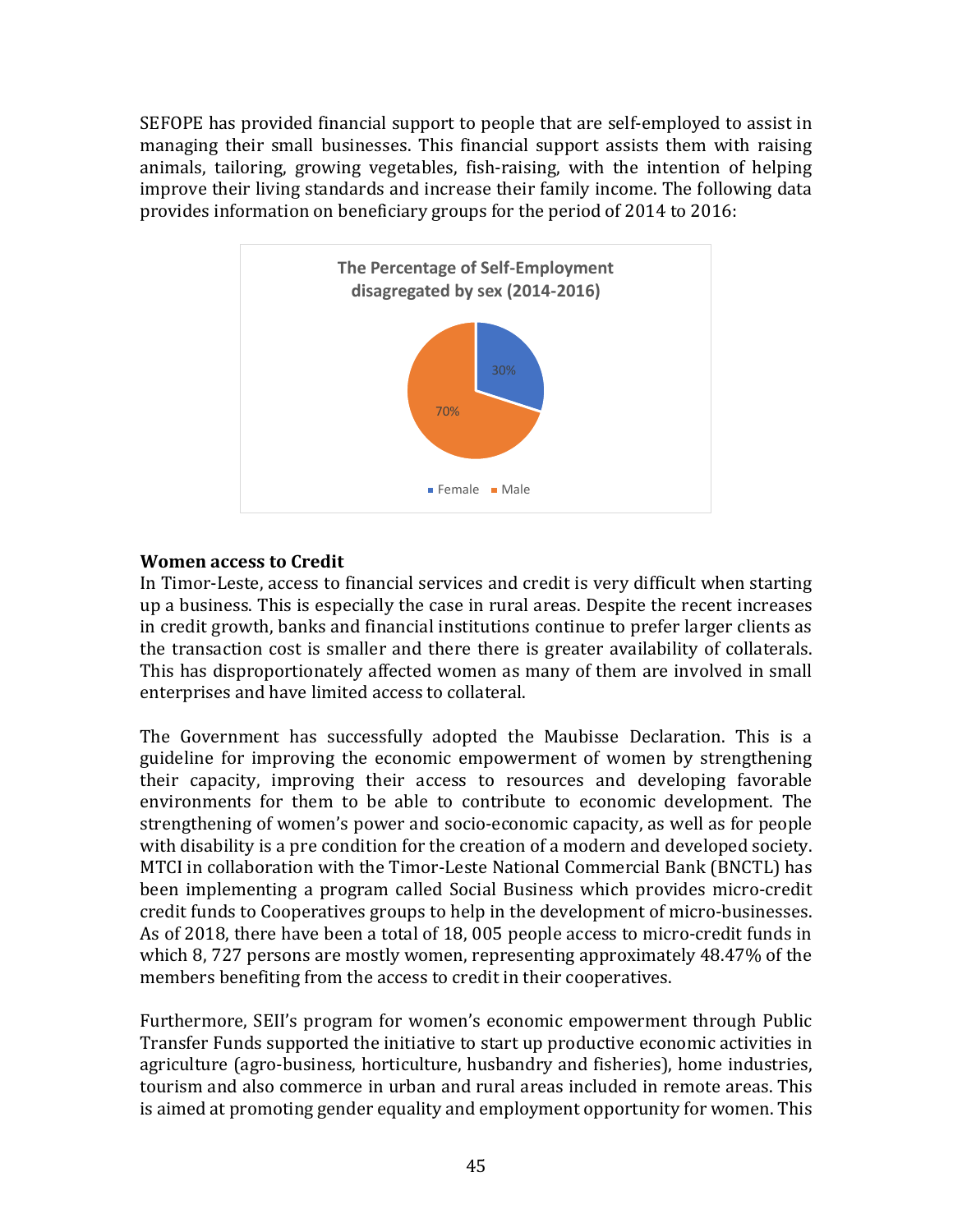program aims to empower the economic development of women through selfemployment, and provide opportunities for women to practice and demonstrate their ability and capacity in encouraging women to organise each other to work together as a team. The Ministry of Social Solidarity and Inclusion has worked together with SEII to provide support to women groups, particularly women who have been engaged in provision of sex services and groups affected by HIV-AIDS. This support is to assist them in running business activities such as starting up kiosks, restaurants, weaving and sewing activities to improve their living standards.

Civil society groups and NGOs also provide support in assisting women to get access to credit. The JudicialSystem Monitoring Program (*Programa Monitorizasaun Sistema Judisiál (JSMP)*) has a policy on internal loans and it gives priority to women based on their salary level, and tailors the credit to their capacity for repayment. PRADET also provideds direct credit to beneficiaries or women clients who wish to improve their family income with an amount ranging between \$15 and 350 for each client. The majority of beneficiaries utilized the credit to pursue business opportunities, such as by starting up a kiosk and raising animals (chicken, pigs and goats).

#### **VII. Women in Power and Decision-Making**

<span id="page-46-0"></span>The Government of Timor-Leste has established a quota as a special measure to increase women's participation in political life. The mechanism of this quota provides that at least 30% of seats in the National Parliament are held by women. As of now women participation in the National Parliament has reached 38%, which is the highest figure in the Asia Pacific region. The Political Party Law has also promoted women and youth participation, particularly in the decision-making level.

Composition of women at the executive level is however only 21% of 29 government members. There was an increase of women representation at the local level as Suco Chief from 2% in 2009 to 5% in 2016, and women's participation as Aldeia Chief has increased from 35 in 2009 to 87 in 2016. The Suco Election Law No. 9/2016 aimed at encouraging women to be able to become candidates themselves and run in the Suco Election. The "*100% Ha'u Pronto*" <sup>9</sup> Program, National Program for Suco Development (NPSD) (*Programa Nasionál Dezenvolvimentu Suku (PNDS)*) <sup>10</sup> , and Women Congresses for Potential Women in 12 Municipalities, and RAEOA, also contributed to the increase of women's participation at the local governance and decision-making level and the empowerment of women at the local level. The Government of Timor-Leste has however recognised that it needs to review the legal frameworks to address

l

<sup>9</sup> The Program of 100% *Ha'u Pronto* was a program organized by the Government and Civil Societies in order to increase women's participation in political life and local governance, particularly in rural areas. From the recruitment done, it was able to provide training and finally, women were having courage (brave) to candidate themselves to be Suco Chief in total 339 of 442 sucos.

<sup>10</sup> PNDS is the Government program led by the Ministry of State Administration (MAE) aimed to improve citizens' living standards in rural areas by supporting men and women to establish and rehabilitate small-scale infrastructure projects based on their needs and priorities.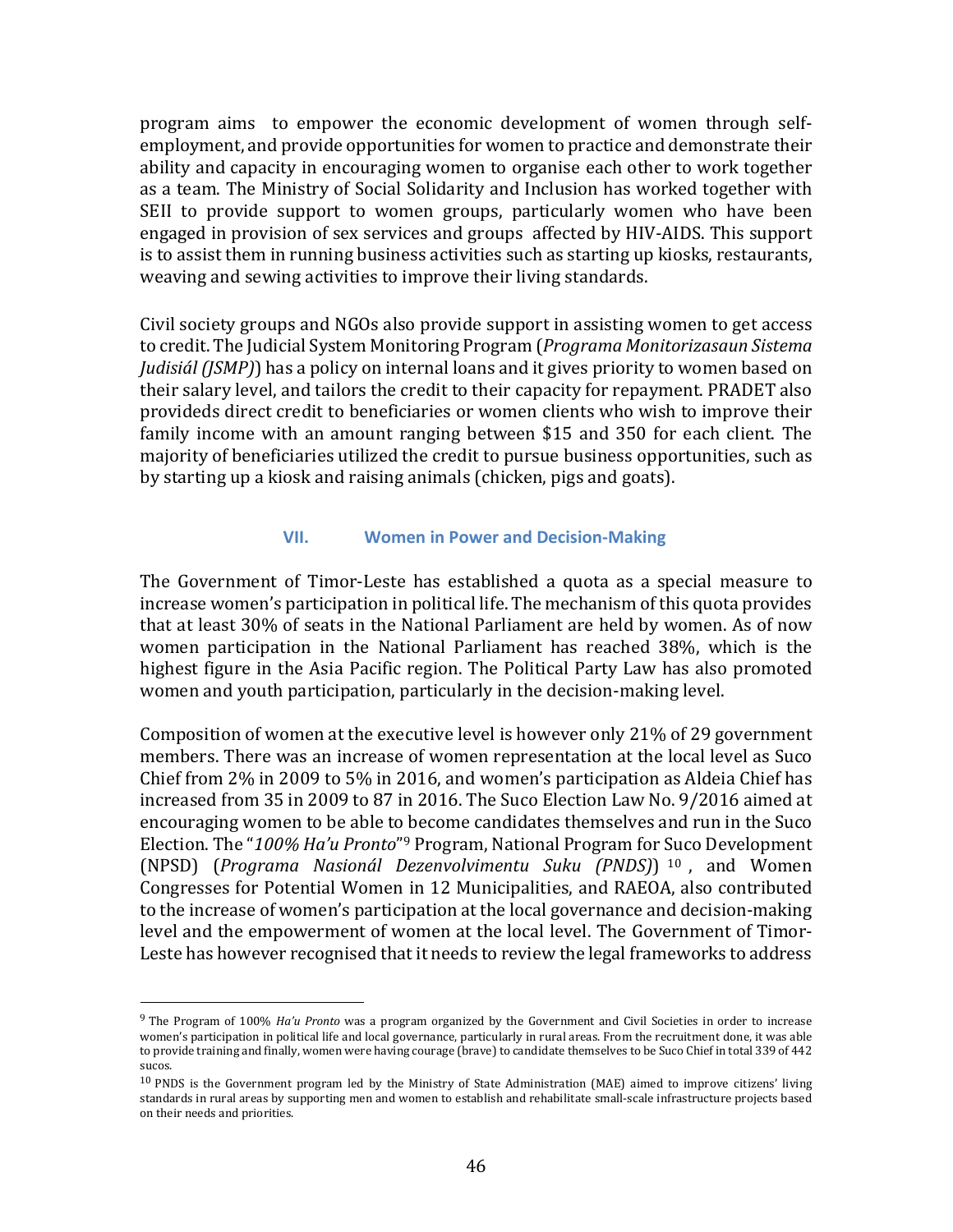women's participation as Municipality Administrators to further increase women's access to politics and government.

| No. | Legislature | Total seats | Total female | $\%$ |
|-----|-------------|-------------|--------------|------|
| 1.  |             | 88          | 22           | 25%  |
| 2.  | $\prod$     | 65          | 20           | 30%  |
| 3.  | III         | 65          | 25           | 38%  |
| 4.  | IV          | 65          | 25           | 38%  |
| 5.  | V           | 65          | 25           | 38%  |

**Percentage of women participation at the decision making level in the Parliament 2002-2018**

**Percentage of women participation at the executive level (government members):**

| No.            | Lejislature | <b>Total</b><br>government<br>members | <b>Male</b> | $\%$ | Female         | $\frac{0}{0}$ |
|----------------|-------------|---------------------------------------|-------------|------|----------------|---------------|
| $\mathbf{1}$   | I           | 25                                    | 21          | 84%  | $\overline{4}$ | 16%           |
| $\overline{2}$ | II          | 35                                    | 30          | 85%  | 5              | 15%           |
| 3              | III         | 31                                    | 24          | 77%  | 7              | 23%           |
| $\overline{4}$ | IV          | 39                                    | 34          | 87%  | 5              | 13%           |
| 5              | V           | 53                                    | 43          | 81%  | 10             | 19%           |
| 6              | VI          | 38                                    | 30          | 79%  | 8              | 21%           |
| 7              | <b>VII</b>  | 37                                    | 31          | 84%  | 6              | 16%           |
| 8              | <b>VIII</b> | 22                                    | 22          | 78%  | 6              | 21%           |

# **Percentage of women participation at the village and hamlet levels**

| <b>Position</b> | <b>Rezults of Suco Election</b> |               |                               |  |               |      |               |                             |  |  |
|-----------------|---------------------------------|---------------|-------------------------------|--|---------------|------|---------------|-----------------------------|--|--|
|                 | 2004                            | $\frac{6}{6}$ | Total Suco and 2009<br>Aldeia |  | $\frac{6}{6}$ | 2016 | $\frac{6}{6}$ | <b>Total</b><br><b>Suco</b> |  |  |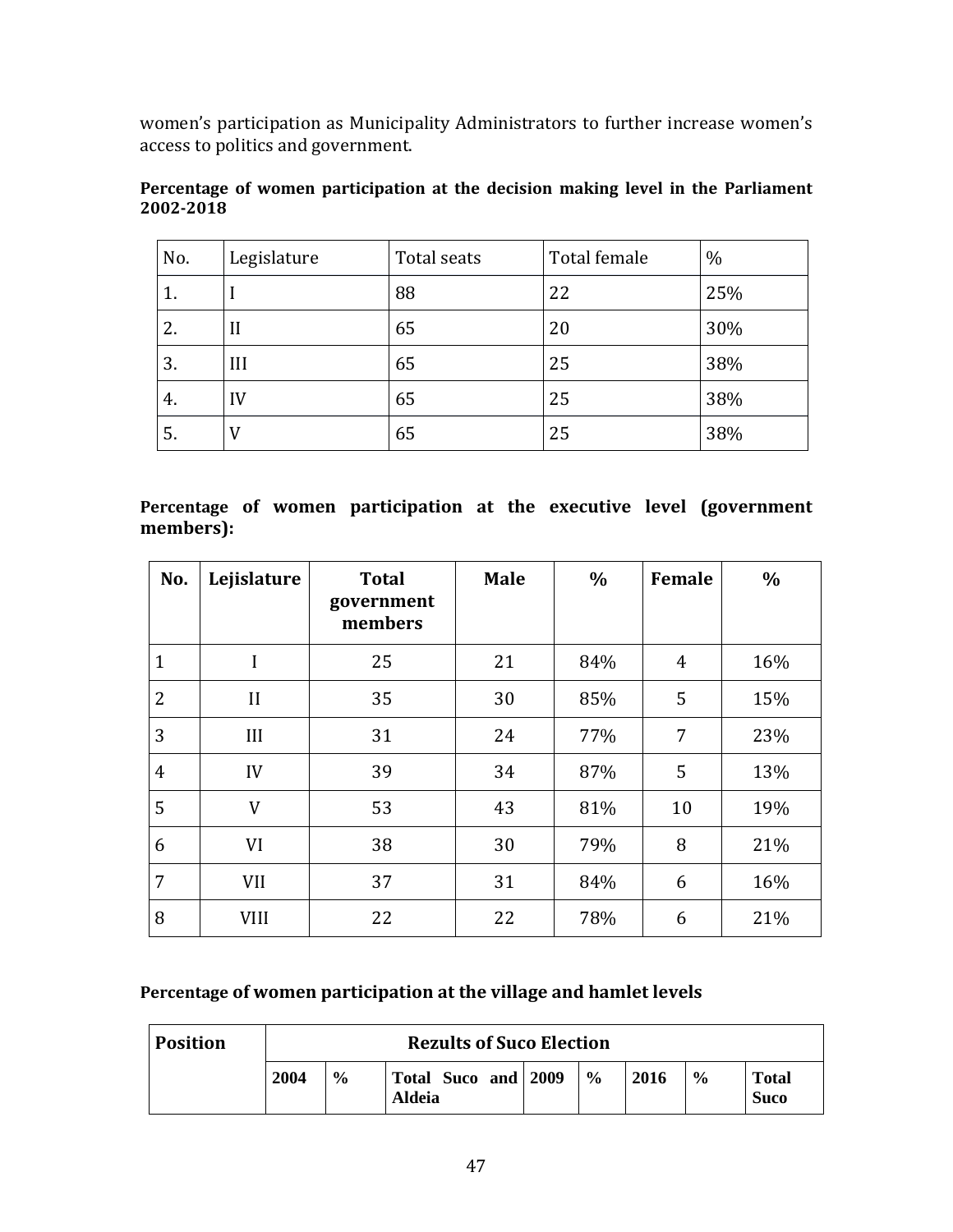|               |    |      |      |     |    |    |    | and<br><b>Aldeia</b> |
|---------------|----|------|------|-----|----|----|----|----------------------|
| Village Chief | 7  | 2%   | 442  | . . | 2% | 21 | 5% | 452                  |
| Hamlet Chief  | 22 | $\%$ | 2225 | 37  | 2% | 87 | 3% | 2225                 |

In the public sector, women's participation in public administration reached 11,847 out of total 34,142 of public officers in 2018. From this total, 1,971 of public officers held positions in the decision-making level. Out of this number, only 409 (21%) were women. Whilst this figure is significantly lower compared to men's participation, it has increased from the previous year where women's participation in the decisionmaking level was 384. Based on the Public Service Regime, there were only two regimes where women's participation in the decision-making level over 50%, with the two regimes being the Health Professionals Regime and Parliamentary Regime. The Government recognises that equal representation is still an ongoing issues, particularly in regards to women's participation in public service, which is at 35%. To address this issue, the Government has approved the Decree-Law on Recruitment Regime, Selection, Promotion and Distinction and Awards in Public Service. This provides preference to women in instances where there are number of candidates with the same skill and experience levels. This strategy has that by ensuring legislation is responsive to gender, increasing knowledge and building capacity in regards to gender will have the greatestimpact. The Government is currently carrying out a long-term strategy to inspire cultural change and promote the value of women in their engagement in the political and decision-making level.

On the other hand, women are continuously confronting internal and external obstacles in political life. This includes a lack of political capacity, a lack of selfconfidence, a lack of self-motivation, and also a lack of financial resources to support their campaigns. External obstacles such as social and cultural norms of society have become a barrier to women gaining access to political opportunities, and has contributed to on-going discrimination occurring in public and domestic life. The other important obstacle relates to a lack of opportunity for women to gain experience in leadership within their communities. Media has an important role in increasing representation of women in government as it can influence public opinion regarding participation of women in political life. In response to the obstacles facing women, SEII is implementing the program "Women Empowerment in Political Life" to help increase women's participation in the suco and municipality election and also to assist them in preparing for their roles. SEII has been implementing programs focused on enabling women' sempowerment in political life since its establishment in 2002. In 2014, SEII worked together with civil society groups and international agencies to establish a strategy framework on women's participation in political life. This strategy consists of seven (7) priority areas:

1) Capacity building and training;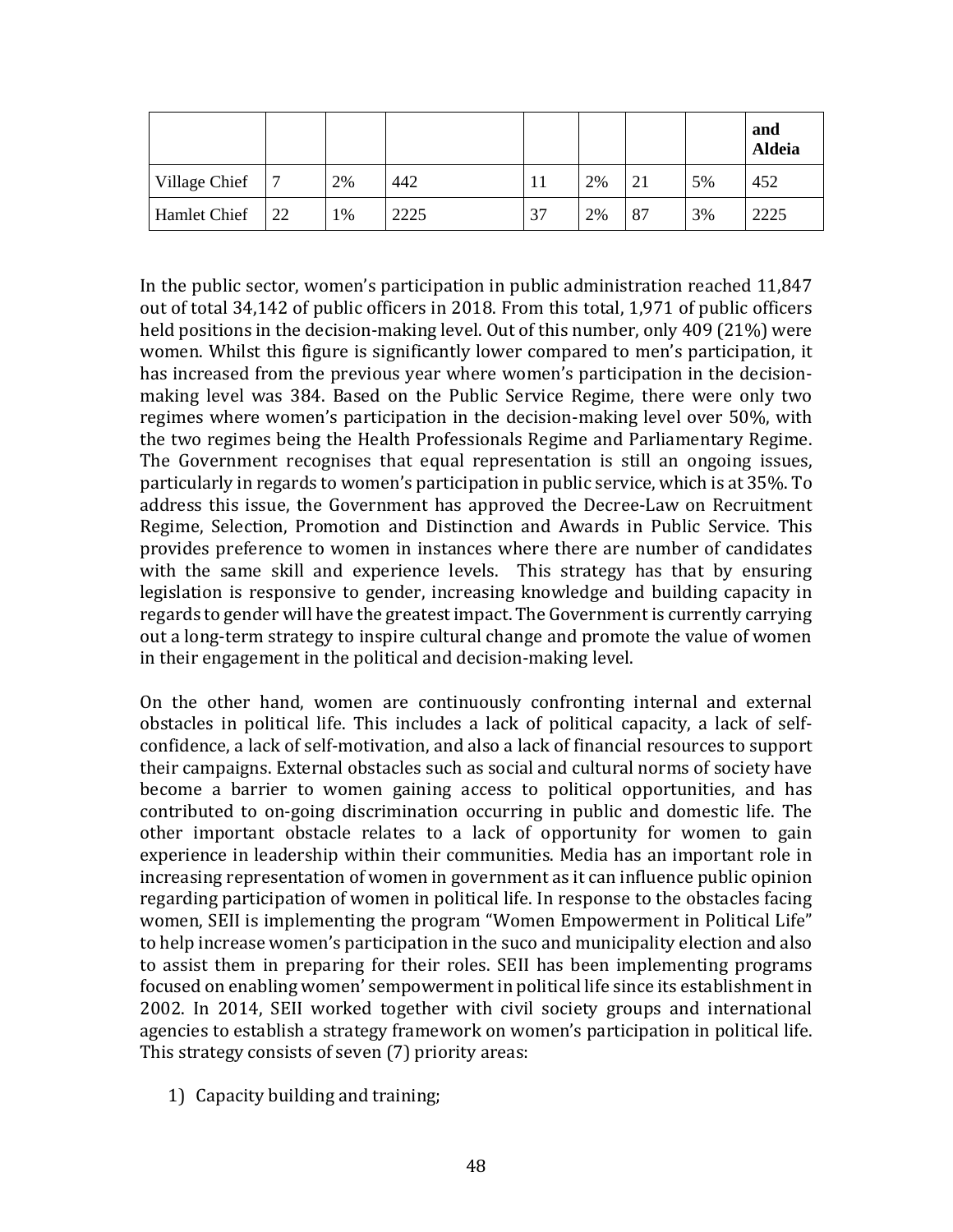- 2) Strengthening gender equality in political parties;
- 3) Infrastructure and logistics;
- 4) Security of women candidates and voters;
- 5) Media and communication;
- 6) Gender responsive budgeting for women in political life; and
- 7) Strengthening a gender equality culture.

The Government has carried out dissemination on decentralization policies directly led by the Prime Minister. SEII has also been involved in disseminating information on decentralization policies and ensuring that women are actively participating in expressing their voices in meetings, which held in 12 municipalities and the special region of RAEOA. From the meetings it was shown that it is necessary to identify potential women for leadership and to identify their human resources for the respective area, so that they will be actively participating in politics and will be able to make decisions when the municipalities are established by 2020.

In 2014, SEII began to hold women's congress at the municipality level to identify potential women for leadership. This was with the aim of giving women the opportunity to put themselves down as candidates for the suco election and municipality, and also to enable women to be involved in policies, programs and budget at the local development level. The municipality women congress identified capacity building for women as an important component in preparing women for suco and municipality elections. In 2015, SEII established strategies to directly support women in managing the organization. SEII has also supported civil society groups such as Fundasaun Patria and Fundasaun Caucus in identifying training opportunities within the platform of women congress at the municipality. Both Foundations are dedicated to improving women's empowerment in political life, and also work towards building capacity of potential women in rural areas to be prepared for leadership in their communities.

Timor-Leste has established the Human Capital Development Fund (HCDF) *(Fundo Dezenvolvimentu Kapitál Umanu (FDCH)).* It provides scholarships and training for East Timorese citizens, including public officers, to assist in their capacity building, professional skills and educational level. This program has an important role in helping young people access opportunities in major industry sectors such as petroleum, tourism, agriculture and civil construction. Human Capital Development Fund (HCDF) program also includes technical training for public officers, school teachers, defense forces and police members, aiming to provide academic diplomas for public officers which will in turn contribute to increasing women's participation in decision making level.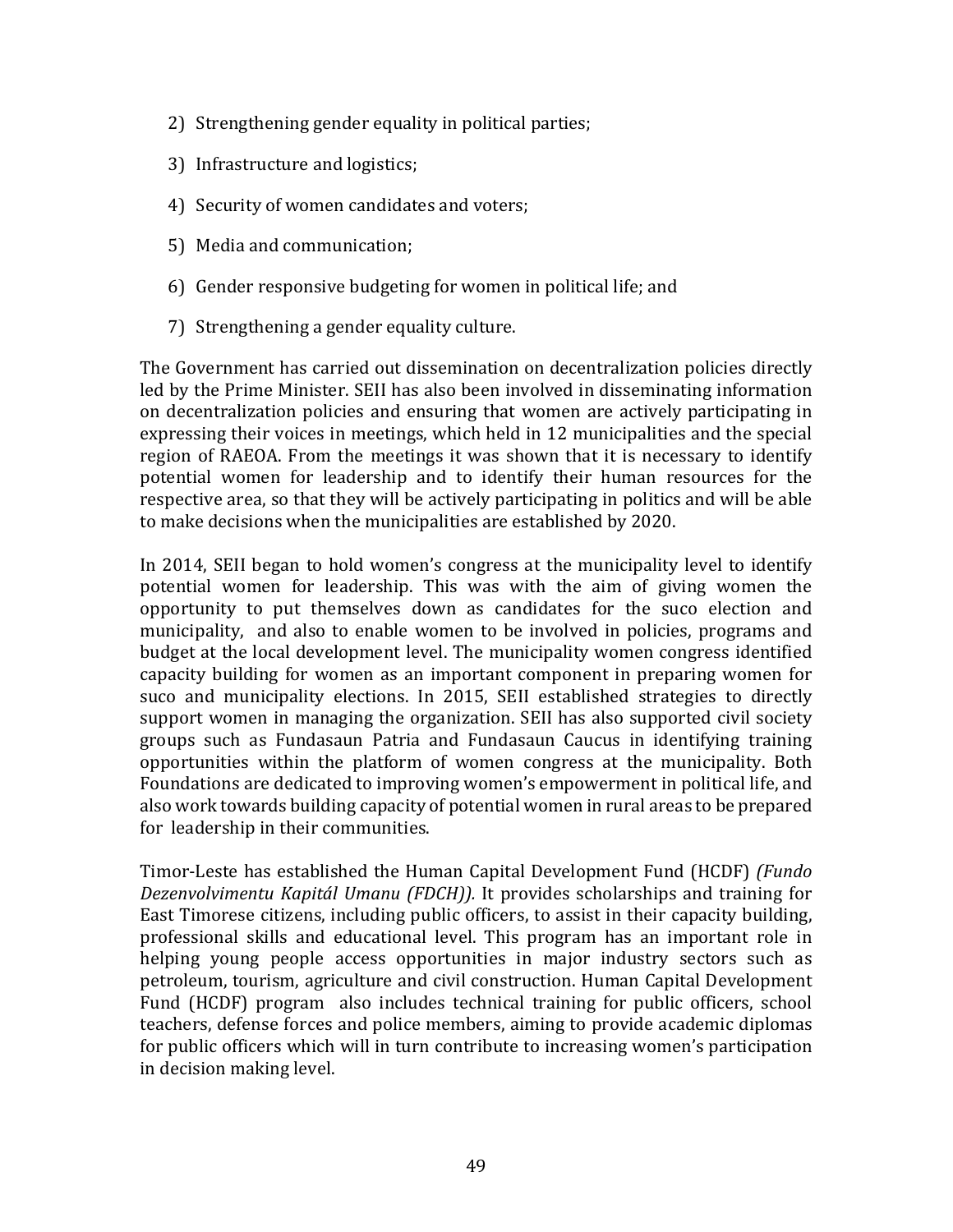# **VIII. Institutional Mechanisms for the Advancement of Women<sup>11</sup>**

<span id="page-50-0"></span>The Secretary of State for Equality and Inclusion (SSEI) is responsible for gender equality issues and inclusion. It directly operates under the office of Prime Minister. SSEI's roles and responsibilities include advocating, coordinating, implementing, and evaluating Gender Mainstreaming (GM) strategies in conjunction with policies, laws, programs, plans, and budgets within State institutions. This is with the aim of promoting gender equality, eliminating all forms of discrimination and violence against women, girls, and the risky groups, empowering women in economic sector and also increase their participation in political life and decision making at national, municipality and local levels. It's very important for SSEI (*SEII*) to ensure the Government appropriate mechanism for women's participation effectively in political, social and economic development of Timor-Leste.

SSEI's vision as stated in the National Strategic development Plan (NSDP) 2011-2030 that "In 2030, Timor-Leste will be a prosperous nation full of peace and a fair society in terms of gender and where human dignity and women and girls' rights are valued protected and promoted by our laws and cultures."

# **IX. Human Rights of Women**

<span id="page-50-1"></span>Population, development and human rights all intersect. Women's emancipation and women's reproductive health needs are important components of human centred development. Since the restoration of independence, the Government is committed to enabling all East Timorese to have access to information regarding sexual and reproductive health as well having access to impartial, comprehensive and evidencebased sexual and reproductive healthcare, including family planning and contraceptives.

The Government of Timor-Leste has adopted the National Policy for Family Planning and also the National Strategy for Reproductive Health, Maternal, Neonatal, Children and Adolescents (2015-2019) which explained that women have the right to decide when to have children as well as the right to decide upon the number of children they wish to have. Women also have the right to access information as well as the right to access quality sexual and reproductive healthcare. The Health Sector National Strategy Plan 2011-2030 identified maternal and infant health as two key priorities for the national health program. Reproductive rights are included within the greater human rights framework, and have been recognised in domestic laws, international human rights document and other consensus documents. Civil Code (Law No. 10/2011) also provides equal rights for female and male within marriage.

The Government has also approved legal frameworks and national policies which state that everyone has the right to be free from practices which may harm women

l

<sup>&</sup>lt;sup>11</sup> Please refer to section III for more details of the national women's machinery including its budget allocation for the period of 2014-2018 and interministerial gender coordination.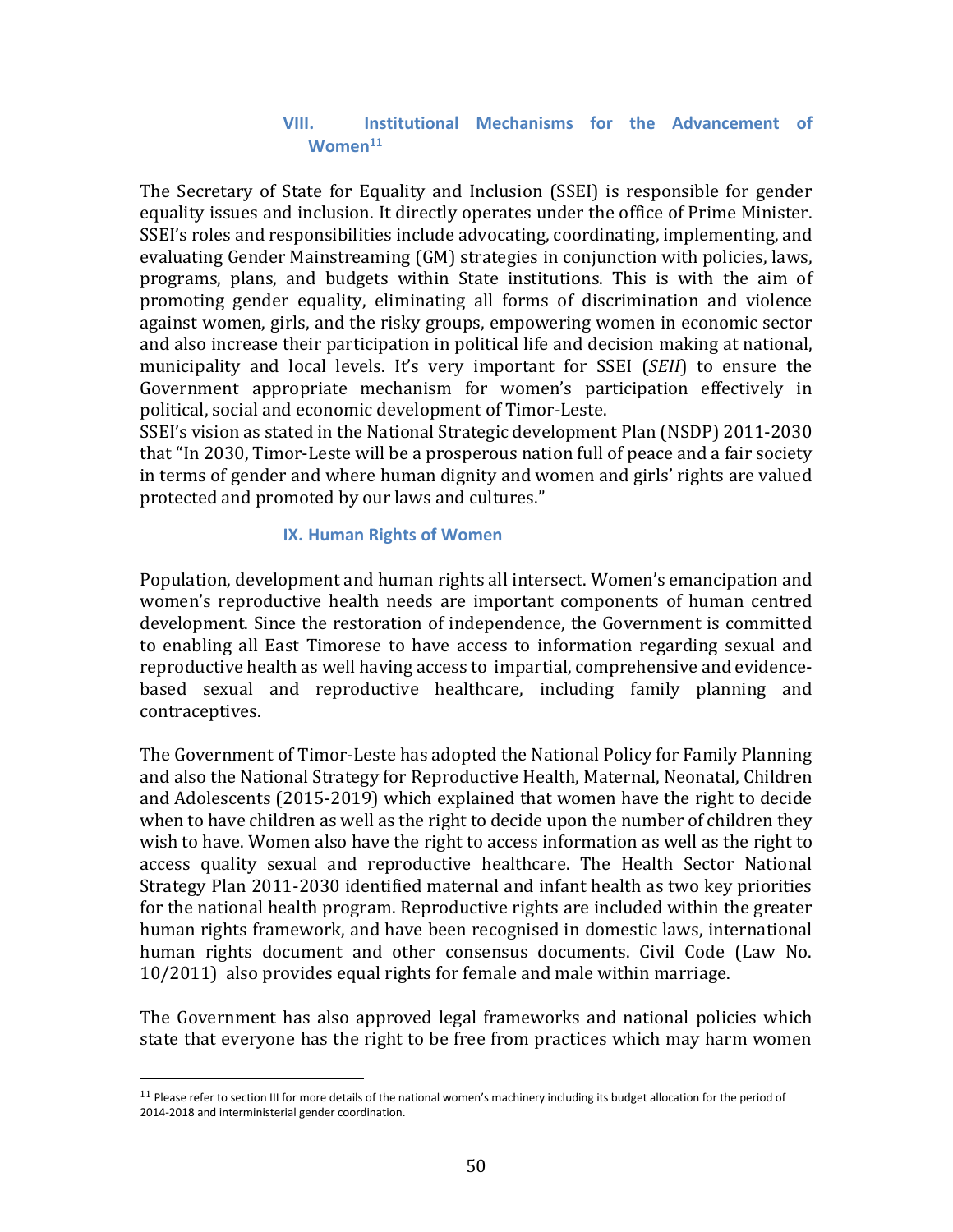and girls, including sexual violence and gender-based violence. Article 18 of the Constitution of RDTL provides that children are entitled to protection. Furthermore, the Law against Domestic Violence criminalises domestic violence, which includes sexual violence and violence within marriage. The Penal Code, the Witness Protection Act, the Labour Code also prohibit verbal and non-verbal abuse, and physical and sexual abuse. The National Action Plan towards Gender-based Violence outlines the policy of "Zero Tolerance" towards administrative negligence, which covers sexual violence and corporal punishment. A country which is free from violence against women will have a positive impact in women's capacity for service delivery, and their participation will in turn generate great benefits for national development. Important steps in promoting women's rights is to raise awareness of human rights for rural women, so that they are empowered to protect themselves and fight for their rights to enjoy the benefits of national development. Empowering women to become financially independent, and helping them stand against all forms of violence, discrimination and traditional practices which prejudice women will help strengthen women across all of Timor-Leste. Women are a strong component in society, and should become a strong partnership for men to contribute to the development of our country.

Timor-Leste has an independent Human Rights Institution named Ombudsman of Human Rights and Justice *(Provedoria Direitos Humanos e Justiça (PDHJ))*, which is responsible for human rights promotion and good governance. The PDHJ's role is to investigate and monitor human rights abuses and Government standardisation, and also make recommendations including indictments to the relevant authorities. Gender-based violence has become a serious problem. Although sexual violence in marriage is criminalised with a 20 year sentence as penalty, reporting of crimes and finalisation of investigation processes remain low. PDHJ has also worked with the organization Coalition on Diversity and Action (CODIVA) to raise awareness and understanding for LGBTI communities on their rights including legal proceedings available for them to lodge an appeal on human rights issues.

Although the Government has created and approved laws and policies which are gender sensitive and recognise human rights, women in rural areas continue to have a low level of understanding oftheir rights. The socio-cultural and religious influences have also become barriers for women to exercise their rights, particularly regarding sexual and reproductive health rights.

# **X. Women and the Media**

<span id="page-51-0"></span>Secretary of State for Social Communication (SEKOMS) continues to give full consideration to gender equality promotion issues. During the 16-Days of Campaign, SEKOMS worked closely with the Australian Embassy's NABILAN program, which is implemented by The Asia Foundation, to produce and launch a media resource package on prevention of Violence against Women. This package may assist journalists in having a deeper awareness and understanding of gender issues, and may enable them to report and present news in a gender sensitive manner. This could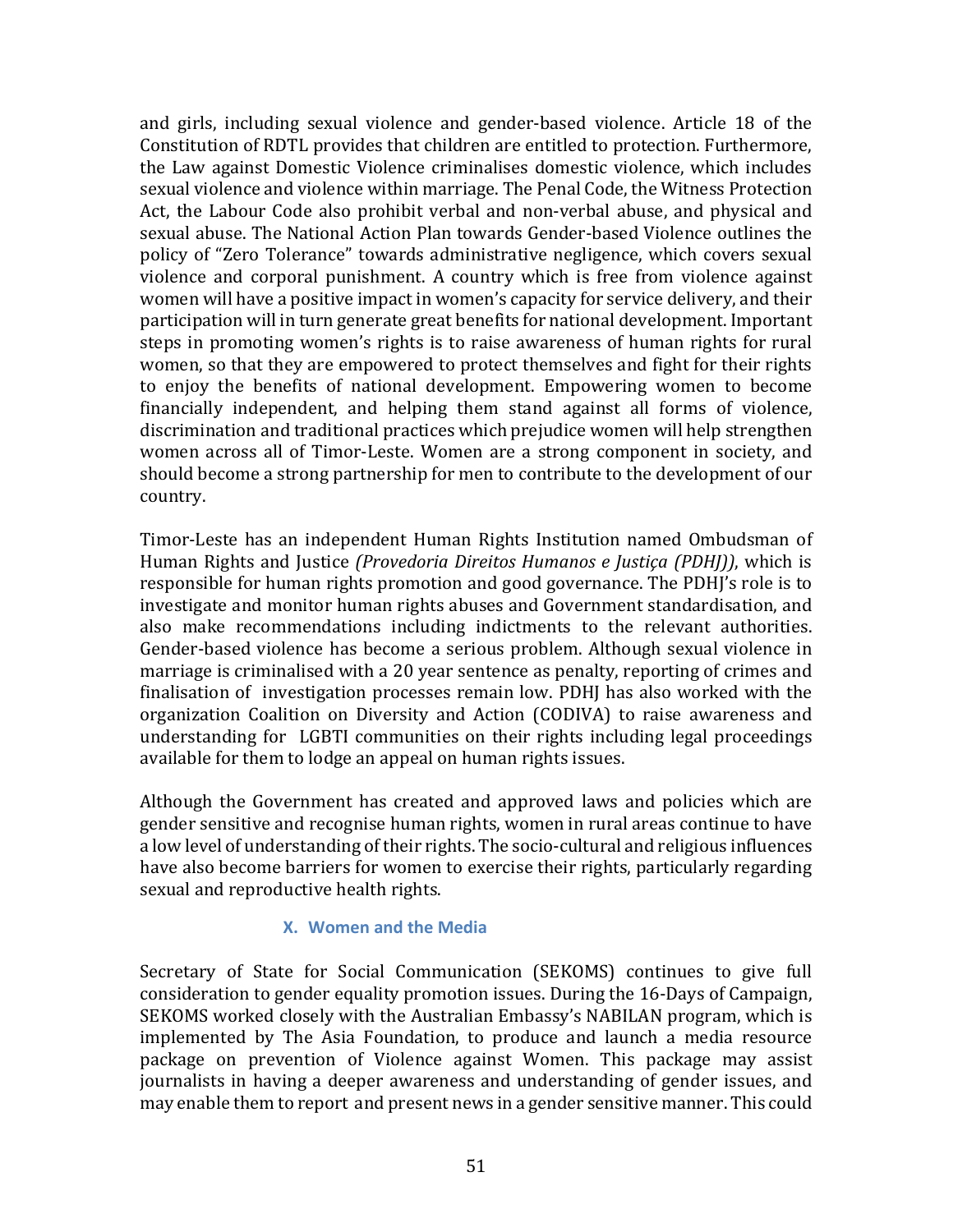help enable changes of values, attitudes and beliefs relating to gender, thereby helping combat types violence against women and girls. In 2018, SEKOMS in cooperation with SSEI and supported by the Australian Embassy, NABILAN Program, and UN Women conducted training for journalists and editors (24 female and 24 male) on gender sensitive media and news report. The training aimed to enhance the knowledge of journalists and editors regarding gender concepts, and help educate how to make a gender sensitive news report where victims of gender-based violence are not blamed for the crime. Since 2014, SEKOMS also provides opportunities for women to continue their studies both in Indonesia and to attend overseas trainings until their completion. SEKOMS considers the roles of both men and women to be essential in media, particularly in attitude and behaviour change to promote transformation in development.

FOKUPERS is a Non-Governmental Organization which provides support services to victims, particularly victims from during the Indonesia occupation period. They also provide support to victims of non-gender based violence in early childhood education, and also work in advocating and empowering women in communities. During the period of 2013 and 2018 FOKUPERS has carried out media campaigns to enhance women and civil society critical awareness with various publications of FOKUPERS. As part of the campaign, FOKUPERS has done the following:

- a. Released 15 editions, 250 exemplars for each each edition;
- b. Released 19 editions of Barbados, 500 exemplars for each edition; it is a quarterly publication Bulletin to provide information to beneficiary members, Government, civil society and public.
- c. Created 2 special editions and historical factsheets used by survivors in total 5-250 exemplars for each edition.
- d. Produced T-shirts "I'm a Survivor Actor for Change" *("Ha'u Sobrevivente Autór ba Mudansa")*
- e. Produced bags and handbooks added to the the facts of victims' chronology.

A media campaign was conducted with the aim of sharing information to communities on the chronology of cases faced by victims. This included the use of media for effective local discussions and trainings provided by FOKUPERS.

# **XI. Women and the Environment**

<span id="page-52-0"></span>In Timor-Leste, the role of men is more prevalent in the public sector whereas the role of women is more concentrated in domestic affairs, commerce and business, financial matters, education, health care and other social issues. Climate change is having a big impact on women's roles and activities, and is a particular threat to the agriculture sector and micro-businesses such as kioks. The Government provides support and compensation to women who run their businesses on the sides of roads and rivers which are affected by climate change, and especially those that are at risk of natural disasters such as landslides. The Government carries out gender analysis when building public infrastructure, considering any potential impacts to women.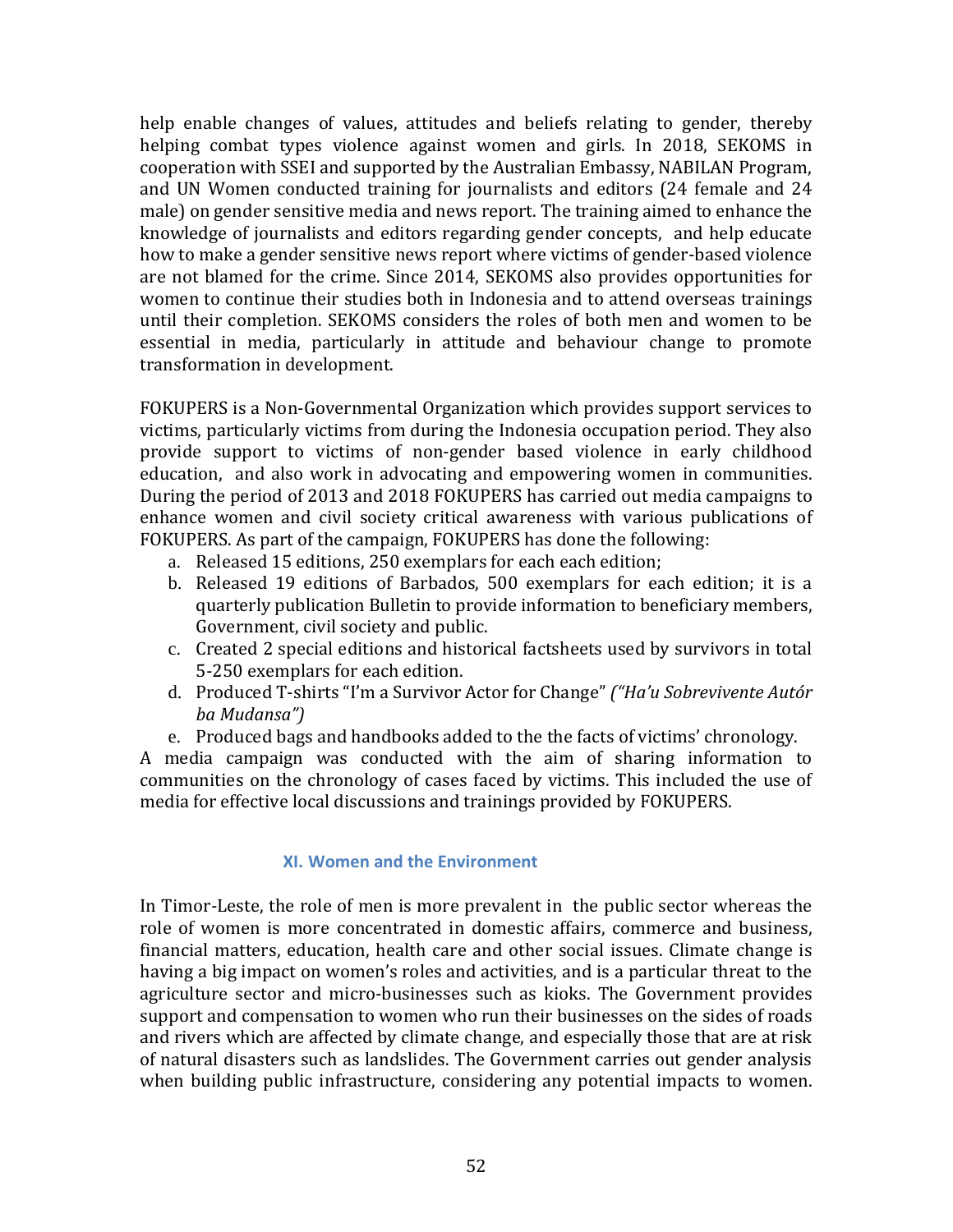Women's access to water is also a major consideration where in some communities, their household is dependant on women going out and fetching water.

Agricultural activities may be economically vulnerable as the agricultural activities are seasonal-based and rely on the meteorological conditions as well as the market conditions. Many women do not have access to information on utilising modern materials in addressing the climate change. Many women lament about the low financial return from their agricultural products. The TOMAK assessment report has shown that many women are not land and property owners. Some women have been able to negotiate with land owners to use land for running their businesses. Property rights are still a critical problem in determining East Timorese women's ability to make financial investments in agricultural products compared to other nonagricultural activities. The Land Law was approved in 2017. It is a progressive way to promote equal rights and protect vulnerable groups. The National Parliament and Government should work together to address these concerns and ensure that these rights will be exercised, particularly by women under the Timor-Leste norm of the *de facto* union.

# **XII. The Girl-Child**

<span id="page-53-0"></span>The Government ratified the Child Rights Convention (CRC) in April 2003 and has made great effort during the period of 2014 to 2018 to ensure that the rights of children are considered during the process of developing laws, policies, programs and budget. Following establishment of the National Commission for the Rights of Children (NCRC) in 2016, NCRC worked closely with UNICEF to launch NAP for Children in Timor-Leste. The period of 2016 to 2020 is a roadmap for the Government to further develop an environment which respects and protects the rights of boys and girls, particularly those who are in unfavourable living conditions in Timor-Leste. NCRC's role is to promote, protect, and safeguard the rights of children. One important role of NCRC is being a mediator in cases of violence against children and also in cases of divorces, in supporting children whilst referring to Public Prosecution and Court for the final decision regarding custody. NCRC also provides capacity building to children, particularly girls in the municipalities of Ermera, Bobonaro, and Baucau. For the period of 2013 to 2017, NCRC focused on health problems and education, including advocating for the improvement of an equal health and education system for all.

In the education sector, the Law for Basic education No. 14/2008, provides for a universal education, compulsory and free to all children. This Law shows that the education system promotes development in the spirit of democracy and pluralism, promoting respect for each other and a free education to exchange ideas and opinions. The Government has reinforced the Zero-Tolerance Policy against administrative negligence in the education sector. This covers sexual violence and corporal punishment in schools, helping to ensure security for girls and children in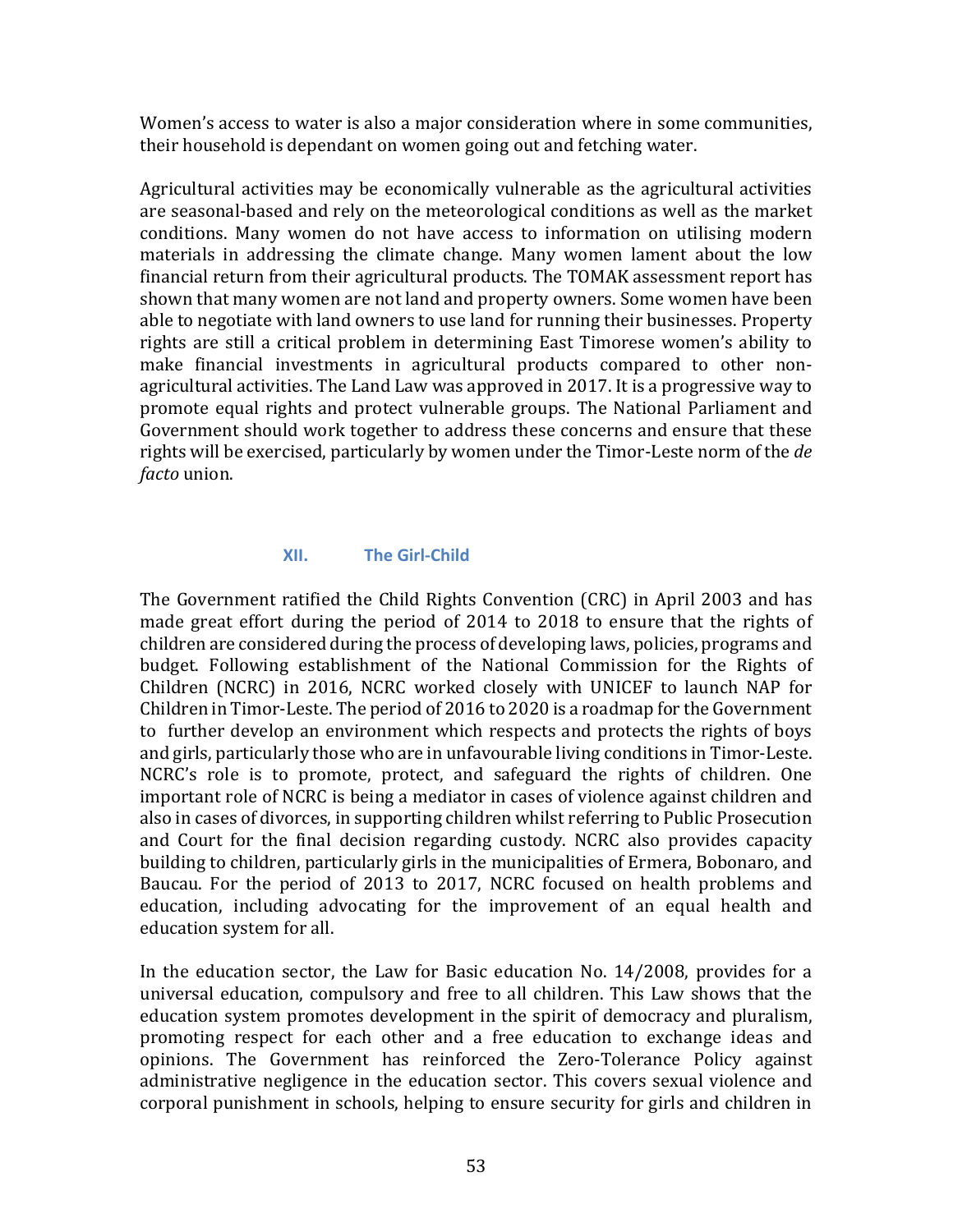the school. The Government has recognised that it needs to review the legal frameworks and mechanisms in Timor-Leste and further monitor the implementation of these laws and policies. The Government continues to work in to improve legal frameworks that protect children's rights based on the Convention on the Rights of the Child.

FOKUPERS has fully supported 20 girls who are victims of sexual violence and incest cases in continuing their study. This provides a good opportunity for victims of incest and sexual violence to continue to go to the school and to not lose their opportunity to get an education. At school, the family and school can provide support to the victim. The NGO ALFELA has worked to accelerate the progress of gender equality promotion and promote the rights of child by providing assistance and access to justice through free legal aid. They also provide protection to victims and girls as well as provide legal education to the wider community. Action that been carried out by ALFELA includes the submission of incest case, submission of human trafficking case, submission of code of child protection and utilising CEDAW Optional Protocol to defend victims who have been charged and punished after defending themselves from violence. ALFELA has a data collection method which is responsive to gender that particularly focused on gender-based violence case. From the legal aid provided by ALFELA, the following statistics show the number of cases that have been able to be resolved by legal proceding in the Public Prosecution and the Court:

- There are 702 cases been decided by the Court
- There are 1216 cases in the process are still pendent
- There are 27 cases where victims withdraw from the process as the clients themselves don't want to get legal aid from ALFELA

The JSMP has had programs on TV and Radio on the Rights of Child in order to promote access to formal justice. JSMP has also had active discussions with members of Parliament regarding infanticide cases. They hold meetings with members of Parliament, Government, and other relevant institutions related to women and children issues, particularly relating to the implementation of laws.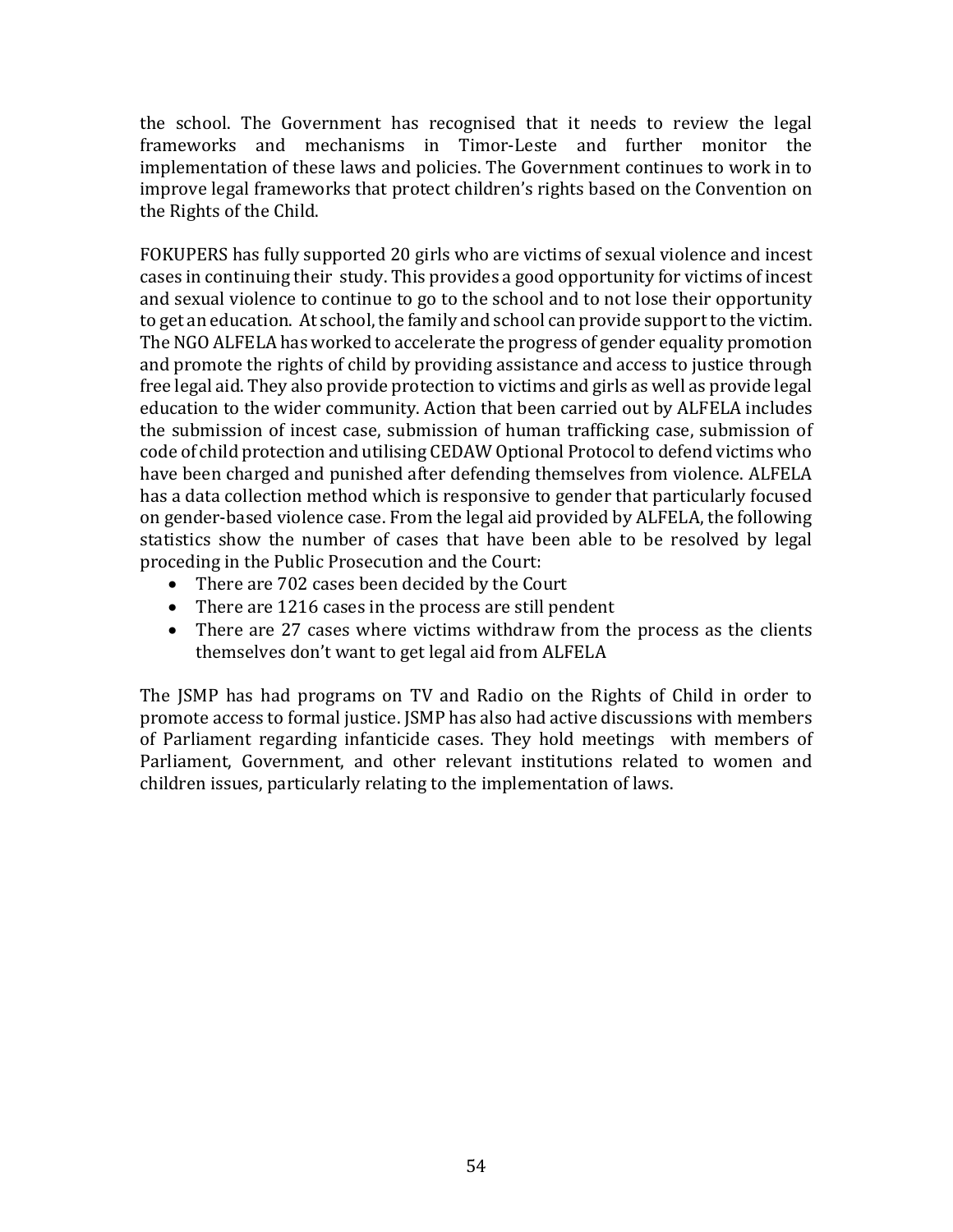# <span id="page-55-0"></span>**SECTION III: NATIONAL INSTITUTIONS AND PROCESSES**

The evolution of the national women's machinery dates back to Timor-Leste's restoration of Independence in 2002 where it began with an office of the Advisor to the Prime Minister on the Promotion of Equality. In 2007, this office was transformed into an independent governmental body as Secretariat of State <sup>12</sup> . Most recently, Decree Law N.º 14/2018 of 17 August 2018, which approves the structure of the eighth Constitutional Government of Timor-Leste, renamed the national women's machinery to the Secretariat of State for Equality and Inclusion (SEII). The Secretariat sits under, and reports directly, to the Prime Minister. This mechanism is beneficial to SEII, as it provides a political authority for the national women machinery to execute its mandate and coordinate the process of gender mainstreaming across all government entities, including other portfolio services.

SEII's strategic plan for five years (2018-2023) provides strategic clarification related to the SEII and its partners roles. Based on this plan, SEII identified 4 principal objectives aligned with the National Strategic Development Plan (2011-2030):

- 1. Reinforce the gender mainstreaming strategy in all government policies, laws, programs, plans, and budgets as well as continue to strengthen gender equality advocacy in the community level;
- 2. End violence against women, girls, and groups at risk;
- 3. Empower and promote effective participation of women in the economic development of Timor-Leste;
- 4. Increase the participation of women in politics and in decision-making at national and local levels.

Since 2017, the role of the women's machinery has broadened its mandate to also advocate for social inclusion, especially marginalized communities such as groups at risk and LGBTI community. SEII participates in the Council of Ministries and has an important role in advocating for gender equality in laws, policy, plans and programs, and also has a responsibility to coordinate with the relevant entities in government. SEII is also a member of the Budget Review Committee (BRC), and has an important role to ensure that gender aspect is integrated into the government plan and state budget.

During the period of 2014 to 2018, SEII was faced with the problem of budget reductions. In 2019 however, SEII's budget has increased to USD \$ 1,739,125. Even though SEII's budget was reduced between 2014 and 2018, SEII continues to show significant progress in the promotion of gender equality and in empowering women

l

 $12$  Between 2015-2017, the name of the secretariat has changed from the Secretariat of State for the Support and Socio-Economic Promotion of Women (SEM) to the Secretariat of State for Gender Equality and Social Inclusion (SEIGIS). Under the Decree Law N.º 6/2015 of 11 March 2015 of the sixth Constitutional Government (2015-2017), SEM reports directly to the Minister of State, Coordinator of Social Affairs (MECAS) who meet ordinarily once per month with the members of the Government for which it is responsible for and inform the Prime Minister subsequently. Under the Decree Law N.º 35/2017 of the seventh Constitutional Government (September 2017-June 2018), SEIGIS was under a direct supervision of the Prime Minister.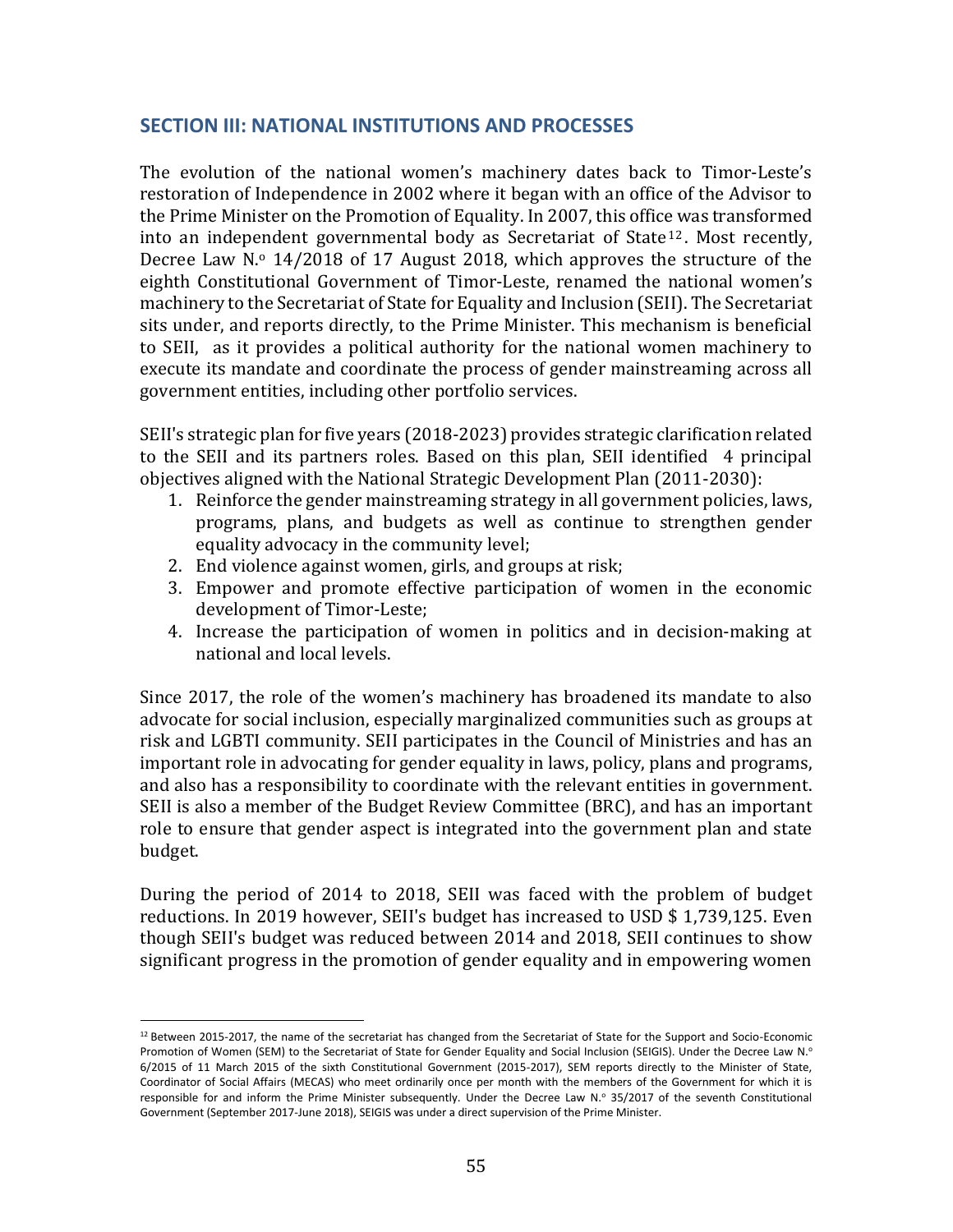and girls in Timor-Leste. This is especially evident in the development of legal frameworks and gender-sensitive policy in response to Gender- Based Violence.



Since the Government adopted the 2030 Agenda in 2015, the Government has established the Inter-ministerial Working Group for SDGs. This working group is led directly from the office of the Prime Minister and involves line ministries and Government entities in implementing and monitoring the implementation of the 2030 Agenda. The Government has developed a roadmap for the implementation of the 2030 Agenda. According to the plan, it will be a review on the National Strategy Development Plan (2011-2030) to enable the alignment of priorities and global commitments that Timor-Leste has ratified. This includes commitments that link to promoting gender equality. The roadmap shows that gender issues are a priority and are a cross-cutting target in the development plan for short, medium and long-term. Timor-Leste will for the first time, present and submit the Voluntary National review (VNR) on the implementation of the 2030 Agenda as a State report in July this year during the High Level Policy Forum Conference (HLPF) in the UN, New York. SEII is also a permanent member in the Working Group of SDGs to monitor the implementation of the 2030 Agenda.

# **Gender Working Group Mechanism**

SEII has already made great progress in strengthening the governance mechanisms to increase coordination and decision-making regarding gender equality. In June 2017, the Government approved Resolution No. 35/2017 to establish effective and efficient coordination in three levels, including the Inter-Ministerial Working Group, National Working Group, and Municipality Working Group. This Resolution amended Resolution No. 27/2011 to improve coordination mechanisms and representation, particularly at the municipality level in the administrative decentralisation process. The Resolution aimed at reaffirming gender commitments through the Gender Mainstreaming strategy in Government policies, plans and programs, including improving coordinations and monitoring mechanisms for the implementation of gender policy at the national and municipal levels.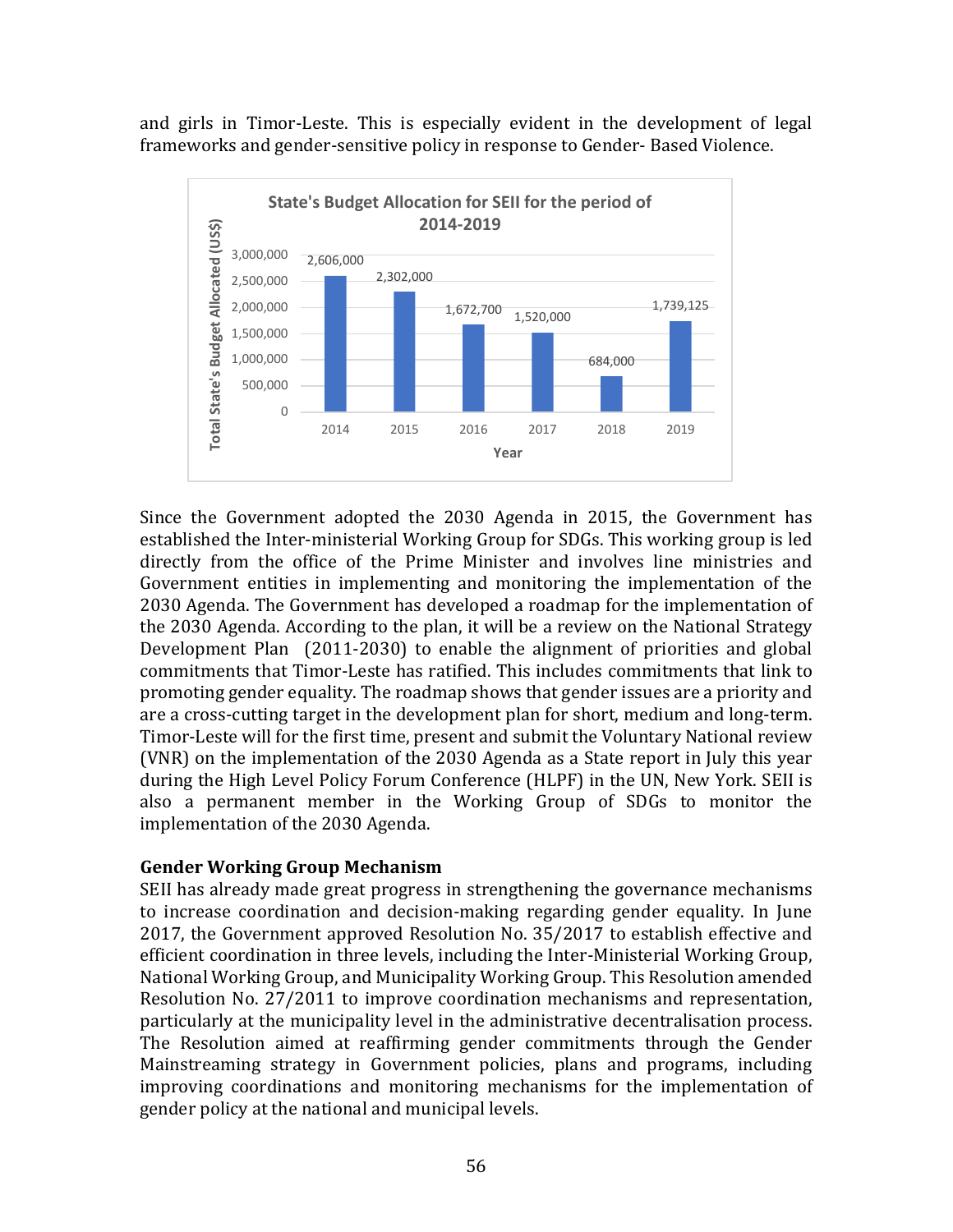SEII has already provided support and assistance to gender working groups at the national and municipality levels through training on various areas, particularly those related to gender issues, implementation of gender policies, strategies for gender equality promotion, and gender sensitive planning and budgeting. SEII is going to maintain the support to implement the resolution and provide assistance to gender working groups. This will enable the implementation of agreed action plans. SEII will also keep advocating and negotiating with line-ministries to allocate sufficient financial resources to support the activities of gender working groups.

# **Supplementary Coordination Mechanism**

In addition to having Gender Working Group, the Government of Timor-Leste has also established high level coordination mechanisms to ensure effective implementation of NAP-GVB and NAP-UNSCR1325. These mechanisms have been established by the Inter-Ministerial Committee for Coordination and Monitoring to assist in the implementation of NAP-GBV. This was consolidated in the Council of Ministers through an approved Resolution No. 34/2017 in June 2017. The Committee is in charge of coordinating and evaluating the implementation of NAP-GBV, supporting strategies for monitoring and evaluation, identifying challenges and obstacles and providing recommendations for effective implementation of NAP-GBV. The Resolution also provides authority for the Prime Minister to appoint higher level members of the Inter-Ministerial Committee. SEII has a role to organise regular meetings on a quarterly basis and also organise other strategies to mobilise resources for implementation of NAP-GBV.

The Ministry of Interior is an entity that is responsible for the leadership and coordination mechanism for implementation of NAP-UNSCR1325, and is under supervision of the Prime Minister's office. The Ministry of Interior has already established an Advisory Committee, a Gender Working Group that is in charge of the implementation of each Pillar under NAP-UNSCR1325, and a Secretariate for NAP-UNSCR1325 to ensure that the implementation of NAP-UNSCR1325 will be executed effectively and efficiently. The Advisory Committee consists of the Director General from line-ministries and the Executive Directors from Civil Society as implementing agents of this gender policy.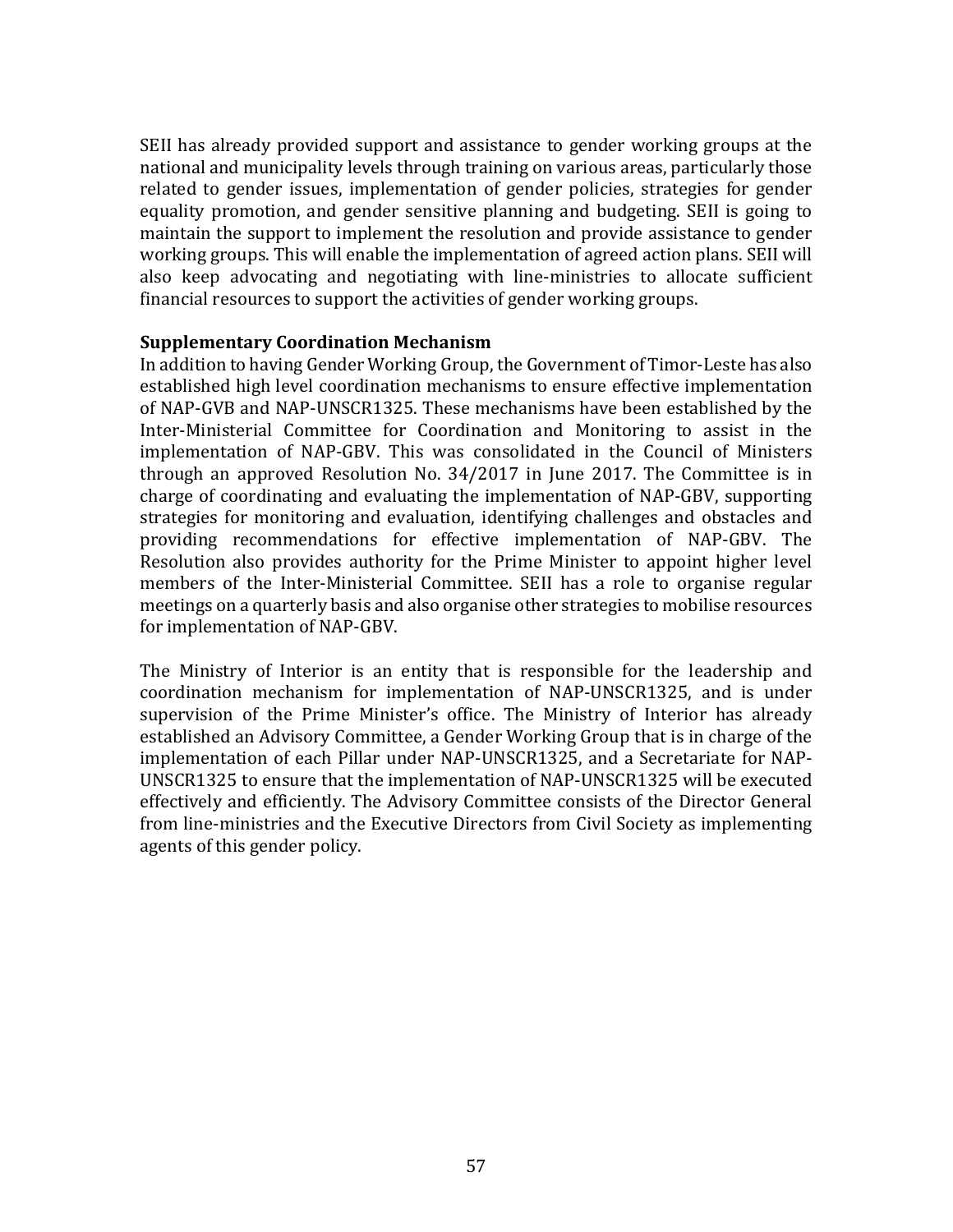# <span id="page-58-0"></span>**SECTION IV: NATIONAL DATA AND STATISTICS**

The General Directorate of Statistics (DJE) under the Ministry of Finance lead the production of essential national data such as the Census and national surveys such as Demographic Health Survey (DHS) and Living Standards Survey (TLSLS). This Directorate also works with Government entities and partners to produce joint research and to provide advice on sample design for this data production. DJE has an important role in directing and providing assistance to the Government entities on statistics data production from administrative data such as IMS, EMS, and HMIS, so that this data production meets the required standard. They also provide assistance on the use of consistent definitions and classifications to ensure that this data has been acknowledged by DJE and can be shared whenever needed.

The National Statistics Data system in Timor-Leste has prioritised the production and utilisation of gender statistics. This is visible in information regarding statistics data and gender sensitive analysis that has been generated over many years. The Government's efforts related to data collection and the strengthening of administrative systems should facilitate the Government to establish a baseline and to monitor targets and indicators related to gender issues under the 2030 Agenda. On 25 March 2019, the General Directorate of Statistics under the Ministry of Finance in cooperation with the World Bank in the production and launching of Poverty Map with Gender Perspective which covered the village (suco) level. In July 2018, SEII in cooperation with the General Directorate of Statistics produced and launched various thematic reports from the 2015 Census and also launched the publication of an innovation report entitled "Gender and Sustainable Development: As key to no one left behind". The objective of the launching of these reports is to facilitate the Government of Timor-Leste to settle the Government programs for Timor-Leste's future development. The summary report on gender and SDGs in Timor-Leste was generated under a collaboration between SEII and the General Directorate of Statistics, UN Women, and SDGs Working Group of the office Prime Minister, and with the generous support of United Nations Population Fund (UNFPA), World Bank and European Union.

This report is a contribution of the on-going effort of State Government to advance with the localisation of SDGs and timing for the National Strategy Development Plan (NSDP) review. This summary report provided key information, including:

- 1. The main issues of gender that need to be taken into account in the implementation and monitoring of SDGs (along with targets and indicators) in Timor-Leste, under recommendation, commitment and consultation with civil society, government and development partners;
- 2. Identification of available data on gender issues and recommendations to prioritise the SDGs' objectives in reviewing the targets and indicators of the National Strategic Development Plan (NSDP), as part of State's commitment to promote gender equality, to establish a baseline and to review the (NSDP) for the achievement of 2030 Agenda.